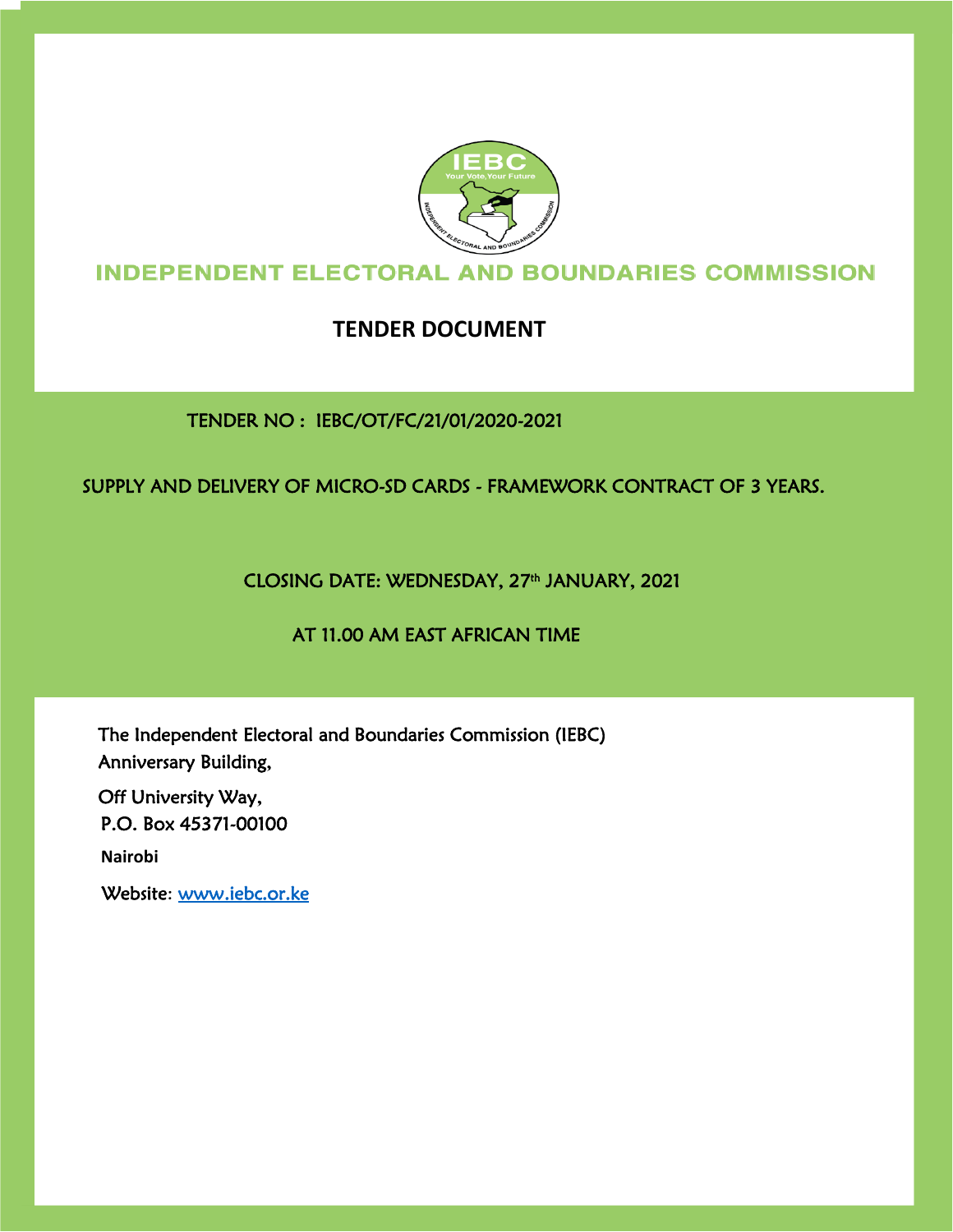# Contents

| 2.12 |  |
|------|--|
| 2.14 |  |
| 2.15 |  |
| 2.16 |  |
| 2.17 |  |
| 2.18 |  |
| 2.19 |  |
| 2.20 |  |
| 2.21 |  |
| 2.22 |  |
| 2.23 |  |
| 2.24 |  |
| 2.25 |  |
| 2.26 |  |
| 2.27 |  |
| 2.28 |  |
| 2.29 |  |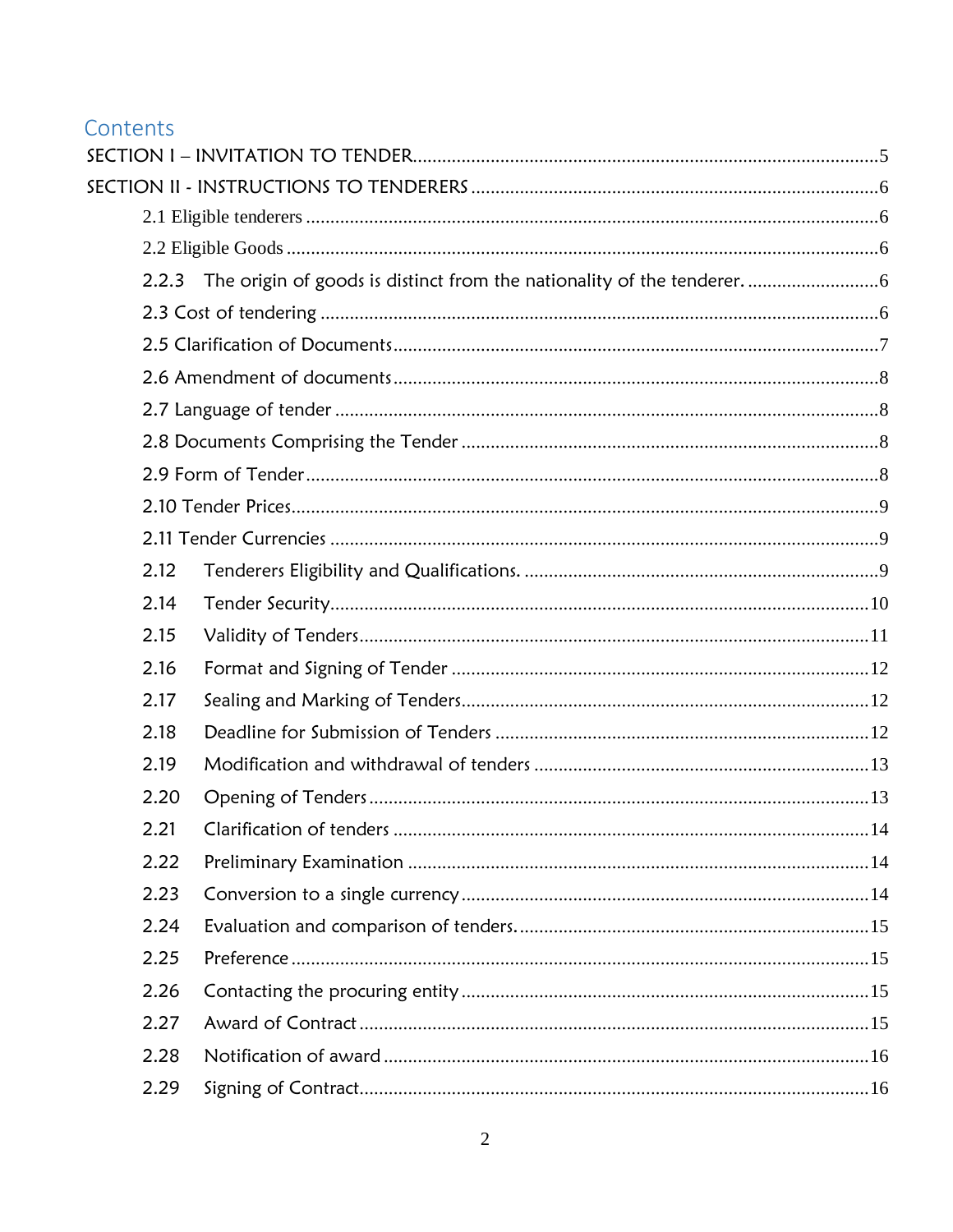| 2.30 |                                                                                       |  |
|------|---------------------------------------------------------------------------------------|--|
| 2.31 |                                                                                       |  |
|      |                                                                                       |  |
|      |                                                                                       |  |
|      |                                                                                       |  |
| 3.3  |                                                                                       |  |
| 3.4  |                                                                                       |  |
| 3.5  |                                                                                       |  |
| 3.6  |                                                                                       |  |
| 3.7  |                                                                                       |  |
| 3.8  |                                                                                       |  |
| 3.9  |                                                                                       |  |
| 3.10 |                                                                                       |  |
| 3.11 |                                                                                       |  |
| 3.12 |                                                                                       |  |
| 3.13 |                                                                                       |  |
| 3.14 |                                                                                       |  |
| 3.15 |                                                                                       |  |
| 3.16 |                                                                                       |  |
| 3.17 |                                                                                       |  |
| 3.18 |                                                                                       |  |
| 3.19 |                                                                                       |  |
| 3.20 |                                                                                       |  |
|      |                                                                                       |  |
| 4.1  |                                                                                       |  |
| 4.2  | Special conditions of contract with reference to the general conditions of contract24 |  |
|      |                                                                                       |  |
| 5.1  |                                                                                       |  |
| 5.2  |                                                                                       |  |
|      |                                                                                       |  |
|      |                                                                                       |  |
| 7.1  |                                                                                       |  |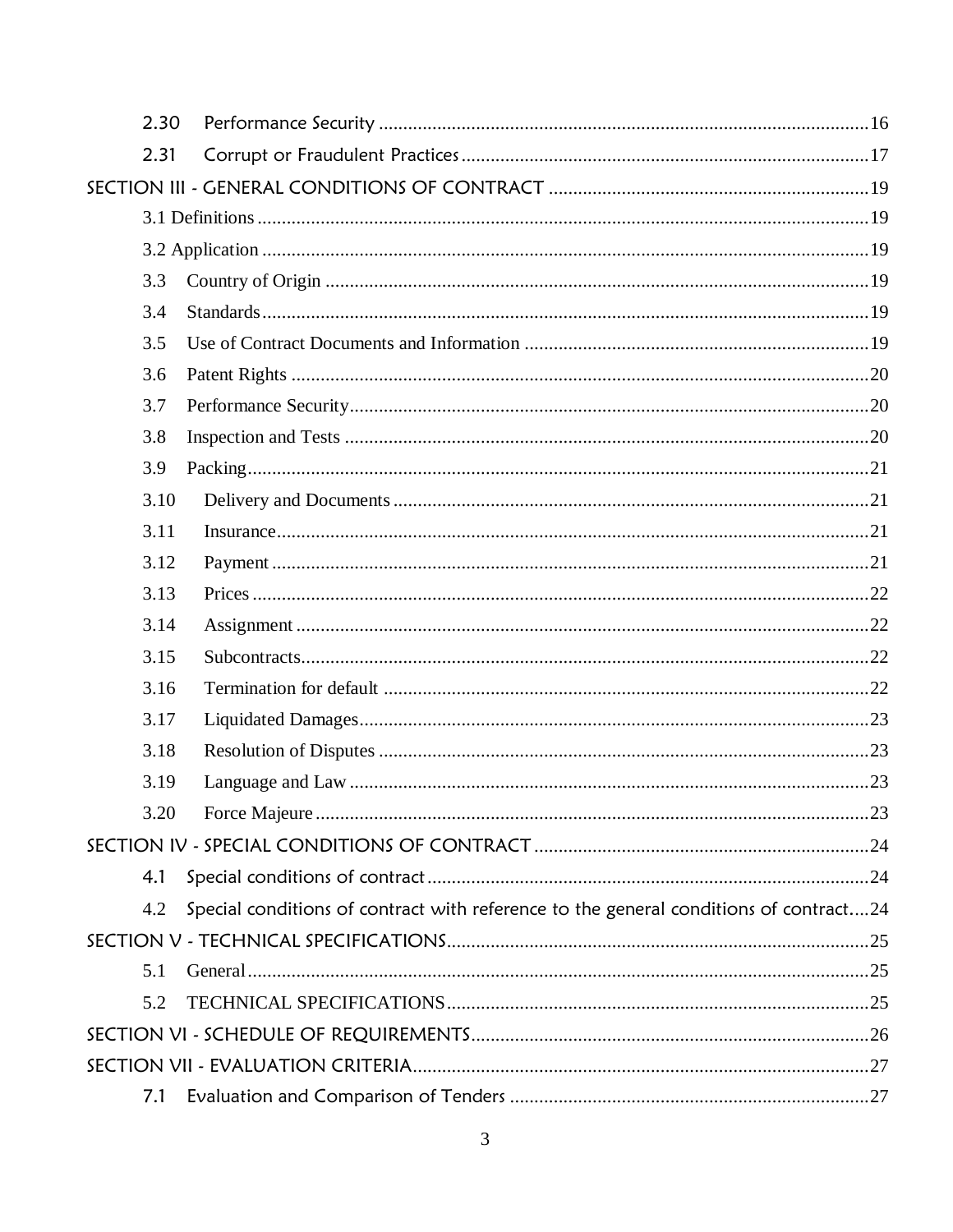| $\mathsf{c}$ |                                                                           |  |
|--------------|---------------------------------------------------------------------------|--|
| $\epsilon$ ) |                                                                           |  |
|              | SECTION VIII - PRICE SCHEDULE FOR SUPPLY AND DELIVERY OF MICRO-SD CARDS31 |  |
|              |                                                                           |  |
|              |                                                                           |  |
|              |                                                                           |  |
|              |                                                                           |  |
|              |                                                                           |  |
|              |                                                                           |  |
|              |                                                                           |  |
|              |                                                                           |  |
|              |                                                                           |  |
|              |                                                                           |  |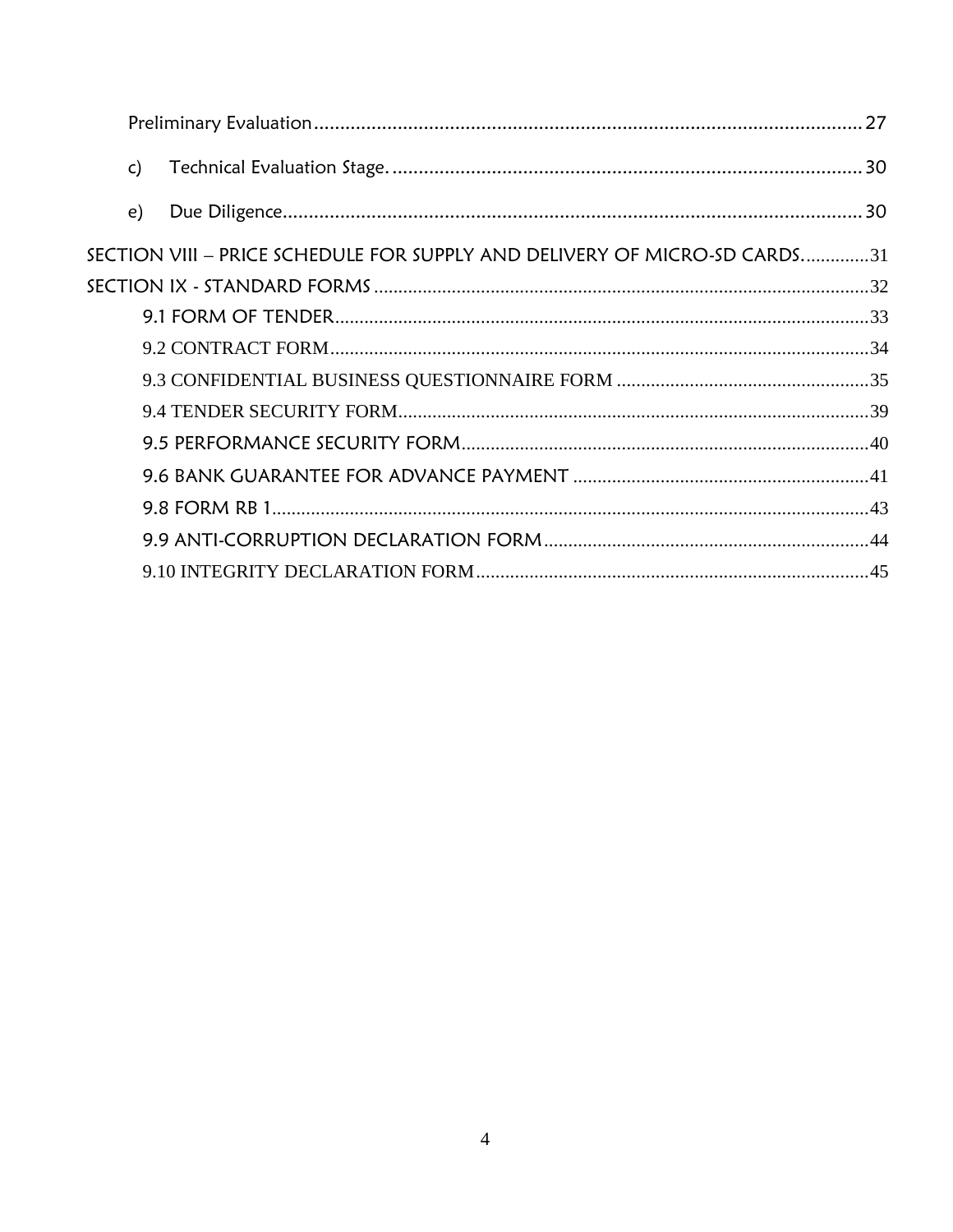### <span id="page-4-0"></span>SECTION I – INVITATION TO TENDER 21<sup>st</sup> January, 2021 TENDER NO: IEBC/OT/FC/21/01/2020-2021 SUPPLY AND DELIVERY OF MICRO-SD CARDS –FRAMEWORK CONTRACT FOR 3 YEARS.

- 1.1 The Independent Electoral and Boundaries Commission (IEBC) invites bids from tenderers for supply and delivery of Micro-SD Cards –for a period of three years under framework contract arrangements (as and when required basis).
- 1.2 Interested Eligible candidates may obtain further information from and inspect the tender document at the IEBC Procurement Anniversary Towers Fifth Floor Room No. 525 during normal working hours, Monday to Friday, 8.00a.m. - 1:00 p.m. and 2.00p.m. - 4.30p.m.
- 1.3 A complete set of tender documents may be obtained by interested candidates by downloading free of charge from IEBC Website at [www.iebc.or.ke](http://www.iebc.or.ke/) [o](http://www.iebc.or.ke/)r [www.tenders.go.ke.](http://www.tenders.go.ke/) Tenderers who download the tender documents through the website are advised to registers at the Supply Chain Offices or email their contacts through info@iebc.or.ke before the closing date; to allow records and communication for any tender clarifications and addenda.
- 1.4 Tenders must be accompanied by a Tender Security equivalent to Ksh 50,000 valid for 120 days from date of opening the tender in the form of either: - Cash, a BANK Guarantee from a reputable bank, a guarantee by an insurance company registered and licensed by the Insurance Regulatory Authority listed by the PPRA or a guarantee issued by a financial institution approved and licensed by the Central Bank of Kenya. All payable to the Independent Electoral and Boundaries Commission.
- 1.5 Completed tender documents should be enclosed in plain sealed envelopes, marked with tender reference number and addressed to:

# The Ag. Chief Executive Officer/Commission Secretary Independent Electoral and Boundaries Commission (IEBC) Anniversary Towers, University Way, Fifth Floor P O Box 45371-00100 Nairobi.

#### Website: www.iebc.or.ke

 and be deposited in the Tender Box at the Fifth Floor reception, Anniversary Towers, so as to be received on or before Wednesday, 27<sup>TH</sup> January, 2021 11:00 am East African Time

- 1.6 Prices quoted should be net inclusive of all taxes and delivery, in Kenya Shillings and shall remain valid for 120 days from the closing date of the tender.
- 1.7 Tenders will be opened immediately thereafter. The tenderers' representatives may access the tender opening proceedings through electronic means via a link that will be provided to bidders hence tenderers' are encouraged to register with the procuring entity once they download the tender document and provide their email address so as to share the link with them.

# Ag. Commission Secretary/CEO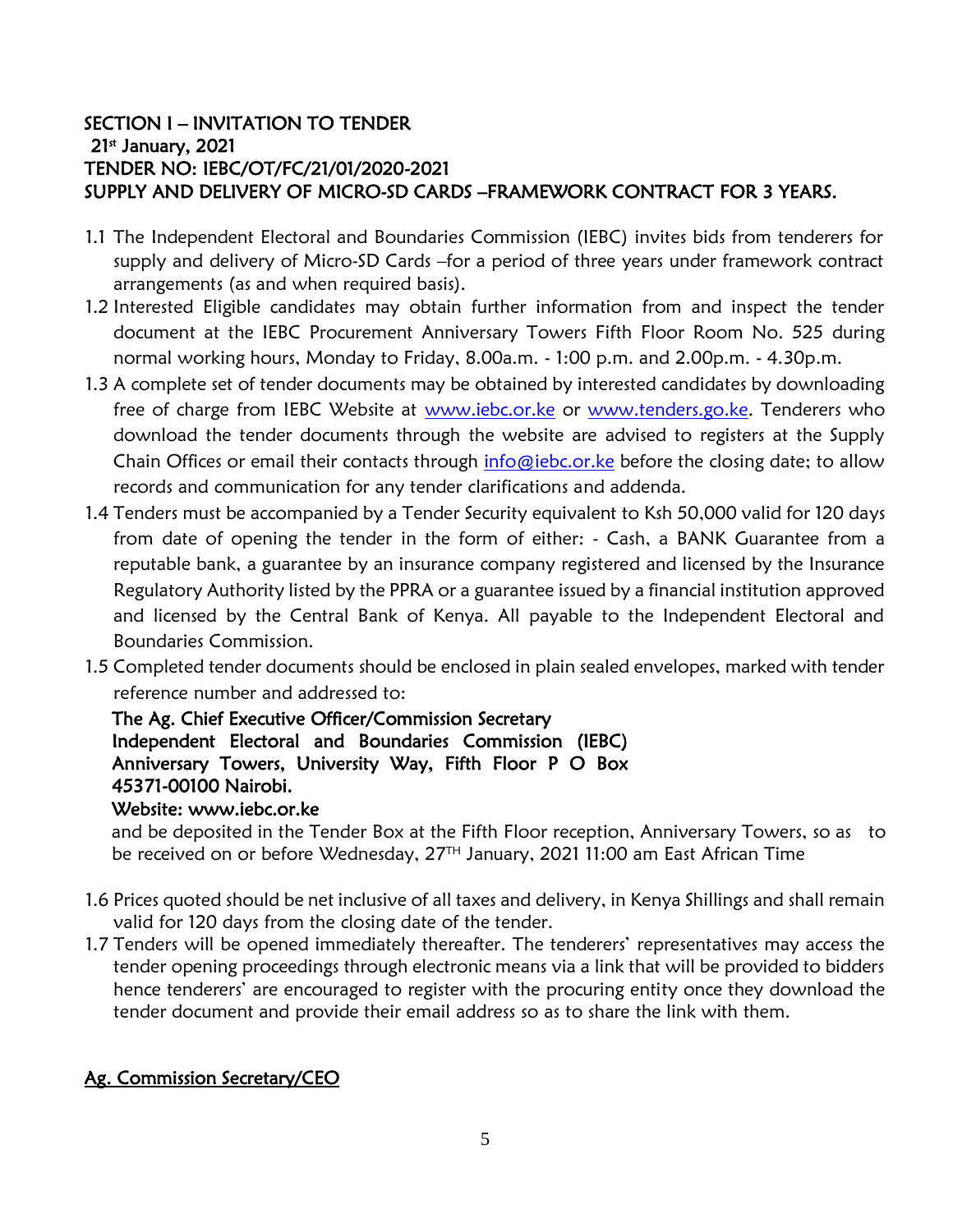# <span id="page-5-0"></span>SECTION II - INSTRUCTIONS TO TENDERERS

### <span id="page-5-1"></span>**2.1 Eligible tenderers**

- 2.1.1. This Invitation to tender is open to all eligible tenderers as described in the instructions to tenderers. Successful tenderers shall complete the supply of goods on as and when required basis as per the invitation to tender in the tender document.
- 2.1.2. The Commission employees, committee members, board members and their relative (spouse and children) are not eligible to participate in the tender unless where specially allowed under section 131 of the Act.
- 2.1.3. Tenderers shall provide the qualification information statement that the tenderer (including all members, of a joint venture and subcontractors) is not associated, or have been associated in the past, directly or indirectly, with a firm or any of its affiliates which have been engaged by the Procuring entity to provide consulting services for the preparation of the design, specifications, and other documents to be used for the procurement of the services under this Invitation for tenders.
- 2.1.4. Tenderers shall not be under a declaration of ineligibility for corrupt and fraudulent practices.

### <span id="page-5-2"></span>**2.2 Eligible Goods**

- 2.2.1 All goods to be supplied under the contract shall have their origin in eligible source countries.
- 2.2.2 For purposes of this clause, "origin" means the place where the goods are mined, grown, or produced. Goods are produced when, through manufacturing, processing, or substantial and major assembly of components, a commercially-recognized product results that is substantially different in basic characteristics or in purpose or utility from its components
- <span id="page-5-3"></span>2.2.3 The origin of goods is distinct from the nationality of the tenderer.

## <span id="page-5-4"></span>2.3 Cost of tendering

- 2.3.1 The Tenderer shall bear all costs associated with the preparation and submission of its tender, and the procuring entity, will in no case be responsible or liable for those costs, regardless of the conduct or outcome of the tendering process.
- 2.3.2 There is no fee on obtaining tender document from the Commission website or Public Procurement Information Portal.
- 2.3.3 All firms found capable of performing the contract satisfactorily in accordance with the set prequalification criteria shall be prequalified.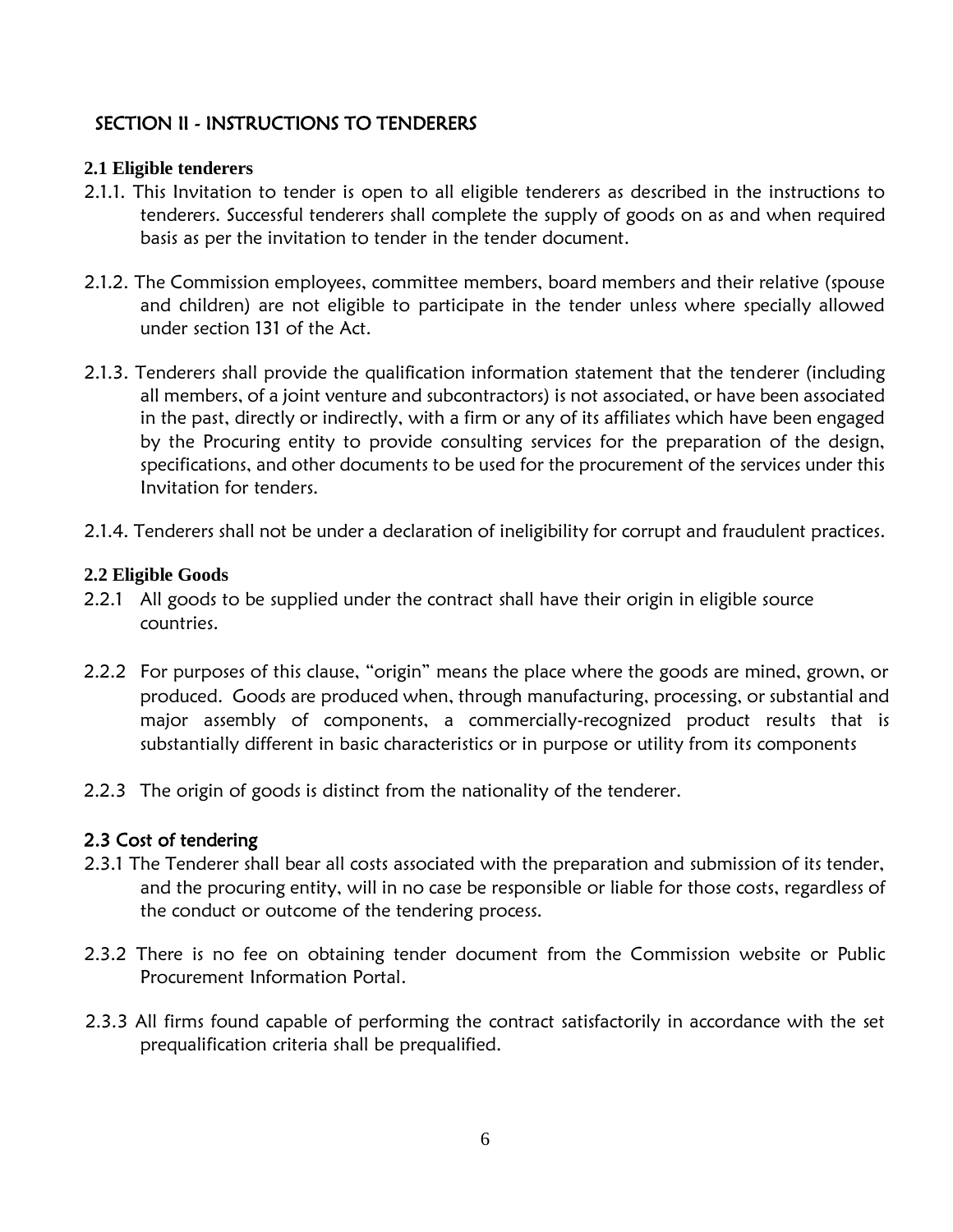### 2.4 Contents of tender documents

- 2.4.1. The tender document comprises of the documents listed below and addenda issued in accordance with clause 2.6 of these instructions to tenders
	- (i) Invitation to Tender
	- (ii) Instructions to tenderers
	- (iii) General Conditions of Contract
	- (iv) Special Conditions of Contract
	- (v) Schedule of requirements
	- (vi) Technical Specifications
	- (vii) Tender Form and Price Schedules
	- (viii) Tender Security Form
	- (ix) Contract Form
	- (x) Performance Security Form
	- (xi) Bank Guarantee for Advance Payment Form
	- (xii) Manufacturer's Authorization Form
	- (xiii) Confidential Business Questionnaire
- 2.4.2. The Tenderer is expected to examine all instructions, forms, terms, and specifications in the tender documents. Failure to furnish all information required by the tender documents or to submit a tender not substantially responsive to the tender documents in every respect will be at the tenderers risk and may result in the rejection of its tender.

#### <span id="page-6-0"></span>2.5 Clarification of Documents

- 2.5.1. A prospective candidate making inquiries of the tender document may notify the Procuring entity in writing or by post, fax or email at the entity's address indicated in the Invitation for tenders. The Procuring entity will respond in writing to any request for clarification of the tender documents, which it receives no later than seven (7) days prior to the deadline for the submission of tenders, prescribed by the procuring entity. Written copies of the Procuring entities response (including an explanation of the query but without identifying the source of inquiry) will be sent to all prospective tenderers who have received the tender documents"
- 2.5.2. The procuring entity shall reply to any clarifications sought by the tenderer within 3 days of receiving the request to enable the tenderer to make timely submission of its tender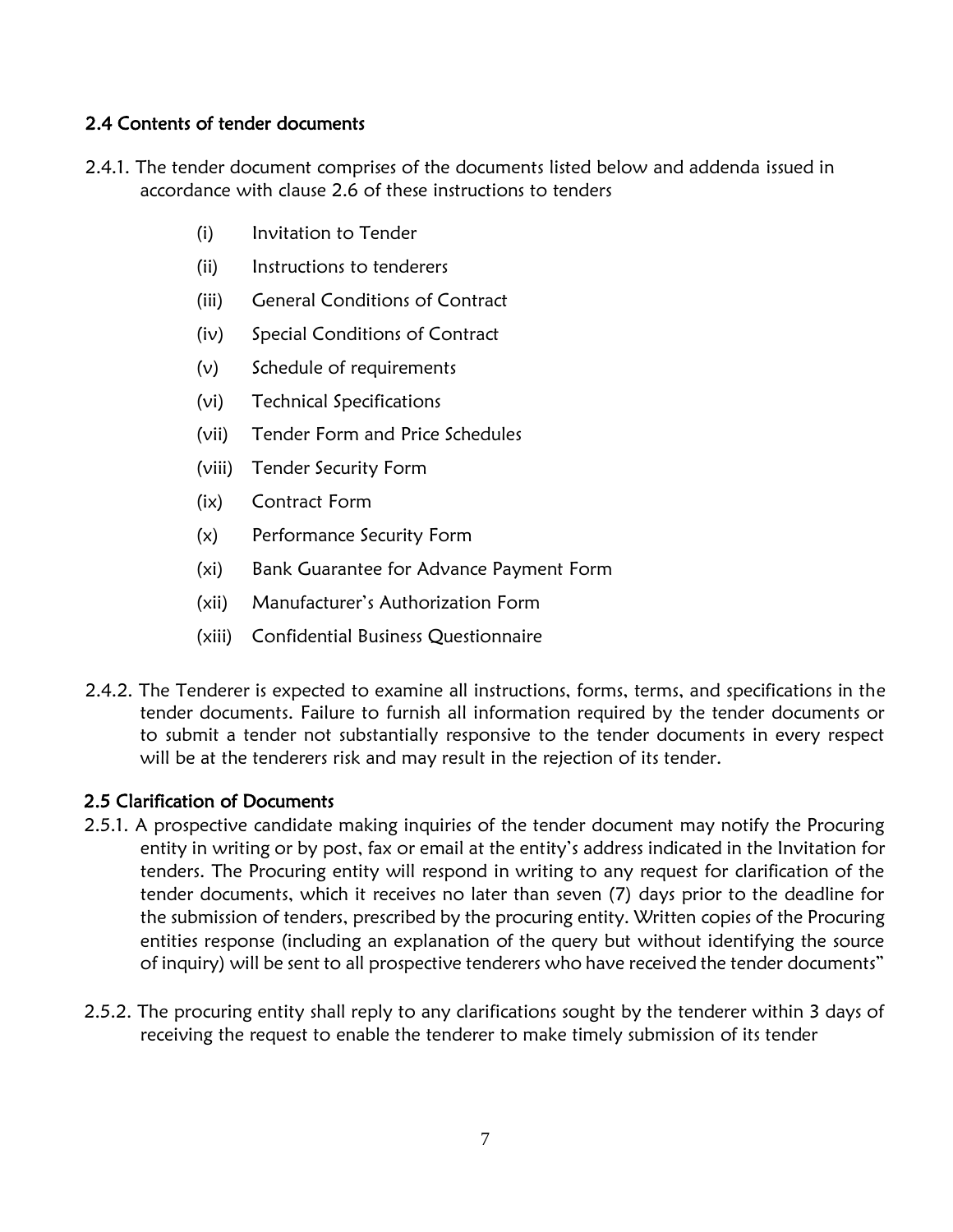### <span id="page-7-0"></span>2.6 Amendment of documents

- 2.6.1. At any time prior to the deadline for submission of tenders, the Procuring entity, for any reason, whether at its own initiative or in response to a clarification requested by a prospective tenderer, may modify the tender documents by issuing an addendum.
- 2.6.2. All prospective tenderers who have obtained the tender documents will be notified of the amendment by post, fax or email and such amendment will be binding on them.
- 2.6.3. In order to allow prospective tenderers reasonable time in which to take the amendment into account in preparing their tenders, the Procuring entity, at its discretion, may extend the deadline for the submission of tenders.

### <span id="page-7-1"></span>2.7 Language of tender

2.7.1. The tender prepared by the tenderer, as well as all correspondence and documents relating to the tender exchanged by the tenderer and the Procuring entity, shall be written in English language, provided that any printed literature furnished by the tenderer may be written in another language provided they are accompanied by an accurate English translation of the relevant passages in which case, for purposes of interpretation of the tender, the English translation shall govern.

#### <span id="page-7-2"></span>2.8 Documents Comprising the Tender

The tender prepared by the tenderer shall comprise the following components:

- (a) A Tender Form and a Price Schedule completed in accordance with paragraph 2.9, 2.10 and 2.11 below.
- (b) Documentary evidence established in accordance with paragraph 2.1 that the tenderer is eligible to tender and is qualified to perform the contract if its tender is accepted
- (c) Documentary evidence established in accordance with paragraph 2.2 that the goods and ancillary services to be supplied by the tenderer are eligible goods and services and conform to the tender documents; and
- (d) Tender security furnished in accordance with paragraph 2.14

## <span id="page-7-3"></span>2.9 Form of Tender

2.9.1 The tenderer shall complete the Tender Form and the appropriate Price Schedule furnished in the tender documents, indicating the goods to be supplied, a brief description of the goods, their country of origin, quantity, and prices.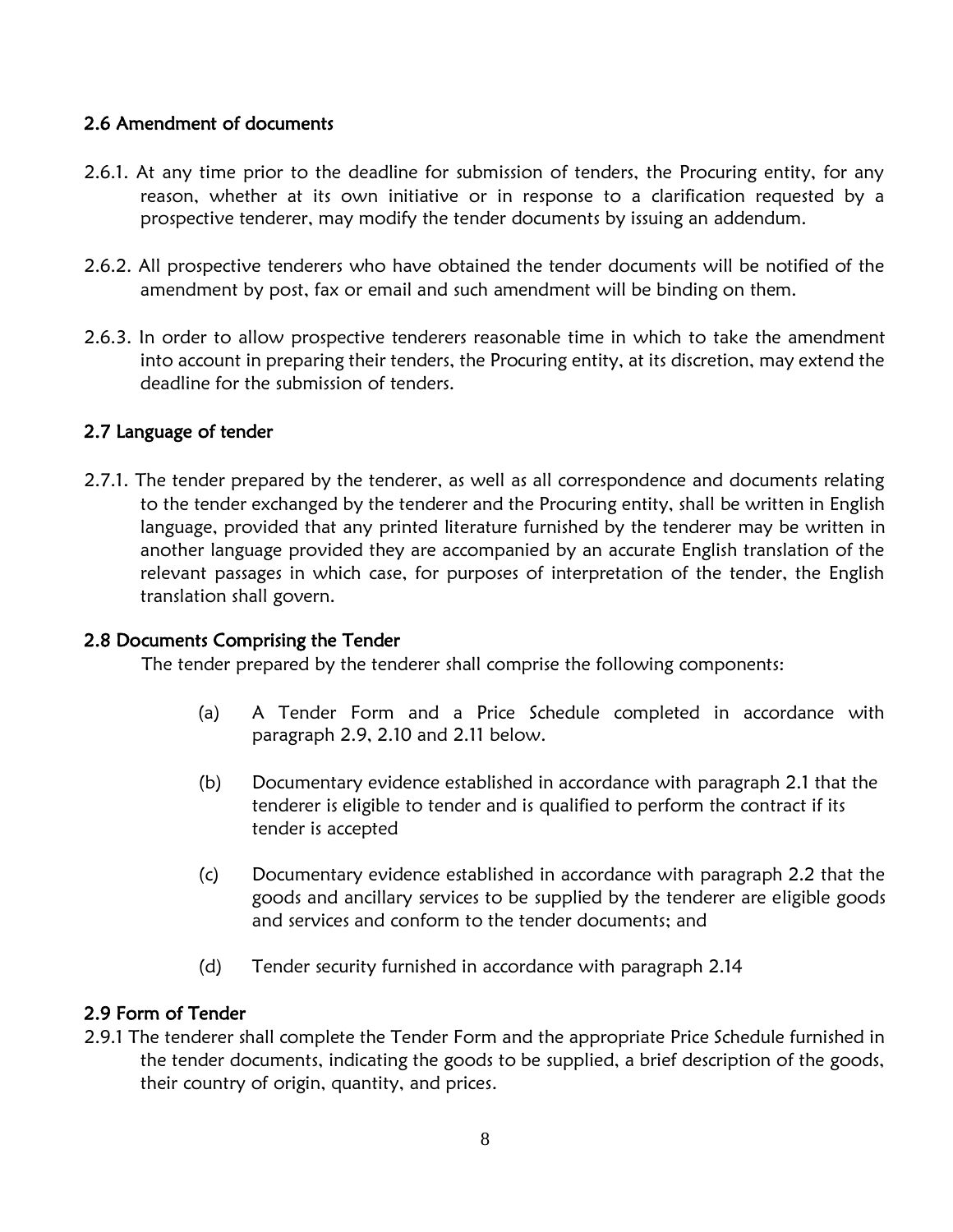### <span id="page-8-0"></span>2.10 Tender Prices

- 2.10.1 The tenderer shall indicate on the appropriate Price Schedule the unit prices and total tender price of the goods it proposes to supply under the contract.
- 2.10.2 Prices indicated on the Price Schedule shall include all costs including taxes, insurances and delivery to the premises of the entity.
- 2.10.3 The total price quoted by the tenderers shall remain to be the absolute and final price.
- 2.10.4 Prices quoted by the tenderer shall remain fixed during the term of the contract unless otherwise agreed by the parties. A tender submitted with an adjustable price quotation will be treated as non-responsive and will be rejected, pursuant to paragraph 2.22.
- 2.10.5 The validity period of the tender shall be 120 days from the date of opening of the tender.
- 2.10.6 Where contract price variation is allowed, the variation shall not exceed 10% of the original contract price.
- 2.10.7 Price variation requests shall be processed by the Commission within 30 days of receiving the request.

#### <span id="page-8-1"></span>2.11 Tender Currencies

2.11.1 Prices shall be quoted in Kenya Shillings unless otherwise specified in the appendix to in Instructions to Tenderers

## <span id="page-8-2"></span>2.12 Tenderers Eligibility and Qualifications.

- 2.12.1 Pursuant to Clause 2.1 the tenderer shall furnish, as part of its tender, documents establishing the tenderers eligibility to tender and its qualifications to perform the contract if its tender is accepted.
- 2.12.2 The documentary evidence of the tenderers eligibility to tender shall establish to the Commission's satisfaction that the tenderer, at the time of submission of its tender, is from an eligible source country as defined under paragraph 2.1.
- 2.12.3 The documentary evidence of the tenderers qualifications to perform the contract if its tender is accepted shall be established to the Commission's satisfaction;
	- (a) that, in the case of a tenderer offering to supply goods under the contract which the tenderer did not manufacture or otherwise produce, the tenderer has been duly authorized by the goods' Manufacturer or producer to supply the goods.
	- (b) that the tenderer has the financial, technical, and production capability necessary to perform the contract;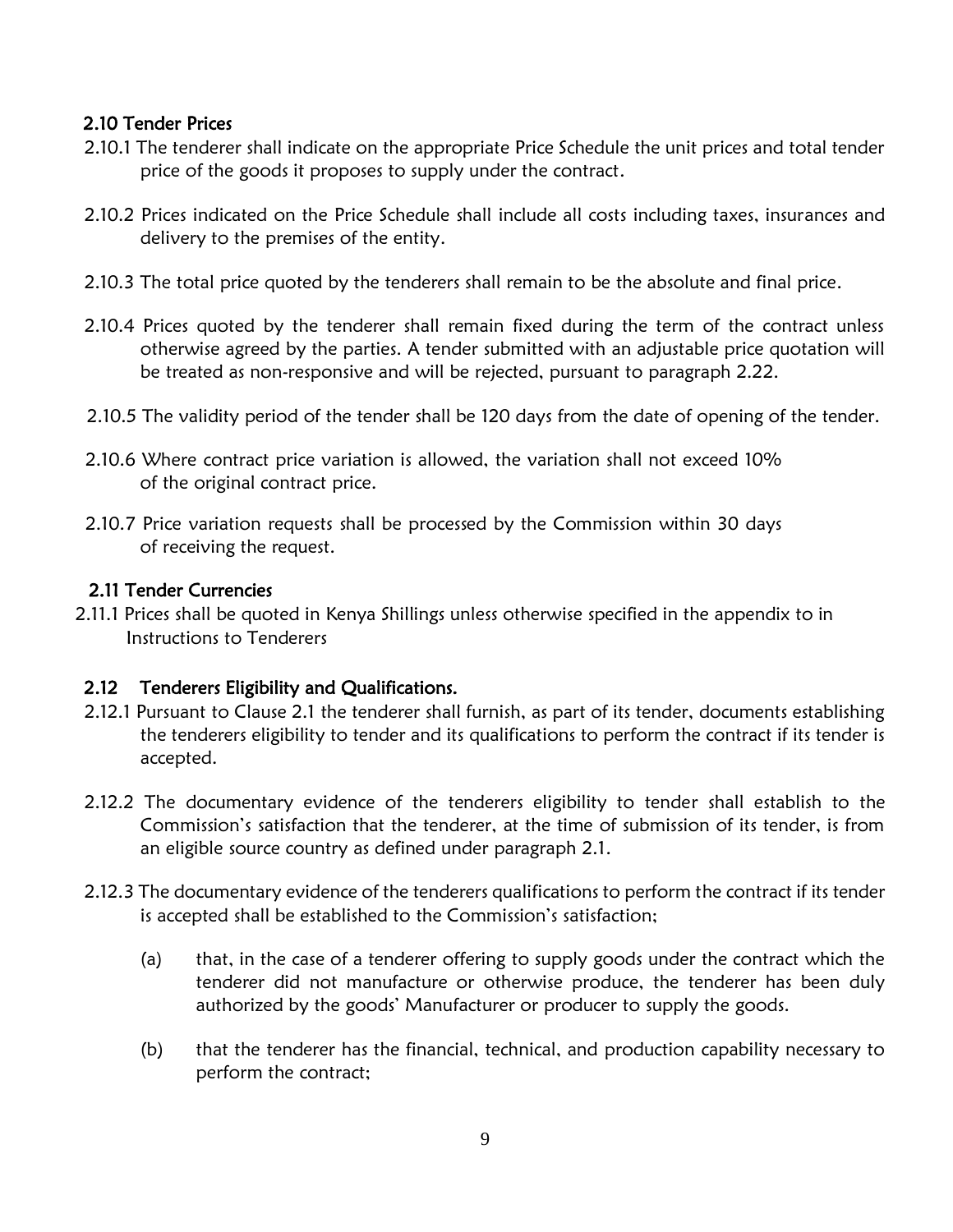(c) that, in the case of a tenderer not doing business within Kenya, the tenderer is or will be (if awarded the contract) represented by an Agent in Kenya equipped, and able to carry out the Tenderer's maintenance, repair, and spare parts-stocking obligations prescribed in the Conditions of Contract and/or Technical Specifications.

### 2.13 Goods Eligibility and Conformity to Tender Documents

- 2.13.1 Pursuant to paragraph 2.2 of this section, the tenderer shall furnish, as part of its tender documents establishing the eligibility and conformity to the tender documents of all goods which the tenderer proposes to supply under the contract
- 2.13.2 The documentary evidence of the eligibility of the goods shall consist of a statement in the Price Schedule of the country of origin of the goods and services offered which shall be confirmed by a certificate of origin issued at the time of shipment.
- 2.13.3 The documentary evidence of conformity of the goods to the tender documents may be in the form of literature, drawings, and data, and shall consist of:
	- (a) a detailed description of the essential technical and performance characteristic of the goods whether in brochures, catalogues, drawings or otherwise,
	- (b) a list giving full particulars, including available source and current prices of spare parts, special tools, etc., necessary for the proper and continuing functioning of the goods for a period of three (3) years, following commencement of the use of the goods by the Commission; and
	- (c) a clause-by-clause commentary on the Commission's Technical Specifications demonstrating substantial responsiveness of the goods and service to those specifications, or a statement of deviations and exceptions to the provisions of the Technical Specifications.
- 2.13.4 For purposes of the documentary evidence to be furnished pursuant to paragraph 2.13.3© above, the tenderer shall note that standards for workmanship, material, and equipment, as well as references to brand names or catalogue numbers designated by the Procurement entity in its Technical Specifications, are intended to be descriptive only and not restrictive. The tenderer may substitute alternative standards, brand names, and/or catalogue numbers in its tender, provided that it demonstrates to the Procurement entity's satisfaction that the substitutions ensure substantial equivalence to those designated in the Technical Specifications.

## <span id="page-9-0"></span>2.14 Tender Security

2.14.1 The tenderer shall furnish, as part of its tender, a tender security for the amount specified in the Appendix to Invitation to Tenderers.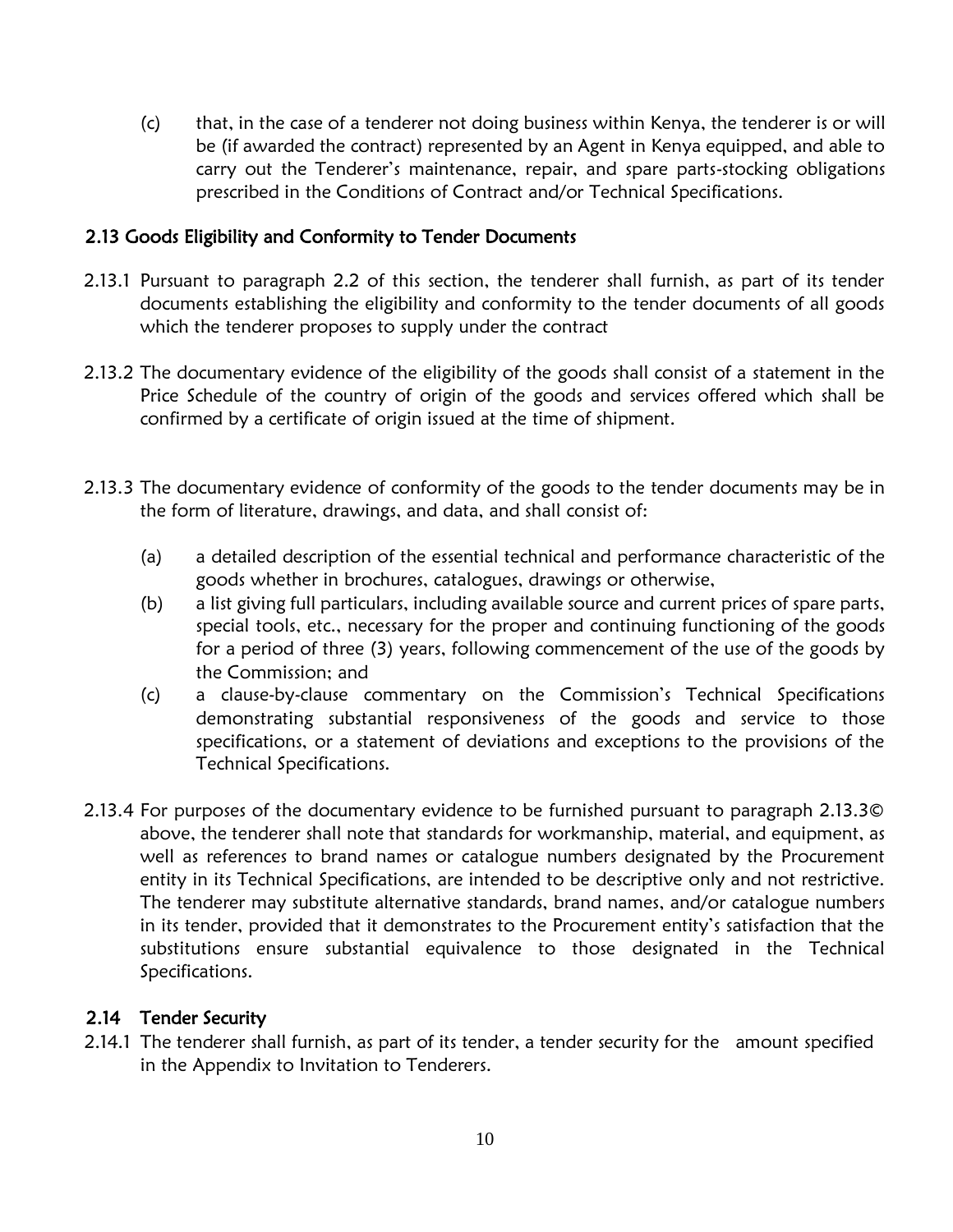- 2.14.2 The tender security shall be in the amount of  $0.5 2$  per cent of the tender price.
- 2.14.3 The tender security is required to protect the Commission against the risk of Tenderer's conduct which would warrant the security's forfeiture, pursuant to paragraph 2.14.7
- 2.14.4 The tender security shall be denominated in Kenya Shillings or in another freely convertible currency, and shall be in the form of a bank guarantee or a bank draft issued by a reputable bank located in Kenya or abroad, or a guarantee issued by a reputable insurance company in the form provided in the tender documents or another form acceptable to the Commission and valid for thirty (30) days beyond the validity of the tender.
- 2.14.5 Any tender not secured in accordance with paragraph 2.14.1 and 2.14.3 will be rejected by the Commission as non-responsive, pursuant to paragraph 2.22
- 2.14.6 Unsuccessful Tenderer's tender security will be discharged or returned as promptly as possible as but not later than thirty (30) days after the expiration of the period of tender validity prescribed by the Commission.
- 2.14.7 The successful Tenderer's tender security will be discharged upon the tenderer signing the contract, pursuant to paragraph 2.27 and furnishing the performance security, pursuant to paragraph 2.28
- 2.14.8 The tender security may be forfeited:
	- (a) if a tenderer withdraws its tender during the period of tender validity specified by the Commission on the Tender Form; or
	- (b) in the case of a successful tenderer, if the tenderer fails:
		- (i) to sign the contract in accordance with paragraph 2.27 or
		- (ii) to furnish performance security in accordance with paragraph 2.28

## <span id="page-10-0"></span>2.15 Validity of Tenders

- 2.15.1 Tenders shall remain valid for 120 days or as specified in the invitation to tender after date of tender opening prescribed by the Procuring entity, pursuant to paragraph 2.18. A tender valid for a shorter period shall be rejected by the Procuring entity as nonresponsive.
- 2.15.2 In exceptional circumstances, the Procuring entity may solicit the Tenderer's consent to an extension of the period of validity. The request and the responses thereto shall be made in writing. The tender security provided under paragraph 2.14 shall also be suitably extended. A tenderer may refuse the request without forfeiting its tender security. A tenderer granting the request will not be required nor permitted to modify its tender.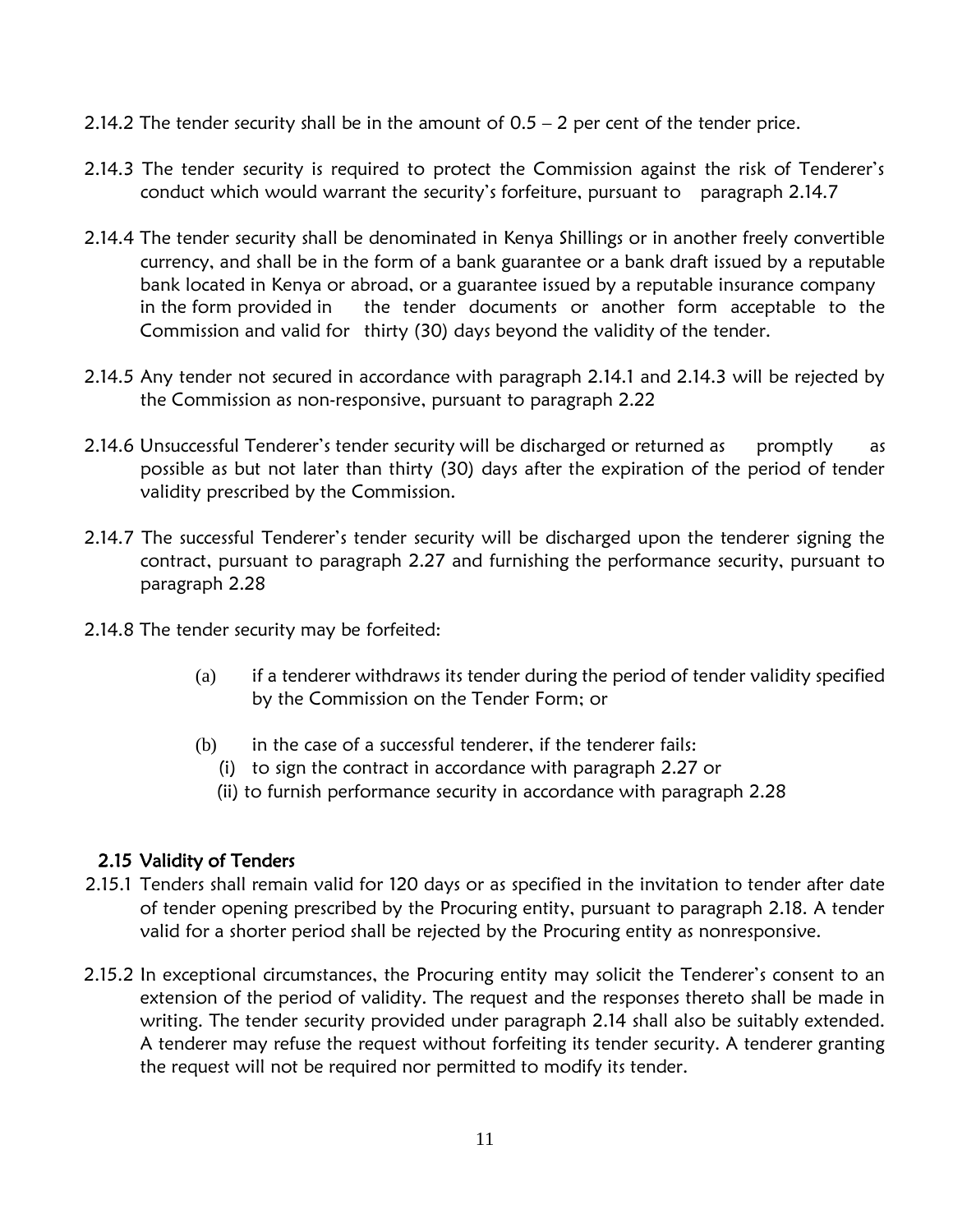#### <span id="page-11-0"></span>2.16 Format and Signing of Tender

- 2.16.1 The tenderer shall prepare two copies of the tender, clearly / marking each "ORIGINAL TENDER" and "COPY OF TENDER," as appropriate. In the event of any discrepancy between them, the original shall govern.
- 2.16.2 The original and all copies of the tender shall be typed or written in indelible ink and shall be signed by the tenderer or a person or persons duly authorized to bind the tenderer to the contract. All pages of the tender, except for unamended printed literature, shall be initialed by the person or persons signing the tender.
- 2.16.3 The tender shall have no interlineations, erasures, or overwriting except as necessary to correct errors made by the tenderer, in which case such corrections shall be initialed by the person or persons signing the tender.

### <span id="page-11-1"></span>2.17 Sealing and Marking of Tenders

- 2.17.1 The tenderer shall seal the original and each copy of the tender in separate envelopes, duly marking the envelopes as "ORIGINAL" and "COPY." The envelopes shall then be sealed in an outer envelope.
- 2.17.2 The inner and outer envelopes shall:
	- (a) Be addressed to the Procuring entity at the address given in the invitation to tender

 (b) Bear, tender number and name in the invitation to tender and the words: "DO NOT OPEN BEFORE Wednesday, 27TH January, 2021 11:00 am East African Time.

- 2.17.3 The inner envelopes shall also indicate the name and address of the tenderer to enable the tender to be returned unopened in case it is declared "late".
- 2.17.4 If the outer envelope is not sealed and marked as required by paragraph 2.17.2, the Procuring entity will assume no responsibility for the tender's misplacement or premature opening.

### <span id="page-11-2"></span>2.18 Deadline for Submission of Tenders

- 2.18.1 Tenders must be received by the Procuring entity at the address specified under paragraph 2.17.2 no later than, Wednesday, 27<sup>TH</sup> January, 2021 11:00 am East African Time
- 2.18.2 The procuring entity may, at its discretion, extend this deadline for the submission of tenders by amending the tender documents in accordance with paragraph 2.6, in which case all rights and obligations of the procuring entity and candidates previously subject to the deadline will thereafter be subject to the deadline as extended.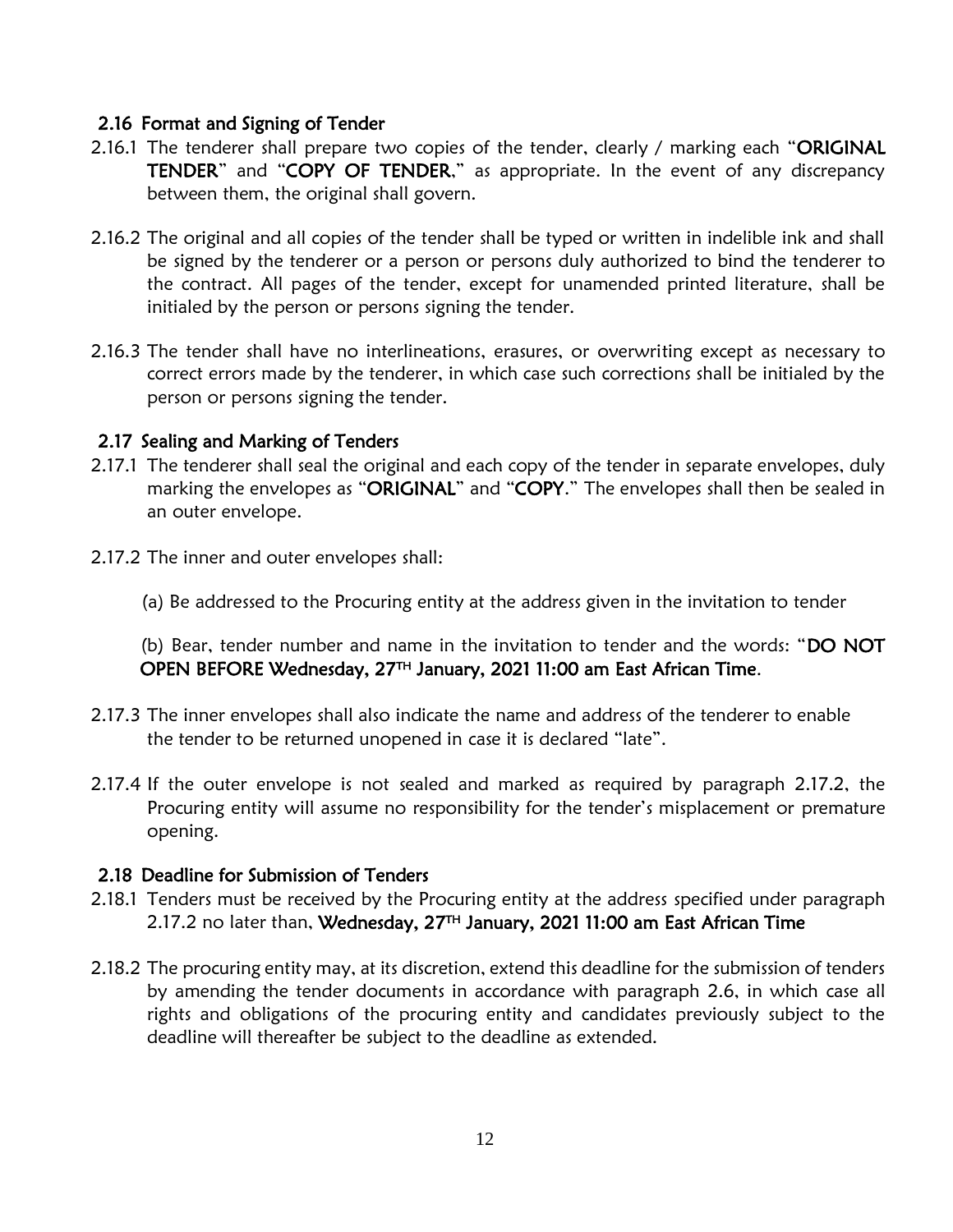2.18.3 Bulky tenders which will not fit in the tender box shall be received by the procuring unit office as provided for in the appendix.

## <span id="page-12-0"></span>2.19 Modification and withdrawal of tenders

- 2.19.1 The tenderer may modify or withdraw its tender after the tender's submission, provided that written notice of the modification, including substitution or withdrawal of the tender's is received by the procuring entity prior to the deadline prescribed for the submission of tenders.
- 2.19.2 The Tenderer's modification or withdrawal notice shall be prepared, sealed, marked, and dispatched in accordance with the provisions of paragraph 2.17. A withdrawal notice may also be sent by cable, but followed by a signed confirmation copy, postmarked not later than the deadline for submission of tenders.
- 2.19.3 No tender may be modified after the deadline for submission of tenders.
- 2.19.4 No tender may be withdrawn in the interval between the deadline for submission of tenders and the expiration of the period of tender validity specified by the tenderer on the Tender Form. Withdrawal of a tender during this interval may result in the Tenderer's forfeiture of its tender security, pursuant to paragraph 2.14.7.
- 2.19.5 The procuring entity may at any time terminate procurement proceedings before contract award and shall not be liable to any person for the termination.
- 2.19.6 The procuring entity shall give prompt notice of the termination to the tenderers and on request give its reasons for termination within 14 days of receiving the request from any tenderer.

#### <span id="page-12-1"></span>2.20 Opening of Tenders

- 2.20.1 The Procuring entity will open all tenders in the presence of tenderers' representatives who choose to attend, on Wednesday, 27<sup>TH</sup> January, 2021 11:00 am East African Time and in the location specified in the invitation to tender. The tenderers' representatives may access the opening exercise through electronic means through a link that will be provided to bidders.
- 2.20.2 The tenderers' names, tender modifications or withdrawals, tender prices, discounts, and the presence or absence of requisite tender security and such other details as the Procuring Entity, at its discretion, may consider appropriate, will be announced at the opening.
- 2.20.3 The procuring entity will prepare minutes of the tender opening.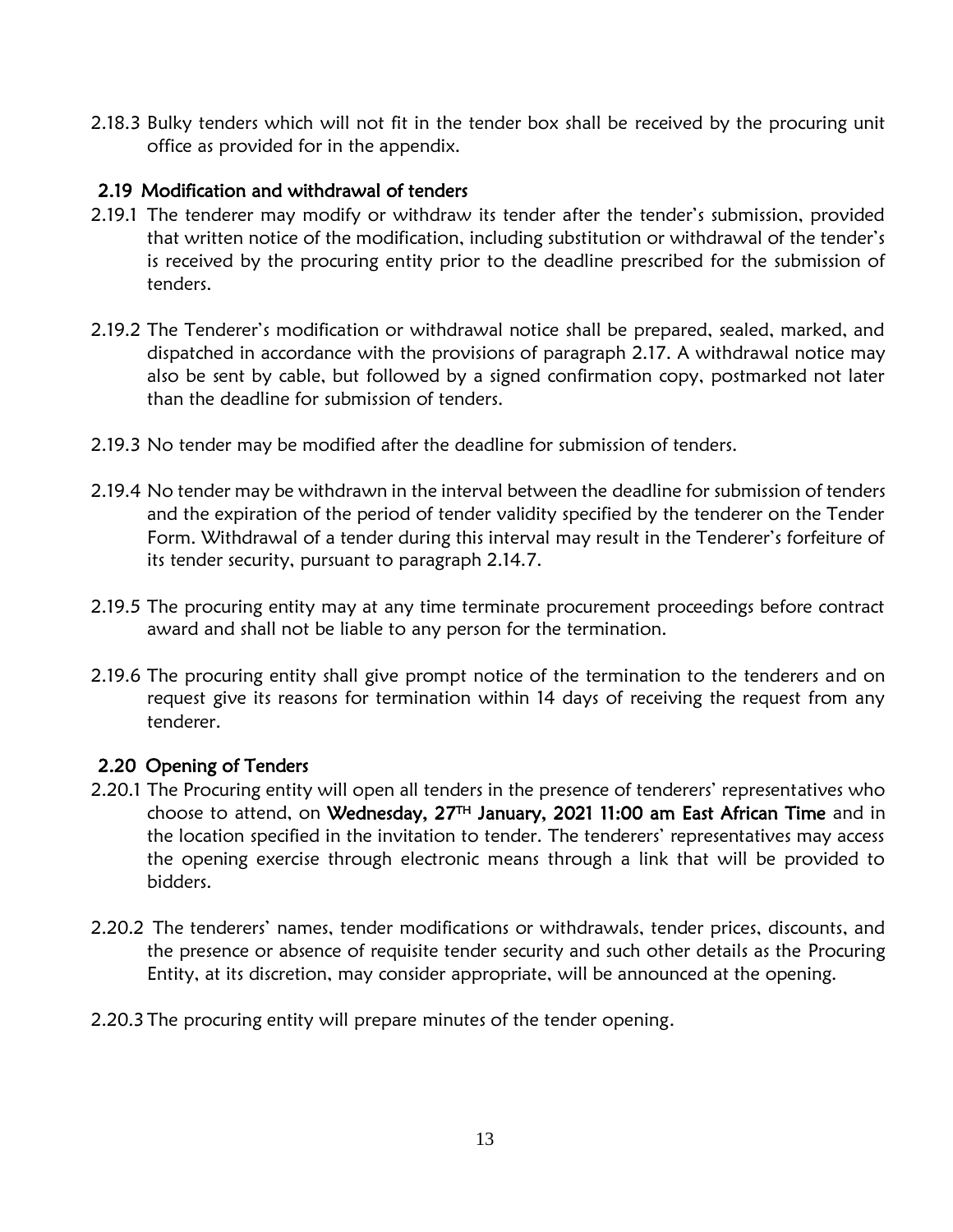## <span id="page-13-0"></span>2.21 Clarification of tenders

- 2.21.1 To assist in the examination, evaluation and comparison of tenders the procuring entity may at its discretion, ask the tenderer for a clarification of its tender. The request for clarification and the response shall be in writing, and no change in the prices or substance shall be sought, offered, or permitted.
- 2.21.2 Any effort by the tenderer to influence the procuring entity in the Commission tender evaluation, tender comparison or contract award decisions may result in the rejection of the tenderers tender.

## <span id="page-13-1"></span>2.22 Preliminary Examination

- 2.22.1 The Procuring entity will examine the tenders to determine whether they are complete, whether any computational errors have been made, whether required securities have been furnished, whether the documents have been properly signed and whether the tenders are generally in order.
- 2.22.2 Arithmetical errors will be rectified on the following basis. If there is a discrepancy between the unit price and the total price that is obtained by multiplying the unit price and quantify, the unit price shall prevail, and the total price shall be corrected. If the candidate does not accept the correction of the errors, its tender will be rejected, and its tender security forfeited. If there is a discrepancy between words and figures the amount in words will prevail.
- 2.22.3 The Procuring entity may waive any minor informality or non-conformity or irregularity in a tender which does not constitute a material deviation, provided such waiver does not prejudice or affect the relative ranking of any tenderer.
- 2.22.4 Prior to the detailed evaluation, pursuant to paragraph 2.24 the Procuring entity will determine the substantial responsiveness of each tender to the tender documents. For purposes of these paragraphs, a substantially responsive tender is one which conforms to all the terms and conditions of the tender documents without material deviations. The Commission determination of a tender's responsiveness is to be based on the contents of the tender itself without recourse to extrinsic evidence.
- 2.22.5 If a tender is not substantially responsive, it will be rejected by the Procuring entity and may not subsequently be made responsive by the tenderer by correction of the non-conformity.

## <span id="page-13-2"></span>2.23 Conversion to a single currency

2.23.1 Where other currencies are used, the procuring entity will convert those currencies to Kenya shillings using the selling exchange rate on the date of tender closing provided by the central bank of Kenya.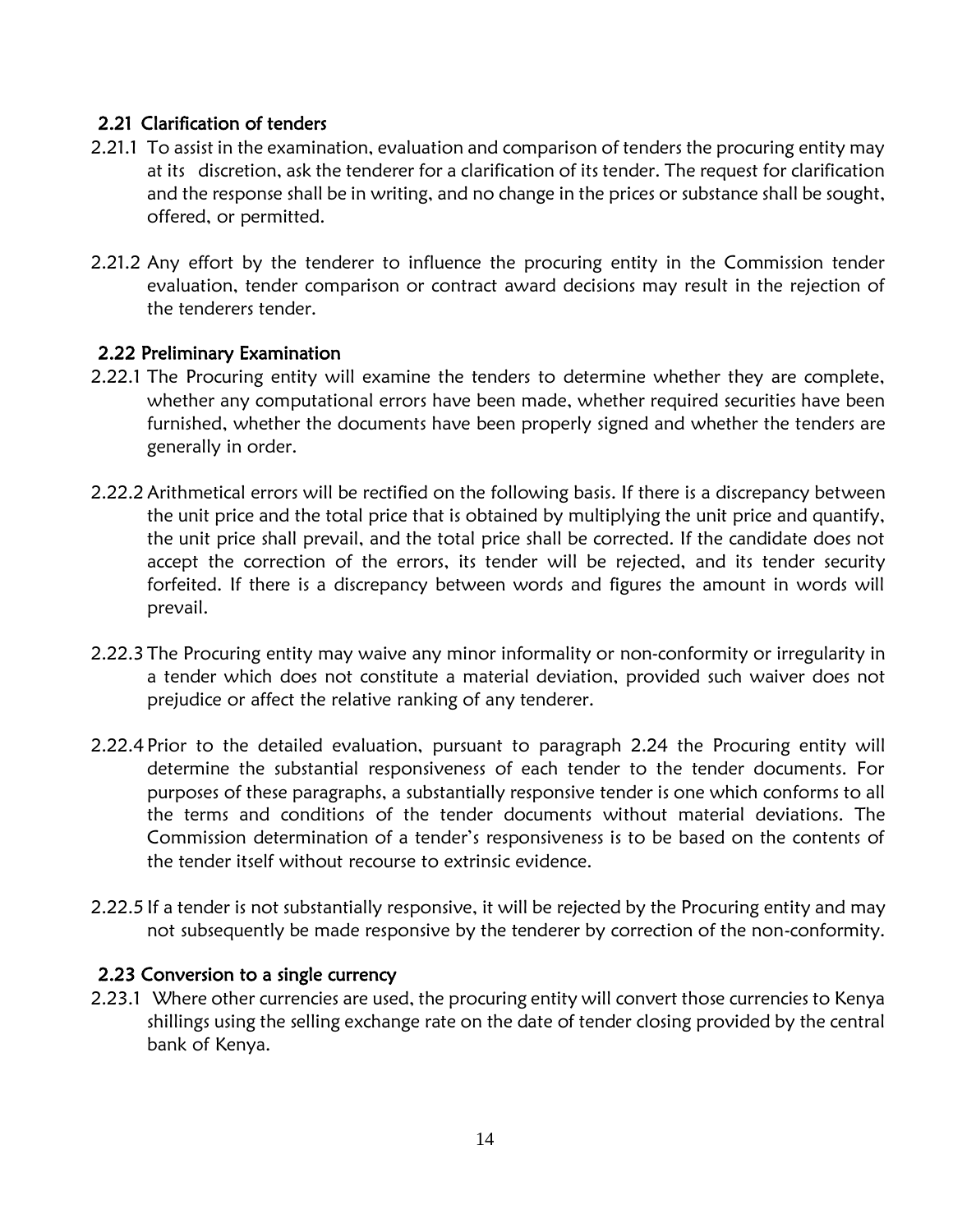## <span id="page-14-0"></span>2.24 Evaluation and comparison of tenders.

- 2.24.1 The procuring entity will evaluate and compare the tenders which have been determined to be substantially responsive, pursuant to paragraph 2.22
- 2.24.2 The tender evaluation committee shall evaluate the tender within 30 days of the validity period from the date of opening the tender.
- 2.24.3 A tenderer who gives false information in the tender document about its qualification or who refuses to enter into a contract after notification of contract award shall be considered for debarment from participating in future public procurement.

## <span id="page-14-1"></span>2.25 Preference

2.25.1 Preference where allowed in the evaluation of tenders shall not exceed 15%

## <span id="page-14-2"></span>2.26 Contacting the procuring entity

- 2.26.1 Subject to paragraph 2.21 no tenderer shall contact the procuring entity on any matter relating to its tender, from the time of the tender opening to the time the contract is awarded.
- 2.26.2 Any effort by a tenderer to influence the procuring entity in its decisions on tender evaluation tender comparison or contract award may result in the rejection of the tenderers tender.

### <span id="page-14-3"></span>2.27 Award of Contract a) Post qualification

- 2.27.1 In the absence of pre-qualification, the Procuring entity will determine to its satisfaction whether the tenderer that is selected as having submitted the lowest evaluated responsive tender is qualified to perform the contract satisfactorily.
- 2.27.2 The determination will take into account the tenderer's financial and technical capabilities. It will be based upon an examination of the documentary evidence of the tenderers qualifications submitted by the tenderer, pursuant to paragraph 2.12.3 as well as such other information as the Procuring entity deems necessary and appropriate.
- 2.27.3 An affirmative determination will be a prerequisite for award of the contract to the tenderer. A negative determination will result in rejection of the Tenderer's tender, in which event the Procuring entity will proceed to the next lowest evaluated tender to make a similar determination of that Tenderer's capabilities to perform satisfactorily.

## b) Award Criteria

2.27.4 The Procuring entity will award the contract to the successful tenderer(s) whose tender has been determined to be substantially responsive and has been determined to be the lowest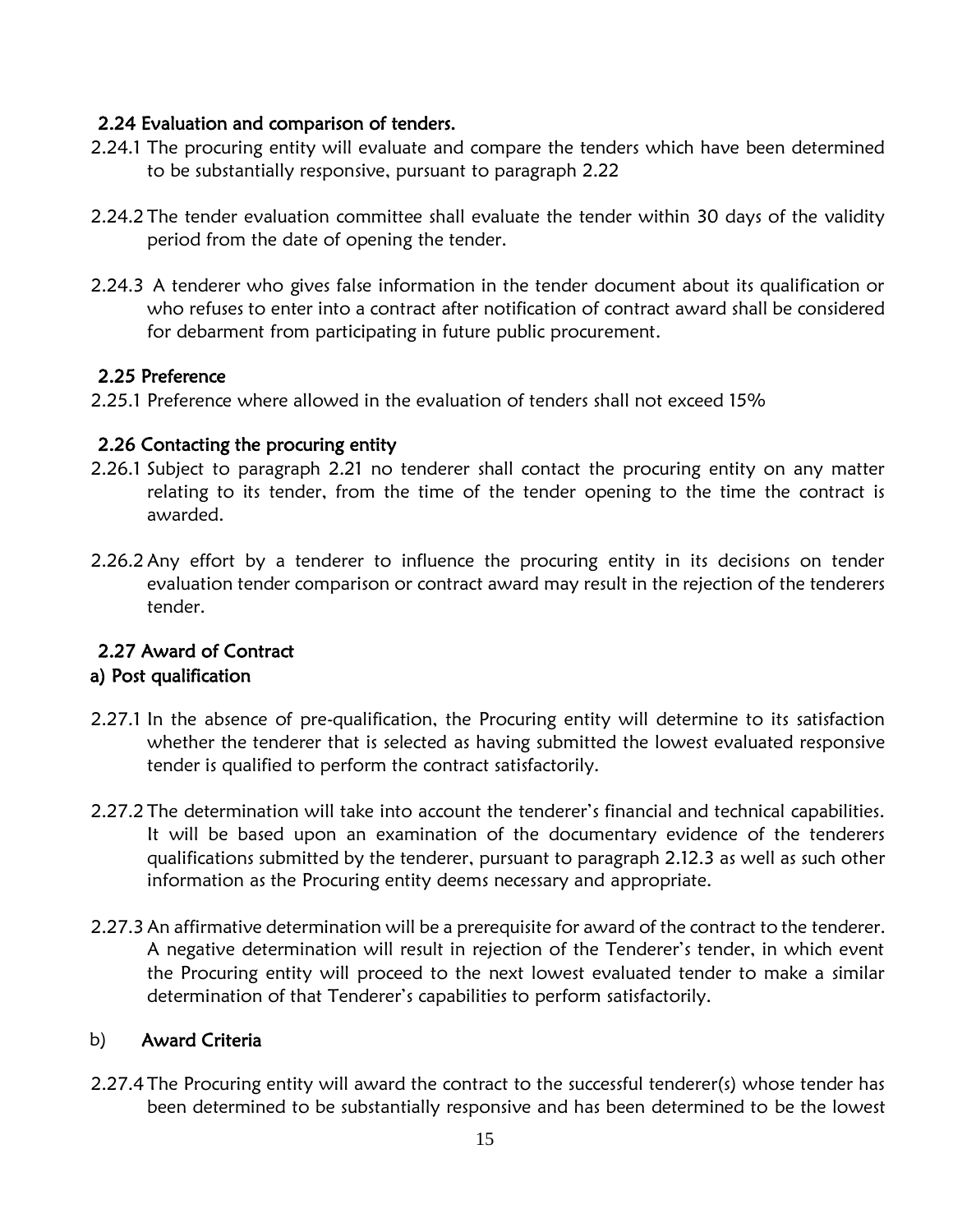evaluated tender, provided further that the tenderer is determined to be qualified to perform the contract satisfactorily.

### c) Procuring entity's Right to Vary quantities

2.27.5 The Procuring entity reserves the right at the time of contract award to increase or decrease the quantity of goods originally specified in the Schedule of requirements without any change in unit price or other terms and conditions.

#### d) Procuring entity's Right to Accept or Reject Any or All Tenders

2.27.6 The Procuring entity reserves the right to accept or reject any tender, and to annul the tendering process and reject all tenders at any time prior to contract award, without thereby incurring any liability to the affected tenderer or tenderers or any obligation to inform the affected tenderer or tenderers of the grounds for the Procuring entity's action

### <span id="page-15-0"></span>2.28 Notification of award

- 2.28.1 Prior to the expiration of the period of tender validity, the Procuring entity will notify the successful tenderer in writing that its tender has been accepted.
- 2.28.2 The notification of award will constitute the formation of the Contract but will have to wait until the contract is finally signed by both parties.
- 2.28.3 Upon the successful Tenderer's furnishing of the performance security pursuant to paragraph 2.28, the Procuring entity will promptly notify each unsuccessful Tenderer and will discharge its tender security, pursuant to paragraph 2.14

#### <span id="page-15-1"></span>2.29 Signing of Contract

- 2.29.1 At the same time as the Procuring entity notifies the successful tenderer that its tender has been accepted, the Procuring entity will send the tenderer the Contract Form provided in the tender documents, incorporating all agreements between the parties.
- 2.29.2 The parties to the contract shall have it signed within 30 days from the date of notification of contract award unless there is an administrative review request.
- 2.29.3 Within thirty (30) days of receipt of the Contract Form, the successful tenderer shall sign and date the contract and return it to the Procuring entity.

#### <span id="page-15-2"></span>2.30 Performance Security

2.30.1 Within Thirty (30) days of receipt of the notification of Contract award, the successful tenderer shall furnish to the Commission the performance security where applicable in the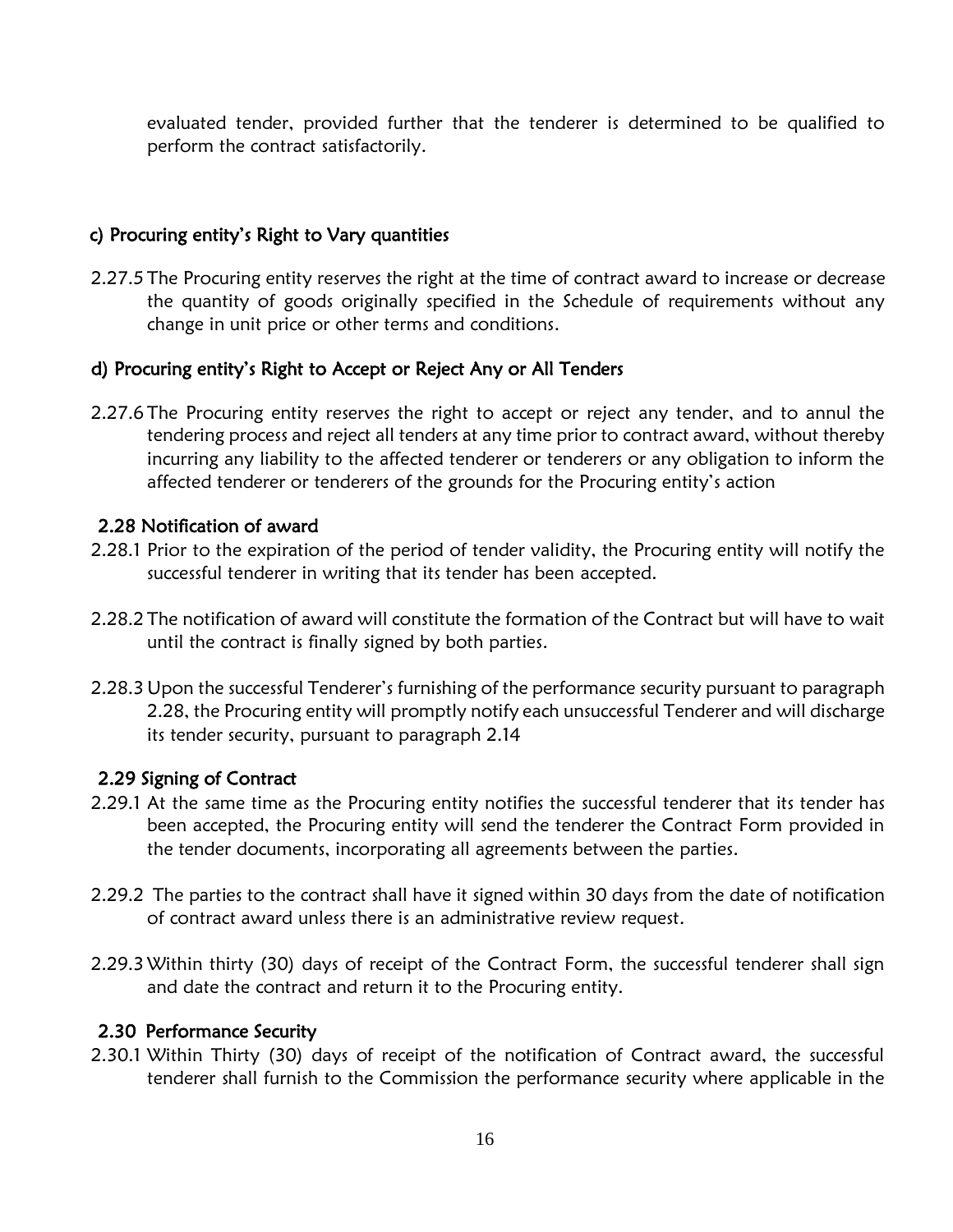amount specified in Special Conditions of Contract, or in another form acceptable to the Procuring entity.

2.30.2 Failure of the successful tenderer to comply with the requirements of paragraph 2.27 or paragraph 2.28 shall constitute sufficient grounds for the annulment of the award and forfeiture of the tender security, in which event the Procuring entity may make the award to the next lowest evaluated Candidate or call for new tenders.

## <span id="page-16-0"></span>2.31 Corrupt or Fraudulent Practices

- 2.31.1 The Procuring entity requires that tenderers observe the highest standard of ethics during the procurement process and execution of contracts when used in the present regulations, the following terms are defined as follows;
	- (i) "corrupt practice" means the offering, giving, receiving, or soliciting of anything of value to influence the action of a public official in the procurement process or in contract execution; and
	- (ii) "fraudulent practice" means a misrepresentation of facts in order to influence a procurement process or the execution of a contract to the detriment of the Commission, and includes collusive practice among tenderer (prior to or after tender submission) designed to establish tender prices at artificial non-competitive levels and to deprive the Commission of the benefits of free and open competition;
- 2.31.2 The procuring entity will reject a proposal for award if it determines that the tenderer recommended for award has engaged in corrupt or fraudulent practices in competing for the contract in question;
- 2.31.3 Further, a tenderer who is found to have indulged in corrupt or fraudulent practices risks being debarred from participating in public procurement in Kenya.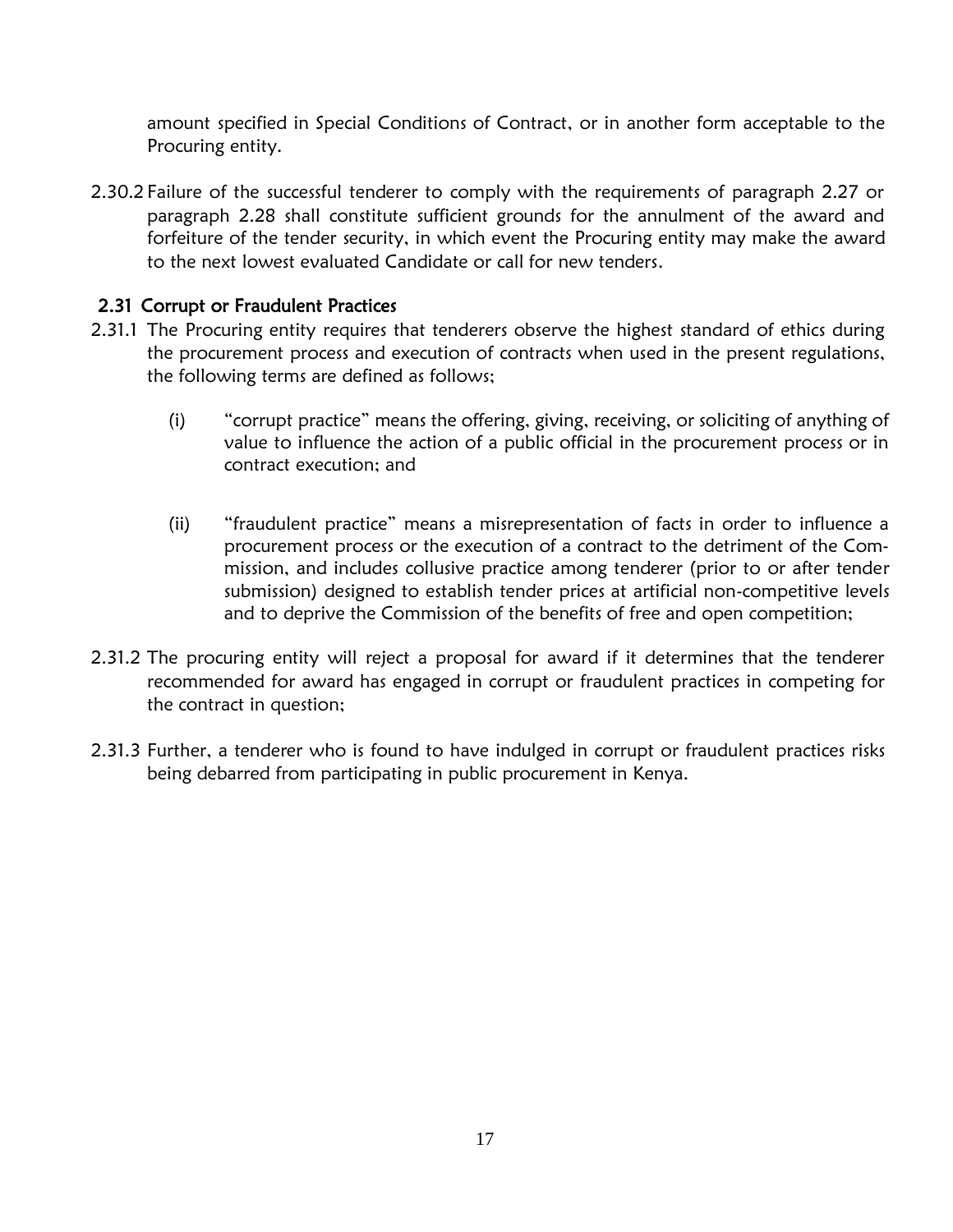## Appendix to instructions to tenderers

The following information regarding the particulars of the tender shall complement supplement or amend the provisions of the instructions to tenderers. Wherever there is a conflict between the provision of the instructions to tenderers and the provisions of the appendix, the provisions of the appendix herein shall prevail over those of the instructions to tenderers

| Instructions to<br>tenderers | Particulars of appendix to instructions to Tenderers                                                                                                                                                                                                                                                                                                                                                                             |  |  |  |  |  |
|------------------------------|----------------------------------------------------------------------------------------------------------------------------------------------------------------------------------------------------------------------------------------------------------------------------------------------------------------------------------------------------------------------------------------------------------------------------------|--|--|--|--|--|
| 2.1.1                        | This Invitation to tender is open to all eligible tenderers                                                                                                                                                                                                                                                                                                                                                                      |  |  |  |  |  |
| 2.3.2                        | Document is obtained free of charge at www.iebc.or.ke or<br>The<br>Bid<br>www.tenders.go.ke                                                                                                                                                                                                                                                                                                                                      |  |  |  |  |  |
| 2.11                         | Prices shall be quoted in Kenya Shillings.                                                                                                                                                                                                                                                                                                                                                                                       |  |  |  |  |  |
| 2.12                         | Particulars of eligibility and qualifications documents of evidence<br>required.                                                                                                                                                                                                                                                                                                                                                 |  |  |  |  |  |
| 2.14.1                       | Tender Security will be equivalent to Ksh 50,000 valid for 120 days from<br>date of opening the tender and shall be in any of the following forms<br>only;<br>a) Cash<br>b) A Bank guarantee (From a reputable Bank of Insurance<br>Company)/or<br>c) Such insurance Company guarantee as may be approved by PPRA;<br>A guarantee issued by a financial institution approved and licensed<br>d)<br>by the Central Bank of Kenya. |  |  |  |  |  |
| 2.16.1                       | The bidders must submit one (1) ORIGINAL TENDER" and one (1) COPY<br>of the Tender                                                                                                                                                                                                                                                                                                                                               |  |  |  |  |  |
| 2.18.1                       | 2.18.1 Tenders must be received by the Procuring entity at the address<br>specified under paragraph 2.17.2 no later than, Wednesday, 27TH January,<br>2021 11:00 am East African Time.                                                                                                                                                                                                                                           |  |  |  |  |  |
| 2.18.3                       | Bulky tenders which will not fit in the tender box shall be received at the<br>Procurement Office 5 <sup>th</sup> Floor , Anniversary Towers Room 525                                                                                                                                                                                                                                                                            |  |  |  |  |  |
| 2.22.2                       | Subject to section 79(2)(b) of the Act, any errors in the submitted tender<br>arising from a miscalculation of unit price, quantity, subtotal and total<br>bid price shall be considered as a major deviation that affects the<br>substance of the tender and shall lead to disqualification of the tender as<br>non-responsive.                                                                                                 |  |  |  |  |  |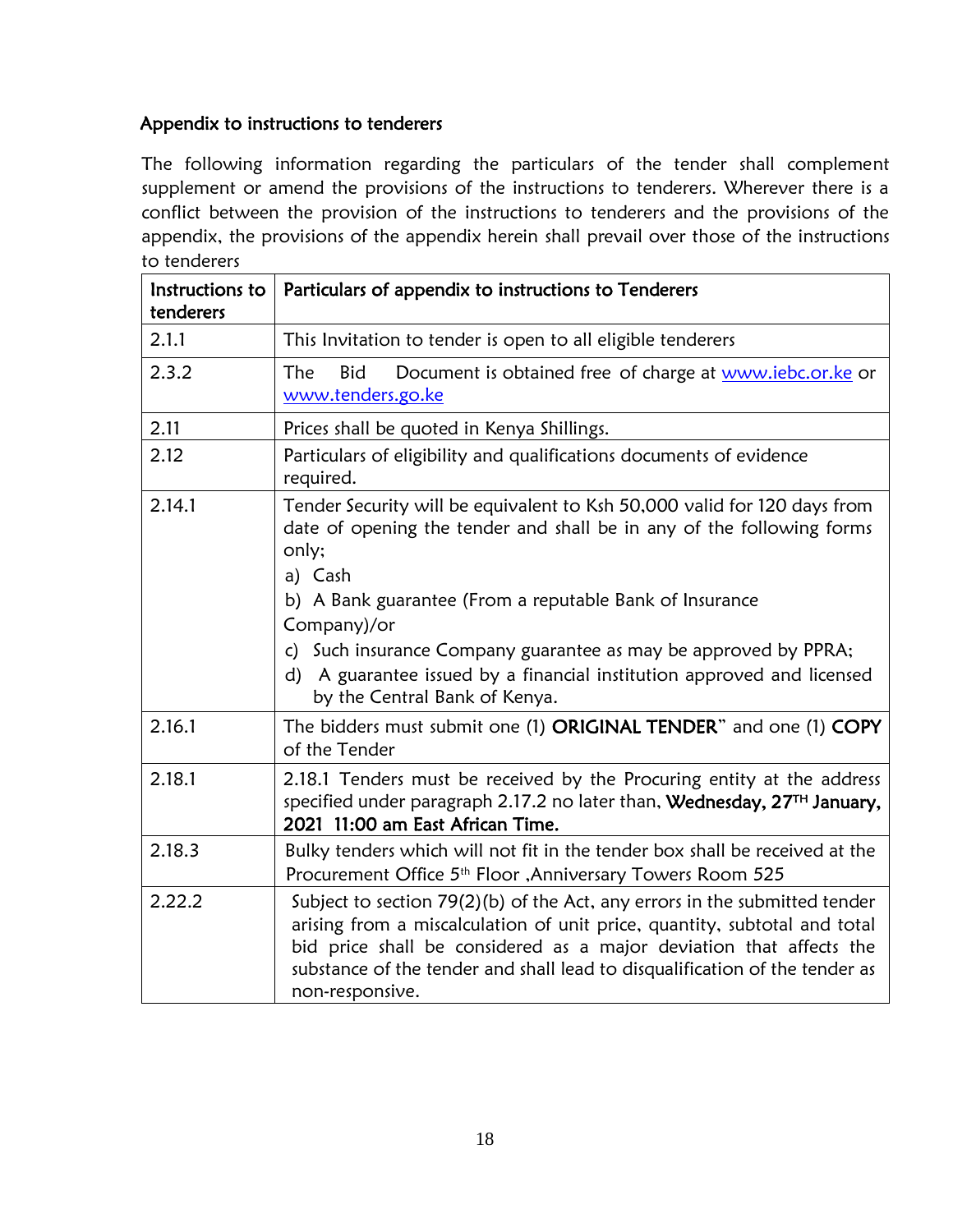# <span id="page-18-0"></span>SECTION III - GENERAL CONDITIONS OF CONTRACT

## <span id="page-18-1"></span>3.1 Definitions

- 3.1.1 In this Contract, the following terms shall be interpreted as indicated:
	- (a) "The Contract" means the agreement entered into between the procuring entity and the tenderer, as recorded in the Contract Form signed by the parties, including all attachments and appendices thereto and all documents incorporated by reference therein.
	- (b) "The Contract Price" means the price payable to the tenderer under the Contract for the full and proper performance of its contractual obligations
	- (c) "The Goods" means all of the equipment, machinery, and/or other materials, which the tenderer is required to supply to the procuring entity under the Contract.
	- (d) "The Procuring entity"" means the organization purchasing the Goods under this Contract.
	- (e) "The Tenderer' means the individual or firm supplying the Goods under this Contract.

### <span id="page-18-2"></span>3.2 Application

3.2.1 These General Conditions shall apply in all Contracts made by the procuring entity for the procurement installation and commissioning of equipment

## <span id="page-18-3"></span>3.3 Country of Origin

- 3.3.1 For purposes of this clause, "Origin" means the place where the Goods were mined, grown or produced.
- 3.3.2 The origin of Goods and Services is any country that meets the Set Standards as per the Specifications and Schedule of Requirements.

### <span id="page-18-4"></span>3.4 Standards

3.4.1 The Goods supplied under this Contract shall conform to the standards mentioned in the Technical Specifications.

#### <span id="page-18-5"></span>3.5 Use of Contract Documents and Information

3.5.1 The tenderer shall not, without the procuring entity's prior written consent, disclose the Contract, or any provision therefore, or any specification, plan, drawing, pattern, sample, or information furnished by or on behalf of the procuring entity in connection therewith, to any person other than a person employed by the tenderer in the performance of the Contract.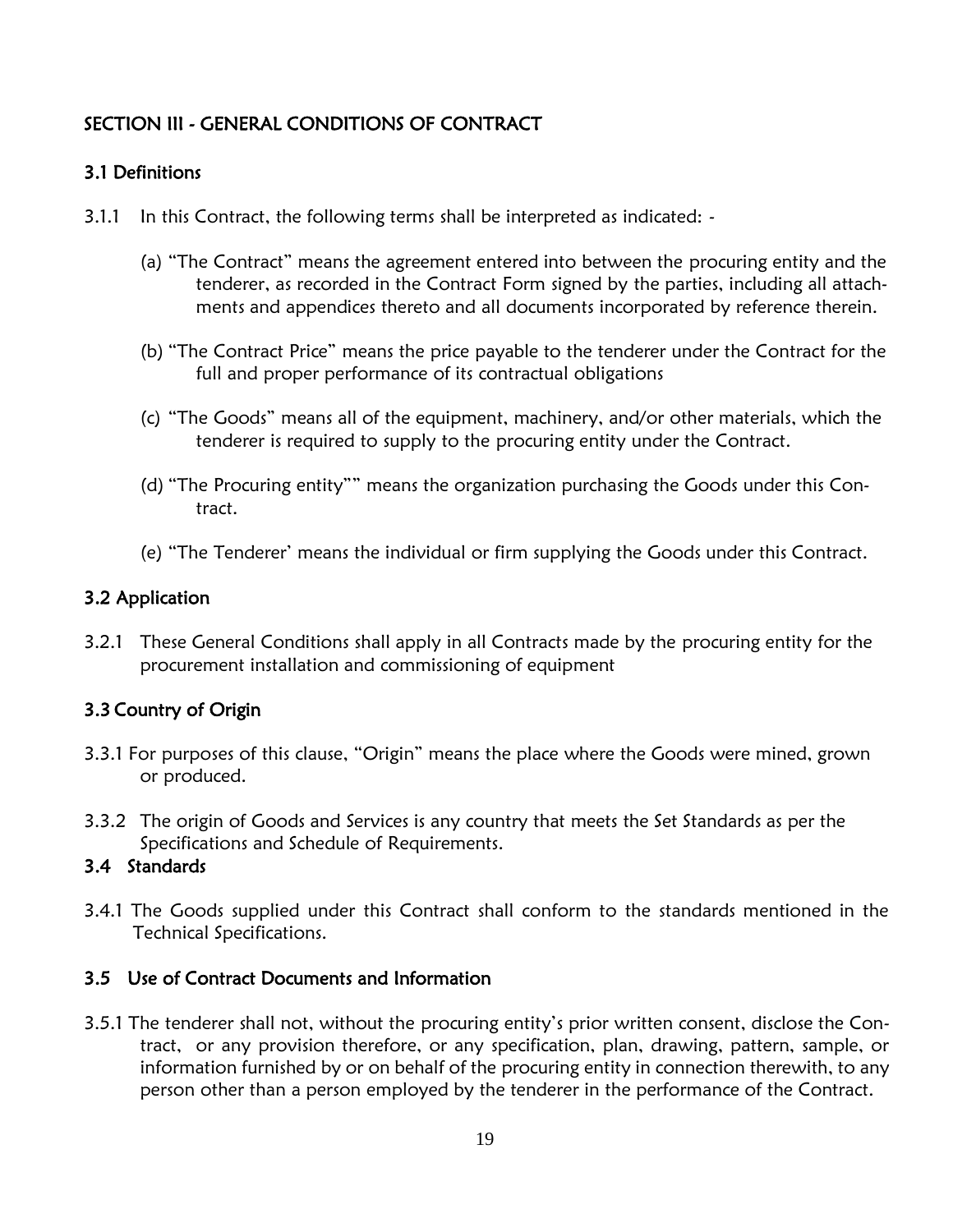- 3.5.2 The tenderer shall not, without the procuring entity's prior written consent, make use of any document or information enumerated in paragraph 3.5.1 above
- 3.5.3 Any document, other than the Contract itself, enumerated in paragraph 3.5.1 shall remain the property of the procuring entity and shall be returned (all copies) to the procuring entity on completion of the Tenderer's performance under the Contract if so required by the procuring entity

### <span id="page-19-0"></span>3.6 Patent Rights

3.6.1 The tenderer shall indemnify the Commission against all third-party claims of infringement of patent, trademark, or industrial design rights arising from use of the Goods or any part thereof in the procuring entity's country

#### <span id="page-19-1"></span>3.7 Performance Security

- 3.7.1 Within thirty (30) days of receipt of the notification of Contract award, the successful tenderer shall furnish to the procuring entity the performance security in the amount specified in Special Conditions of Contract.
- 3.7.2 The proceeds of the performance security shall be payable to the procuring entity as compensation for any loss resulting from the Tenderer's failure to complete its obligations under the Contract.
- 3.7.3 The performance security shall be denominated in the currency of the Contract, or in a freely convertible currency acceptable to the procuring entity and shall be in the form of a bank guarantee or an irrevocable letter of credit issued by a reputable bank located in Kenya or abroad, acceptable to the procuring entity, in the form provided in the tender documents.
- 3.7.4 The performance security will be discharged by the procuring entity and returned to the Candidate not later than thirty (30) days following the date of completion of the Tenderer's performance obligations under the Contract, including any warranty obligations, under the **Contract**

#### <span id="page-19-2"></span>3.8 Inspection and Tests

- 3.8.1 The procuring entity or its representative shall have the right to inspect and/or to test the goods to confirm their conformity to the Contract specifications. The Commission shall notify the tenderer in writing in a timely manner, of the identity of any representatives retained for these purposes.
- 3.8.2 The inspections and tests may be conducted in the premises of the tenderer or its subcontractor(s), at point of delivery, and/or at the Goods' final destination. If conducted on the premises of the tenderer or its subcontractor(s), all reasonable facilities and assistance, including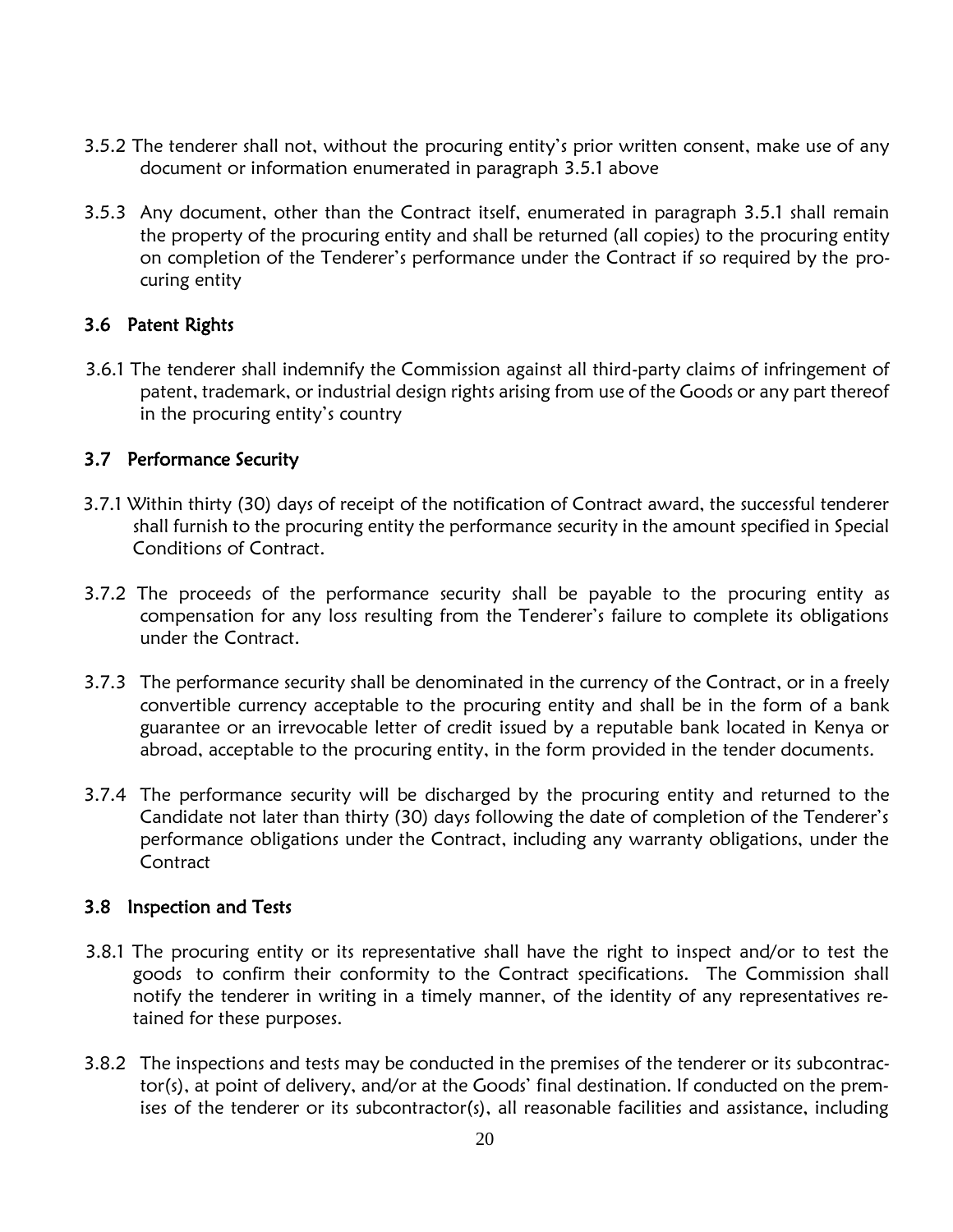access to drawings and production data, shall be furnished to the inspectors at no charge to the procuring entity.

- 3.8.3 Should any inspected or tested goods fail to conform to the Specifications, the procuring entity may reject the equipment, and the tenderer shall either replace the rejected equipment or make alterations necessary to make specification requirements free of costs to the procuring entity.
- 3.8.4 The procuring entity's right to inspect, test and where necessary, reject the goods after the Goods' arrival shall in no way be limited or waived by reason of the equipment having previously been inspected, tested and passed by the procuring entity or its representative prior to the equipment delivery.
- 3.8.5 Nothing in paragraph 3.8 shall in any way release the tenderer from any warranty or other obligations under this Contract.

## <span id="page-20-0"></span>3.9 Packing

- 3.9.1 The tenderer shall provide such packing of the Goods as is required to prevent their damage or deterioration during transit to their final destination, as indicated in the Contract.
- 3.9.2 The packing, marking, and documentation within and outside the packages shall comply strictly with such special requirements as shall be expressly provided for in the Contract

## <span id="page-20-1"></span>3.10 Delivery and Documents

3.10.1 Delivery of the Goods shall be made by the tenderer in accordance with the terms specified by procuring entity in its Schedule of Requirements and the Special Conditions of Contract

## <span id="page-20-2"></span>3.11 Insurance

3.11.1 The Goods supplied under the Contract shall be fully insured against loss or damage incidental to manufacturer or acquisition, transportation, storage, and delivery in the manner specified in the Special conditions of contract.

## <span id="page-20-3"></span>3.12 Payment

- 3.12.1 The method and conditions of payment to be made to the tenderer under this Contract shall be specified in Special Conditions of Contract
- 3.12.2 Payments shall be made promptly by the procuring entity as specified in the contract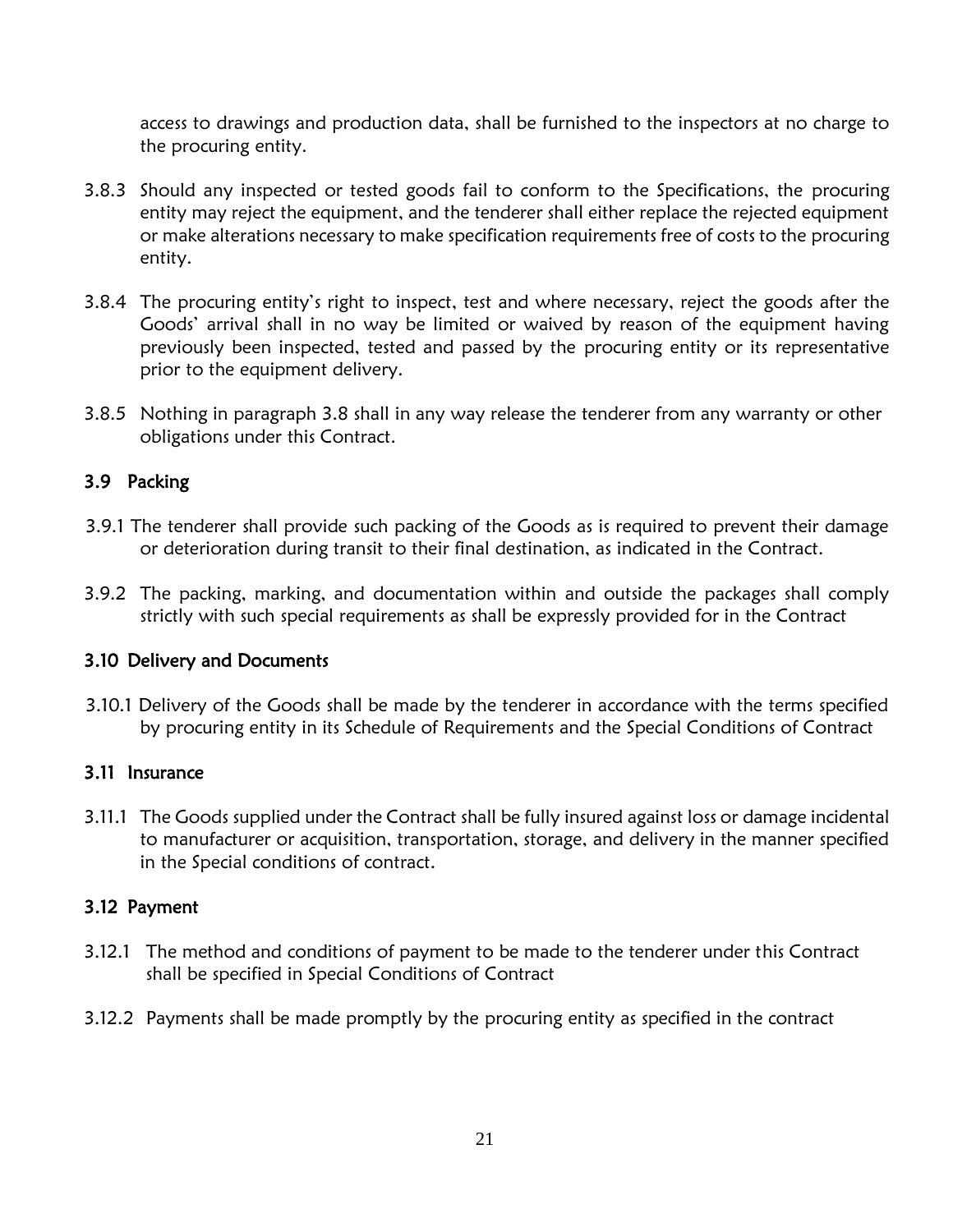## <span id="page-21-0"></span>3.13 Prices

- 3.13.1 Prices charged by the tenderer for goods delivered and services performed under the Contract shall not, with the exception of any price adjustments authorized in Special Conditions of Contract, vary from the prices by the tenderer in its tender.
- 3.13.2 Contract price variations shall not be allowed for contracts not exceeding one year (12 months)
- 3.13.3 Where contract price variation is allowed, the variation shall not exceed 10% of the original contract price.
- 3.13.4 Price variation request shall be processed by the procuring entity within 30 days of receiving the request.

### <span id="page-21-1"></span>3.14 Assignment

3.14.1 The tenderer shall not assign, in whole or in part, its obligations to perform under this Contract, except with the procuring entity's prior written consent

### <span id="page-21-2"></span>3.15 Subcontracts

3.15.1 The tenderer shall notify the procuring entity in writing of all subcontracts awarded under this Contract if not already specified in the tender. Such notification, in the original tender or later, shall not relieve the tenderer from any liability or obligation under the Contract

## <span id="page-21-3"></span>3.16 Termination for default

- 3.16.1 The procuring entity may, without prejudice to any other remedy for breach of Contract, by written notice of default sent to the tenderer, terminate this Contract in whole or in part
	- (a) if the tenderer fails to deliver any or all of the goods within the period(s) specified in the Contract, or within any extension thereof granted by the Commission
	- (b) if the tenderer fails to perform any other obligation(s) under the Contract
	- (c) if the tenderer, in the judgment of the Commission has engaged in corrupt or fraudulent practices in competing for or in executing the Contract
- 3.16.2 In the event the procuring entity terminates the Contract in whole or in part, it may procure, upon such terms and in such manner as it deems appropriate, equipment similar to those undelivered, and the tenderer shall be liable to the Commission for any excess costs for such similar goods.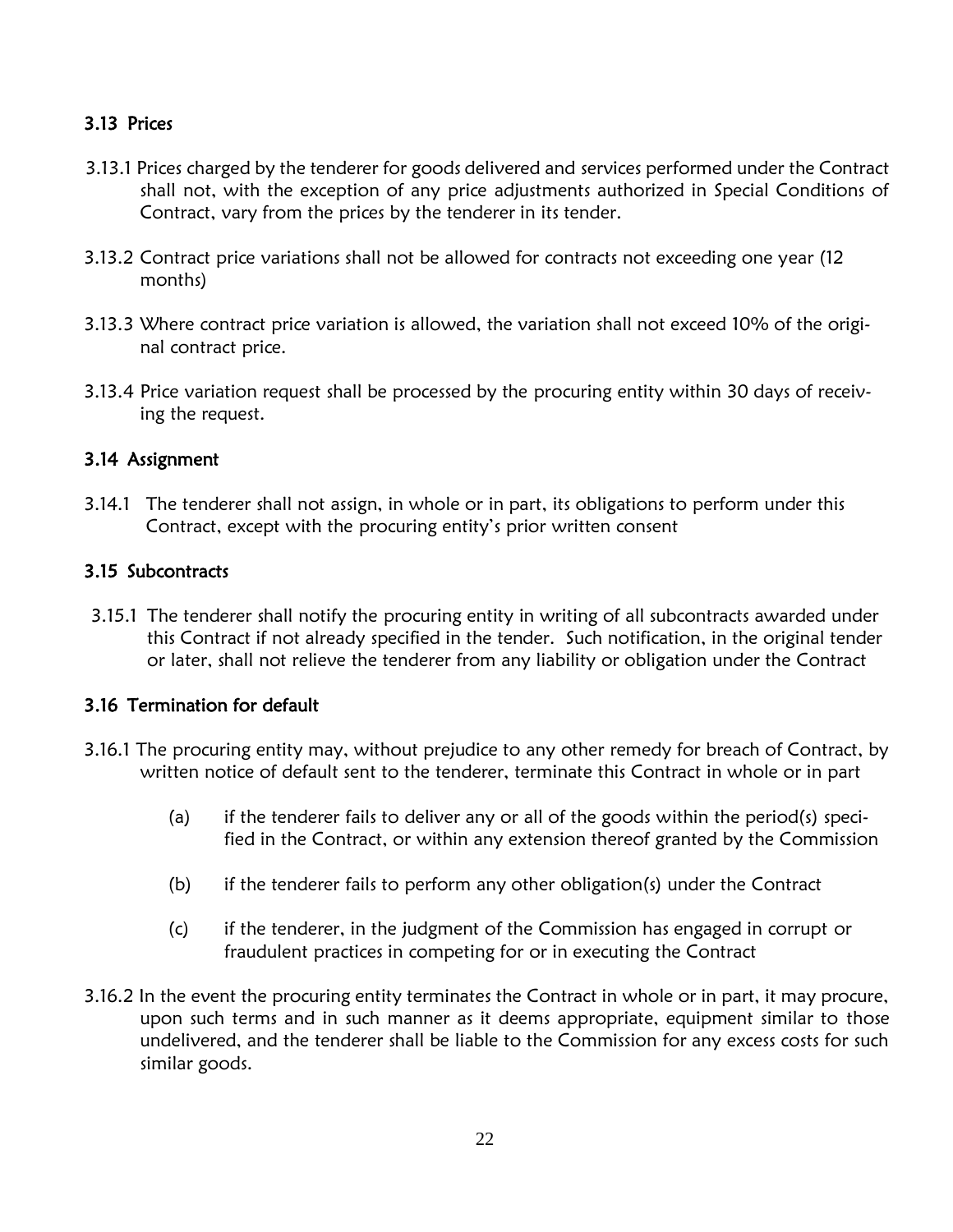### <span id="page-22-0"></span>3.17 Liquidated Damages

3.17.1. If the tenderer fails to deliver any or all of the goods within the period(s) specified in the contract, the procuring entity shall, without prejudice to its other remedies under the contract, deduct from the contract prices liquidated damages sum equivalent to 0.5% of the delivered price of the delayed items up to a maximum deduction of 10% of the delayed goods. After this the tenderer may consider termination of the contract.

## <span id="page-22-1"></span>3.18 Resolution of Disputes

- 3.18.1 The procuring entity and the tenderer shall make every effort to resolve amicably by direct informal negotiation and disagreement or dispute arising between them under or in connection with the contract
- 3.18.2 If, after thirty (30) days from the commencement of such informal negotiations both parties have been unable to resolve amicably a contract dispute, either party may require adjudication in an agreed national or international forum, and/or international arbitration.

## <span id="page-22-2"></span>3.19 Language and Law

3.19.1 The language of the contract and the law governing the contract shall be English language and the Laws of Kenya respectively unless otherwise stated.

## <span id="page-22-3"></span>3.20 Force Majeure

3.20.1 The tenderer shall not be liable for forfeiture of its performance security or termination for default if and to the extent that it's delay in performance or other failure to perform its obligations under the Contract is the result of an event of Force Majeure.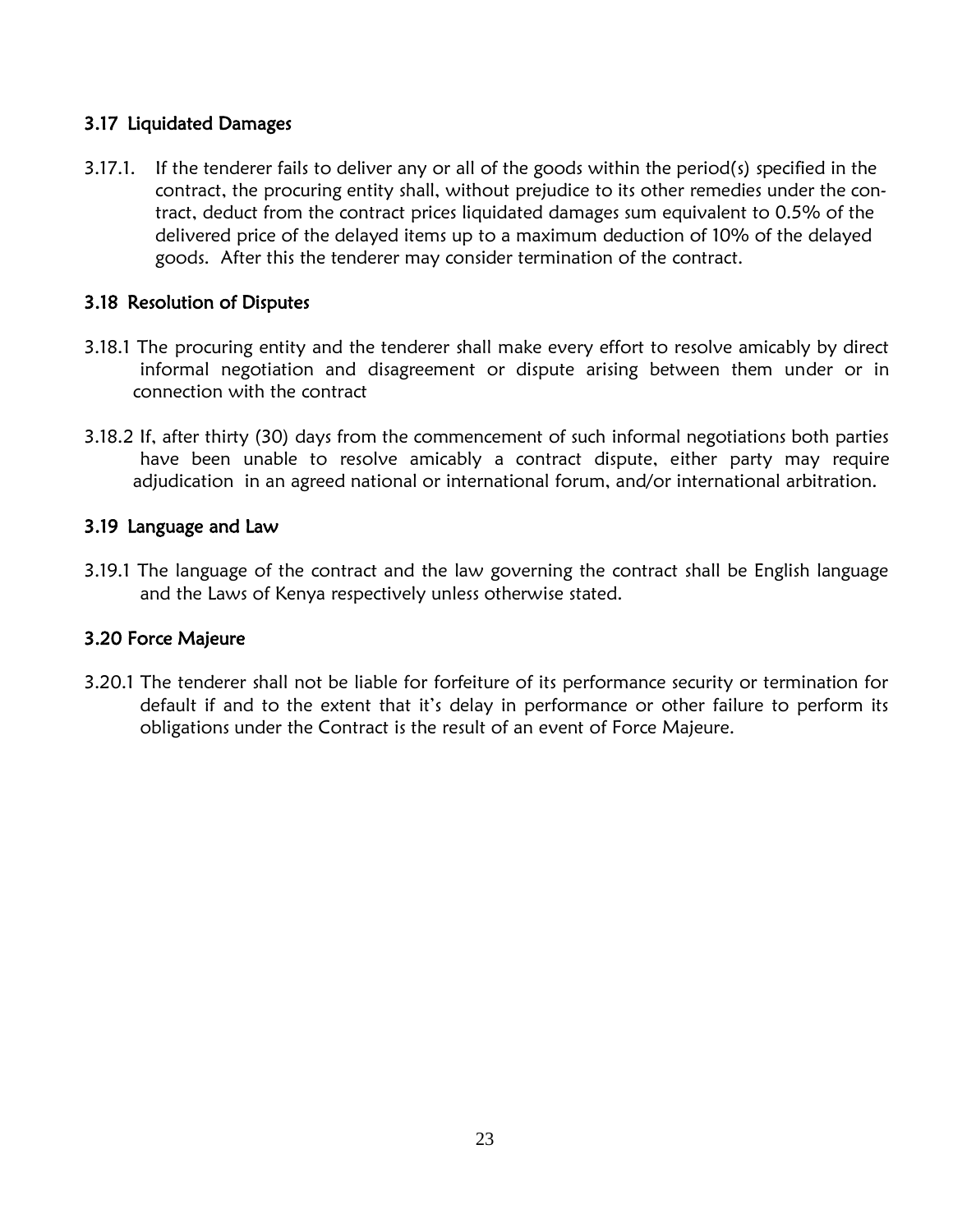# SECTION IV - SPECIAL CONDITIONS OF CONTRACT

#### <span id="page-23-1"></span><span id="page-23-0"></span>4.1 Special conditions of contract

Special conditions of contract shall supplement the general conditions of contract, wherever there is a conflict between the GCC and the SCC, the provisions of the SCC herein shall prevail over those in the GCC.

# <span id="page-23-2"></span>4.2 Special conditions of contract with reference to the general conditions of contract.

| <b>General conditions</b><br>of contract reference | Special conditions of contract                                                                                                                                                                                                                                                                                                                                                                                                                                                                                           |
|----------------------------------------------------|--------------------------------------------------------------------------------------------------------------------------------------------------------------------------------------------------------------------------------------------------------------------------------------------------------------------------------------------------------------------------------------------------------------------------------------------------------------------------------------------------------------------------|
| 3.1                                                | The Procuring entity is:<br>Independent Electoral and Boundaries Commission (IEBC) Independent<br>Electoral and Boundaries Commission (IEBC), Anniversary Towers,<br>University Way, Fifth Floor; P O Box 45371-00100;<br>Email:<br>procurement@iebc.or.ke; Website: www.iebc.or.ke                                                                                                                                                                                                                                      |
| 3.7.1                                              | performance security (Not Applicable)                                                                                                                                                                                                                                                                                                                                                                                                                                                                                    |
| 3.12.1                                             | Payment shall be made after successful completion of the assignment and<br>within 30 days after submitting all required documentation to support<br>payment. The documentation includes, Invoice, Delivery notes and a copy<br>of LPO.                                                                                                                                                                                                                                                                                   |
| 3.18                                               | In case of a dispute between the service provider and the procuring entity<br>the same shall be resolved amicably between the parties in the first instance<br>failure to which the dispute shall be referred for arbitration as per<br>provisions of the Arbitration Act of 1995 before a single arbitrator to be<br>agreed on by the parties and in failure of such an agreement by the<br>Chairperson for the time being of the chartered institute of Arbitrators<br>Kenya branch and any award given shall be final |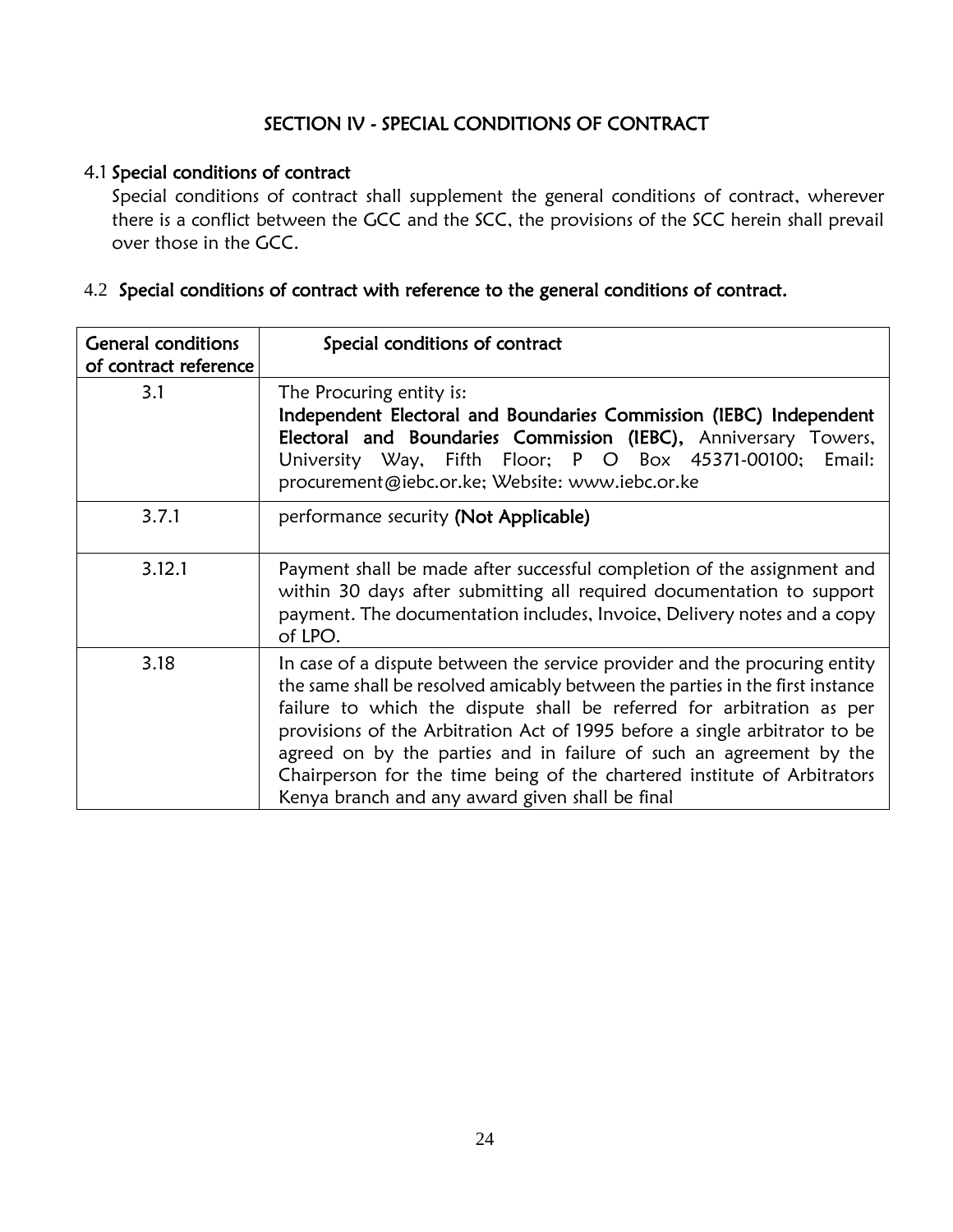# SECTION V - TECHNICAL SPECIFICATIONS

#### <span id="page-24-1"></span><span id="page-24-0"></span>**5.1 General**

- 5.1.1 These specifications describe the requirements for goods. Tenderers are requested to submit with their offers the detailed specifications, drawings, catalogues, etc for the products they intend to supply
- 5.1.2 Tenderers must indicate on the specifications sheets whether the equipment offered comply with each specified requirement.
- 5.1.3 All the dimensions and capacities of the equipment to be supplied shall not be less than those required in these specifications. Deviations from the basic requirements, if any shall be explained in detail in writing with the offer, with supporting data such as calculation sheets, etc. The Commission reserves the right to reject the products, if such deviations shall be found critical to the use and operation of the products.
- 5.1.4 The tenderers are requested to present information along with their offers as follows:
	- (i) Shortest possible delivery period of each product
	- (ii) Information on proper representative and/or workshop for back-up service/repair and maintenance including their names and addresses.

#### <span id="page-24-2"></span>**5.2 TECHNICAL SPECIFICATIONS**

The technical specifications of the MICRO-SD CARDS as follows: -

| S/N | Part Description                   | <b>Specs Desired</b>                                                 |
|-----|------------------------------------|----------------------------------------------------------------------|
|     | Memory Type                        | Micro SDXC                                                           |
| 2   | Capacity                           | 32GB                                                                 |
| 3   | Hardware Interface                 | MicroSDHC                                                            |
| 4   | Speed performance rating           | Class 10                                                             |
| 5   | Compatibility                      | Compatible with microSDHC and mi-<br>croSDXC supporting host devices |
| 6   | Sequential Read Performance        | Up to 98MB/s                                                         |
|     | Dimensions $(L \times W \times H)$ | $1.02$ mm x 14.99mm x 10.92mm                                        |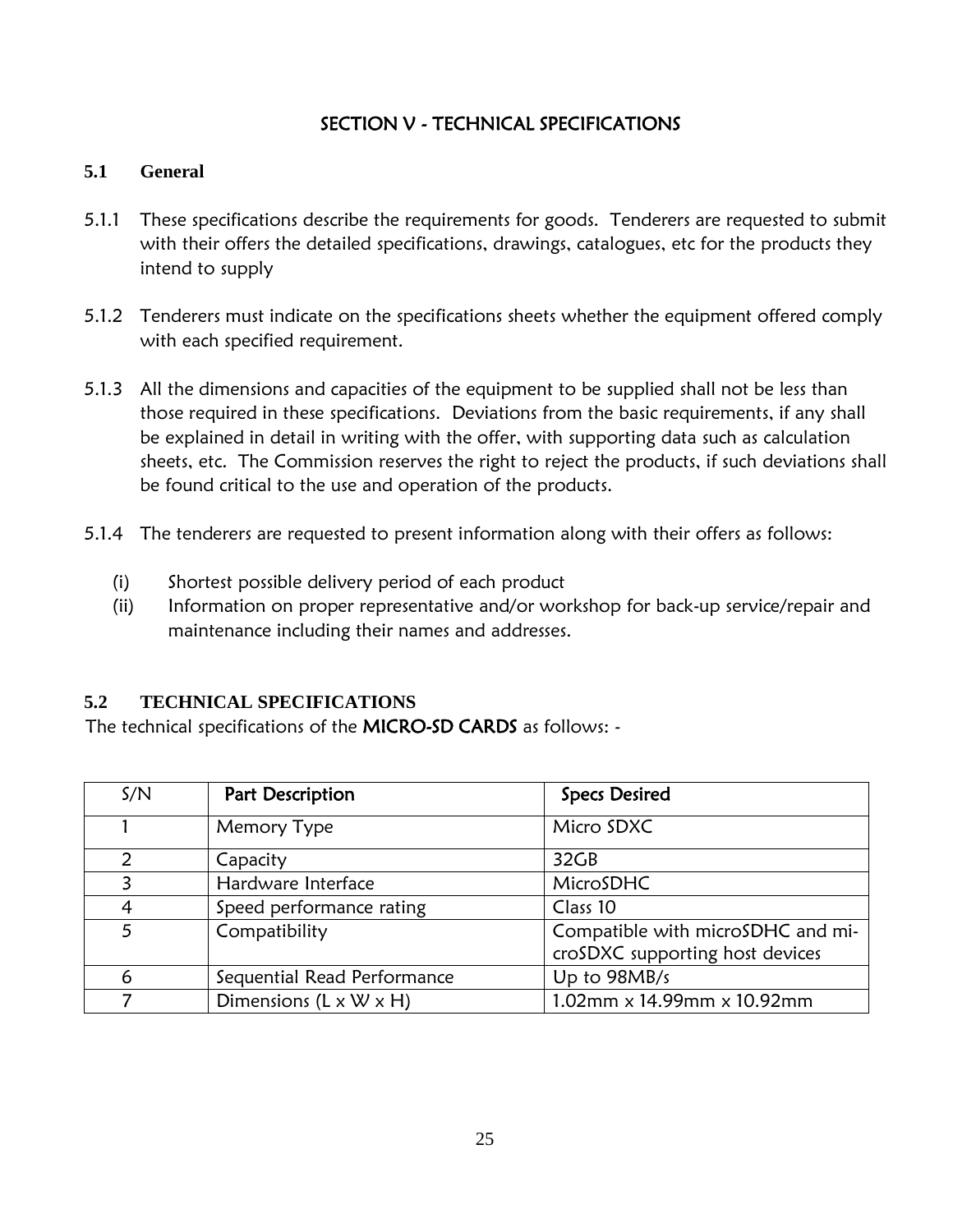## SECTION VI - SCHEDULE OF REQUIREMENTS

## <span id="page-25-0"></span>6.1 Required Items

The Commission intends to engage a reputable firm(s) to supply and deliver MICRO-SD CARDS as specified in Section V – Technical Specifications. The supply shall be for three years' framework contract arrangements (as and when required basis).

| No. | <b>Description of Goods</b> | Quantity | Delivery schedule in Weeks or<br>Months from day of Order<br>Placement. |
|-----|-----------------------------|----------|-------------------------------------------------------------------------|
|     | <b>MICRO-SD CARDS</b>       | 6624     |                                                                         |

Note: The tenderers are requested to report on delivery period of their deliveries upon order placement.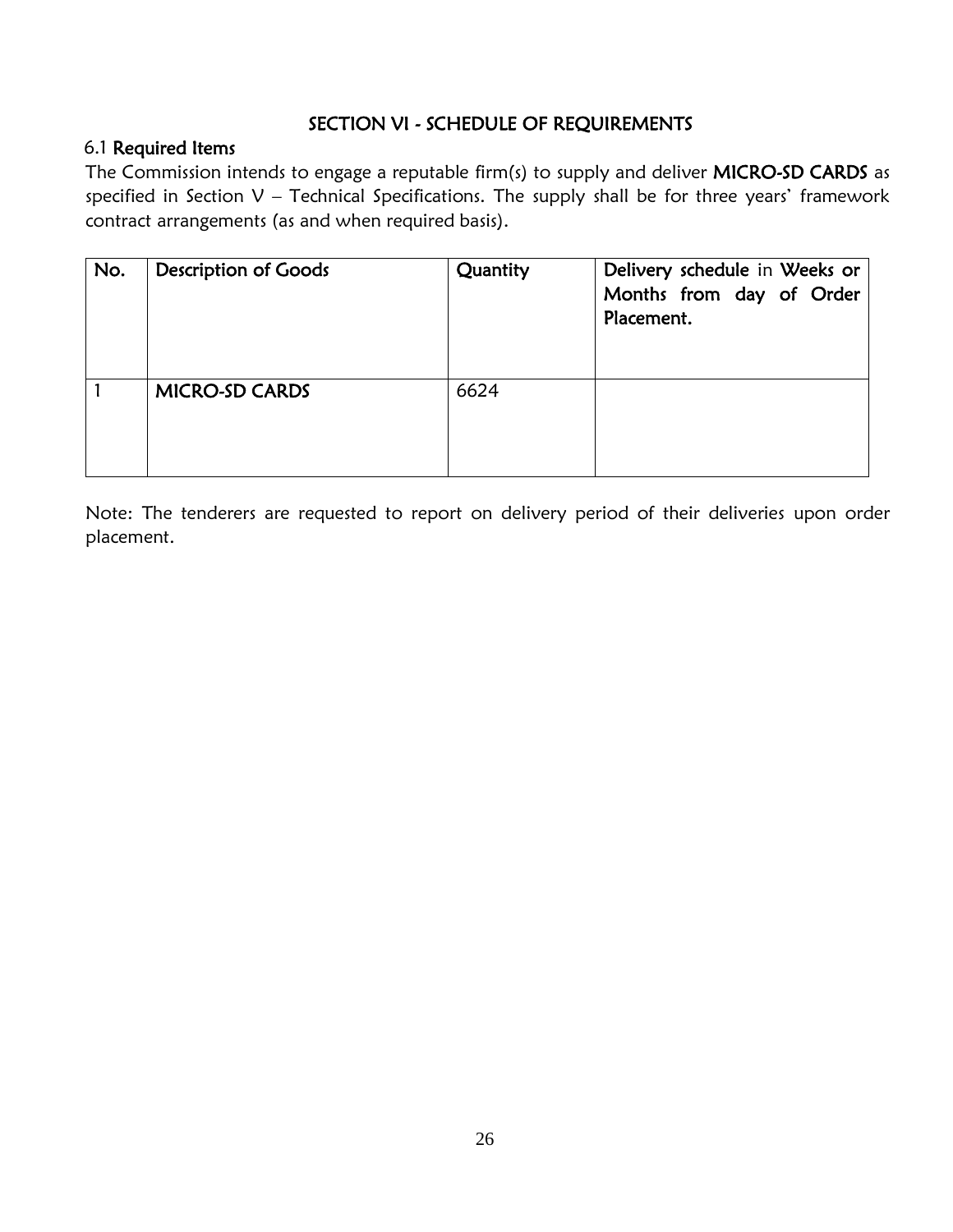## SECTION VII - EVALUATION CRITERIA

## <span id="page-26-1"></span><span id="page-26-0"></span>7.1 Evaluation and Comparison of Tenders

## <span id="page-26-2"></span>Preliminary Evaluation

Tenderers are advised that at this stage, the tenderer's submission will either be Responsive or Non-Responsive. The Non-Responsive submissions will be eliminated from the entire evaluation process and will not be considered further.

## a) Preliminary Evaluation (Eligibility mandatory requirements)

| No. | Subject                | Criteria                                                 | <b>Mandatory Requirements</b>                                                                                                                                                                                                                                                                                                                                             | Pass or Fail. |
|-----|------------------------|----------------------------------------------------------|---------------------------------------------------------------------------------------------------------------------------------------------------------------------------------------------------------------------------------------------------------------------------------------------------------------------------------------------------------------------------|---------------|
| 1.  | Legal                  | Capacity to enter<br>into Contract.                      | Must submit a Copy of<br>Certificate of<br>incorporation/Registration                                                                                                                                                                                                                                                                                                     |               |
| 2.  | Ownership              | Capacity to enter<br>into Contract.                      | Must submit a copy of CR12<br>for limited company and for<br>Sole proprietor & Partnership<br>companies to provide copies<br>of directors I.D).                                                                                                                                                                                                                           |               |
| 3.  | <b>Tax Compliance</b>  | Proof of the bidder<br>has fulfilled tax<br>obligations. | Must submit a Copy of a<br>valid tax compliance<br>certificate (Verification will be<br>done through TCC Checker)                                                                                                                                                                                                                                                         |               |
| 4.  | <b>Tender Security</b> | To cushion against<br>procurement<br>proceedings risks.  | Must submit Tender security<br>equivalent to Kshs. 100,000<br>for each lot quoted valid for<br>120 days from the date of<br>tender closing in form of<br>either the following: -<br>$(a)$ cash;<br>(b) a bank guarantee;<br>(c) a guarantee by an<br>insurance company registered<br>and licensed by the Insurance<br>Regulatory Authority listed by<br>the Authority; or |               |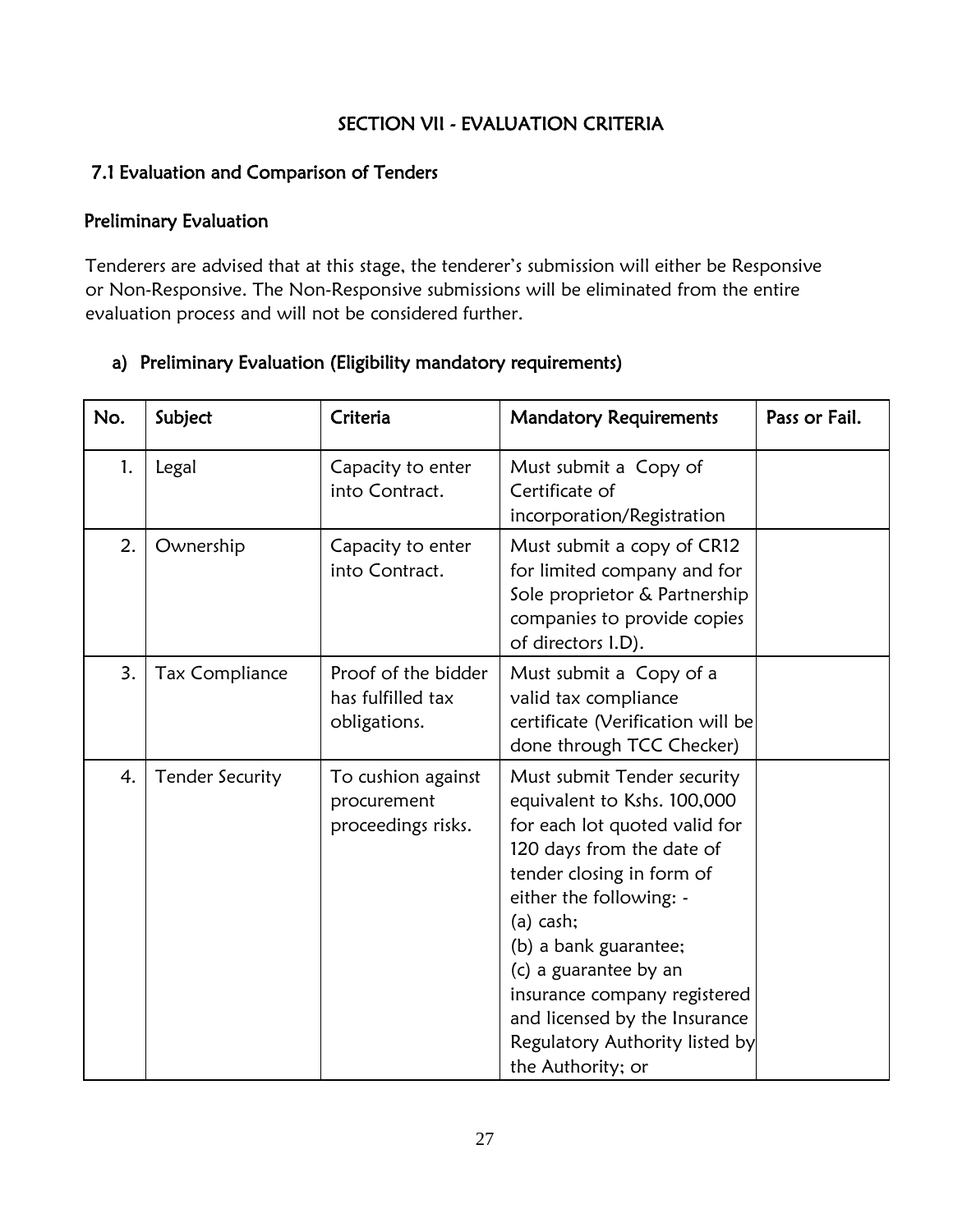|    |                                           |                                                                                                                                             | (d) a guarantee issued by a<br>financial institution approved<br>and licensed by the Central<br>Bank of Kenya. |  |
|----|-------------------------------------------|---------------------------------------------------------------------------------------------------------------------------------------------|----------------------------------------------------------------------------------------------------------------|--|
| 5. | Price validity                            | The form of tender<br>to be duly filled and<br>signed to confirm<br>prices are valid for<br>120 days from the<br>tender closing date.       | Must submit a Duly filled,<br>signed and stamped form of<br>tender                                             |  |
| 6. | <b>Business</b><br>Procurement<br>History | a) Proof that the<br>Commission is<br>not precluded<br>from entering<br>into contract<br>with bidder.                                       | Must submit a Duly filled,<br>signed and stamped Anti-<br>Corruption Declaration Form                          |  |
|    |                                           | b) Proof that the<br>bidder or their<br>sub-contractors<br>are not debarred<br>from<br>participating in<br>the procurement<br>proceedings'. | Must submit a Duly filled,<br>signed and stamped Anti-<br>Corruption Declaration Form                          |  |
| 7. | <b>Business liquidity</b>                 | Proof that the<br>business is a going<br>concern.                                                                                           | Certified Audited accounts for<br>2017,2018,2019                                                               |  |
| 8. | Ethical<br>and<br>history                 | legal Proof that the<br>bidder has not been<br>convicted of<br>corruption or<br>fraudulent practices                                        | Must submit a Duly filled,<br>signed and stamped Anti-<br>Corruption Declaration Form.                         |  |

NB: At this stage, the tenderer's submission will either be Compliant or non-Compliant. The non-compliant submission in any of the above Preliminary mandatory requirements will be eliminated and will not be considered for further evaluation.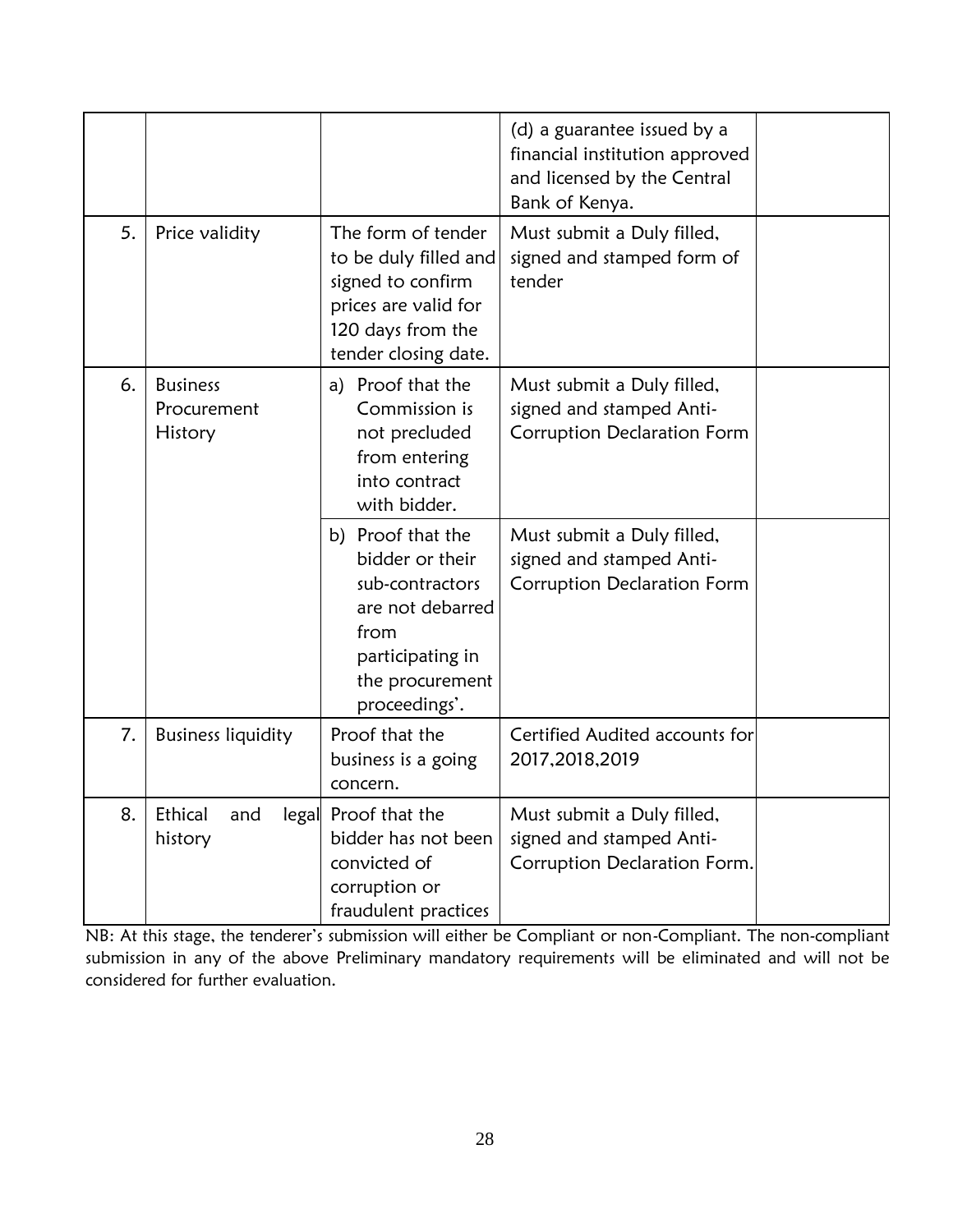| No. | Subject                                          | Criteria                                                                                                                 | <b>Mandatory Requirements</b>                                                                                     | Pass or Fail. |
|-----|--------------------------------------------------|--------------------------------------------------------------------------------------------------------------------------|-------------------------------------------------------------------------------------------------------------------|---------------|
| 1.  | Tender format                                    | Tender document to<br>be downloaded and<br>filled in the format<br>provided.                                             | Must submit an original bid<br>document and a copy of<br>bid document in the format<br>provided                   |               |
| 2.  | Pagination/<br>serialization                     | To ensure pagination<br>and serialization                                                                                | Tender document MUST be<br>sequentially Paginated<br>/serialized on each page<br>including all the<br>attachments |               |
| 3.  | initialization                                   | To ensure document<br>initialization                                                                                     | Every page must be initialed<br>by an authorized person.                                                          |               |
| 4.  | Confidential<br><b>Business</b><br>Questionnaire | To be dully filled up.                                                                                                   | Must submit a Dully filled,<br>signed and stamped<br><b>Confidential Business</b><br>Questionnaire                |               |
| 5.  | Price validity                                   | Price schedule to be<br>dully filled & signed.<br>Price quoted shall<br>remain to be the<br>absolute and final<br>price. | Must submit a Dully Filled,<br>signed and stamped the<br>Price Schedule in the format<br>provided.                |               |

# b) Preliminary Evaluation (Administrative / formal mandatory Requirements).

NB: At this stage, the tenderer's submission will either be Compliant or non-Compliant. The noncompliant submission in any of the above Preliminary mandatory requirements will be eliminated and will not be considered for further evaluation.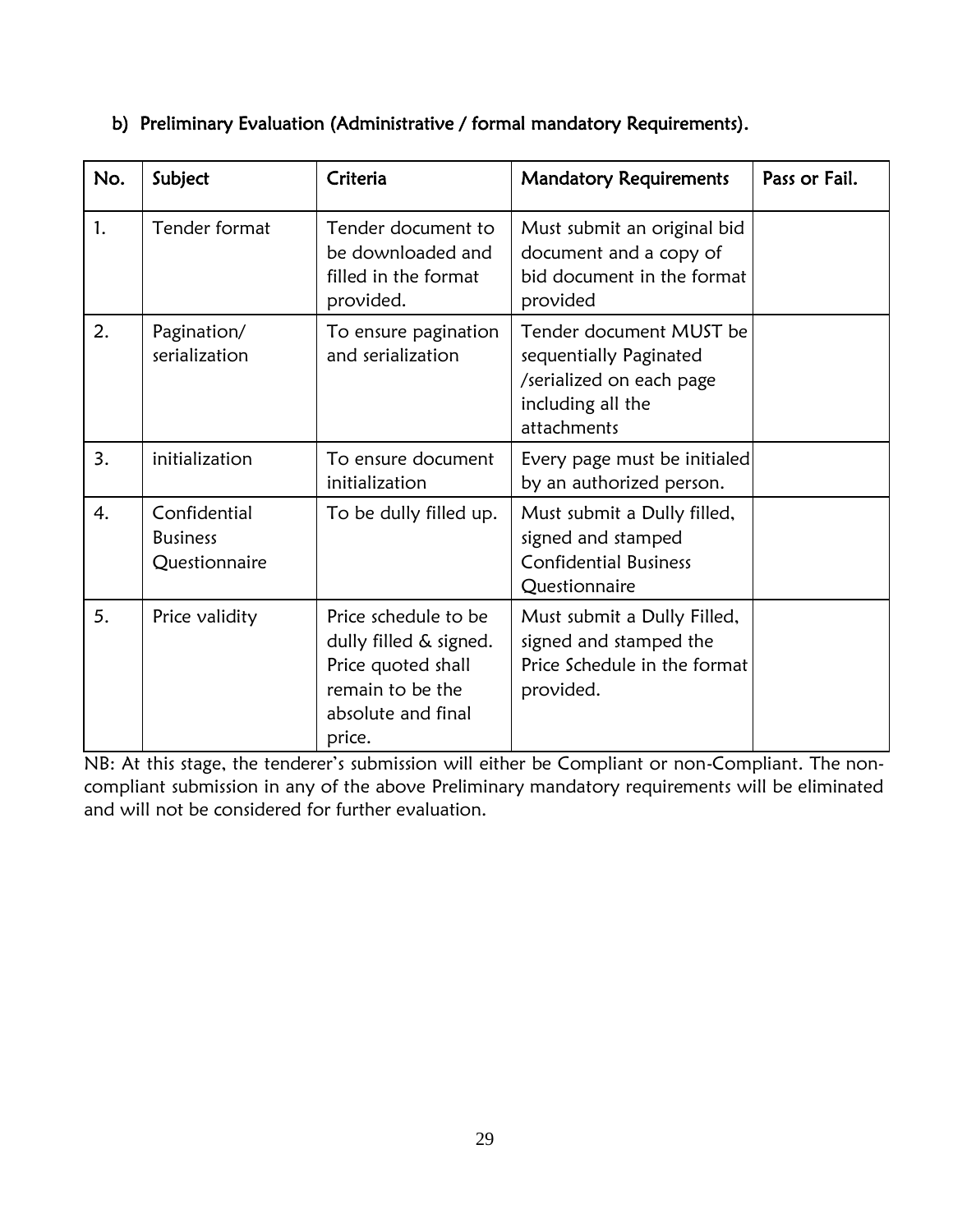## <span id="page-29-0"></span>c) Technical Evaluation Stage.

| No. | <b>Item</b>           | Requirements                                                                                                                                                    | Compliant/Not<br>Compliant |
|-----|-----------------------|-----------------------------------------------------------------------------------------------------------------------------------------------------------------|----------------------------|
| 1.  | Financial<br>Capacity | Evidence of access to credit line to a minimum<br>20,000,000: Provide<br>Ksh.<br>of<br>a<br>Reference/Opinion Letter from a reputable<br>financial Institution. |                            |
| 2.  | Past<br>performance   | 1. Evidence of supplies of similar items:<br>provide copies of orders (LPO's) from at least<br>four (4) institutions.                                           |                            |
|     |                       | 2. Provide Three (3) references as evidence of<br>commitment to delivery turnaround of Seven<br>(7) days for ICT accessories.                                   |                            |
| 3.  | References<br>letters | Provide three (3) reference<br>/or<br>recommendation letters from clients for<br>supply and delivery of ICT computer<br>accessories.                            |                            |
| 4.  | After Service         | 1. Bidder must provide a commitment letter<br>for supply of genuine products or items.                                                                          |                            |
|     |                       | 2. Provide Commitment to warranty on all<br>parts supplied.                                                                                                     |                            |

NB: At this stage, the tenderer's submission will either be Compliant or Non-Compliant. Bidder's must be 100% compliance to the technical evaluation indicated above. The non-compliant submission in any of the above technical evaluation requirements will be eliminated and will not be considered for further evaluation.

# d) Financial Evaluation Stage

| 2.24.3 | Award Criteria | The lowest evaluated financial proposals will be ranked; a |                                        |  |  |  |  |  |  |
|--------|----------------|------------------------------------------------------------|----------------------------------------|--|--|--|--|--|--|
|        |                | maximum of Seven (7) successful tenderers will be          |                                        |  |  |  |  |  |  |
|        |                |                                                            | recommended for the award of contract. |  |  |  |  |  |  |

# <span id="page-29-1"></span>e) Due Diligence

The Commission may conduct due diligence to the successful tenderer before contract signing.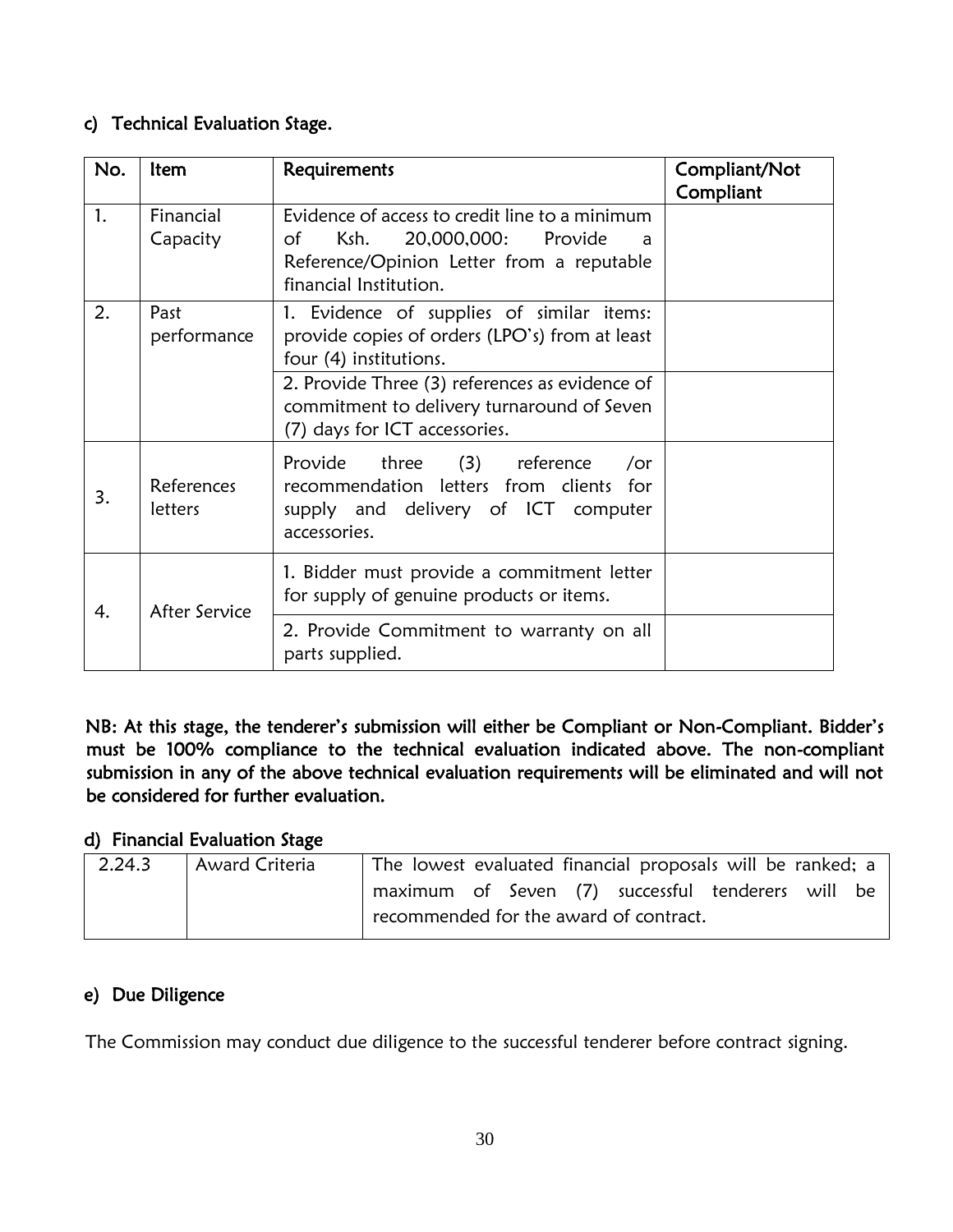# <span id="page-30-0"></span>SECTION VIII – PRICE SCHEDULE FOR SUPPLY AND DELIVERY OF MICRO-SD CARDS.

| Item<br>No. | Item Description   | Unit of<br><b>Issue</b> | Quantity | Unit<br>Price | Total<br>Price | <b>Brand</b> | Manufacturer &<br><b>Country of Origin</b> |
|-------------|--------------------|-------------------------|----------|---------------|----------------|--------------|--------------------------------------------|
|             |                    |                         |          |               |                |              |                                            |
| 1.          | MICRO-SD CARDS     | No.                     | 6624     |               |                |              |                                            |
|             | <b>16% VAT</b>     |                         |          |               |                |              |                                            |
|             | <b>Grand Total</b> |                         |          |               |                |              |                                            |

NOTE. The total price quoted above shall remain to be the absolute and final price.

Tenderer's name (Company) \_\_\_\_\_\_\_\_\_\_\_\_\_\_\_\_\_\_\_\_\_\_\_\_\_\_\_\_\_\_\_\_\_\_\_\_\_\_\_

Signature & Rubber stamp \_\_\_\_\_\_\_\_\_\_\_\_\_\_\_\_\_\_\_\_\_\_\_\_\_\_\_\_\_\_\_\_\_\_\_\_\_\_\_\_\_\_

Date \_\_\_\_\_\_\_\_\_\_\_\_\_\_\_\_\_\_\_\_\_\_\_\_\_\_\_\_\_\_\_\_\_\_\_\_\_\_\_\_\_\_\_\_\_\_\_\_\_\_\_\_\_\_\_\_\_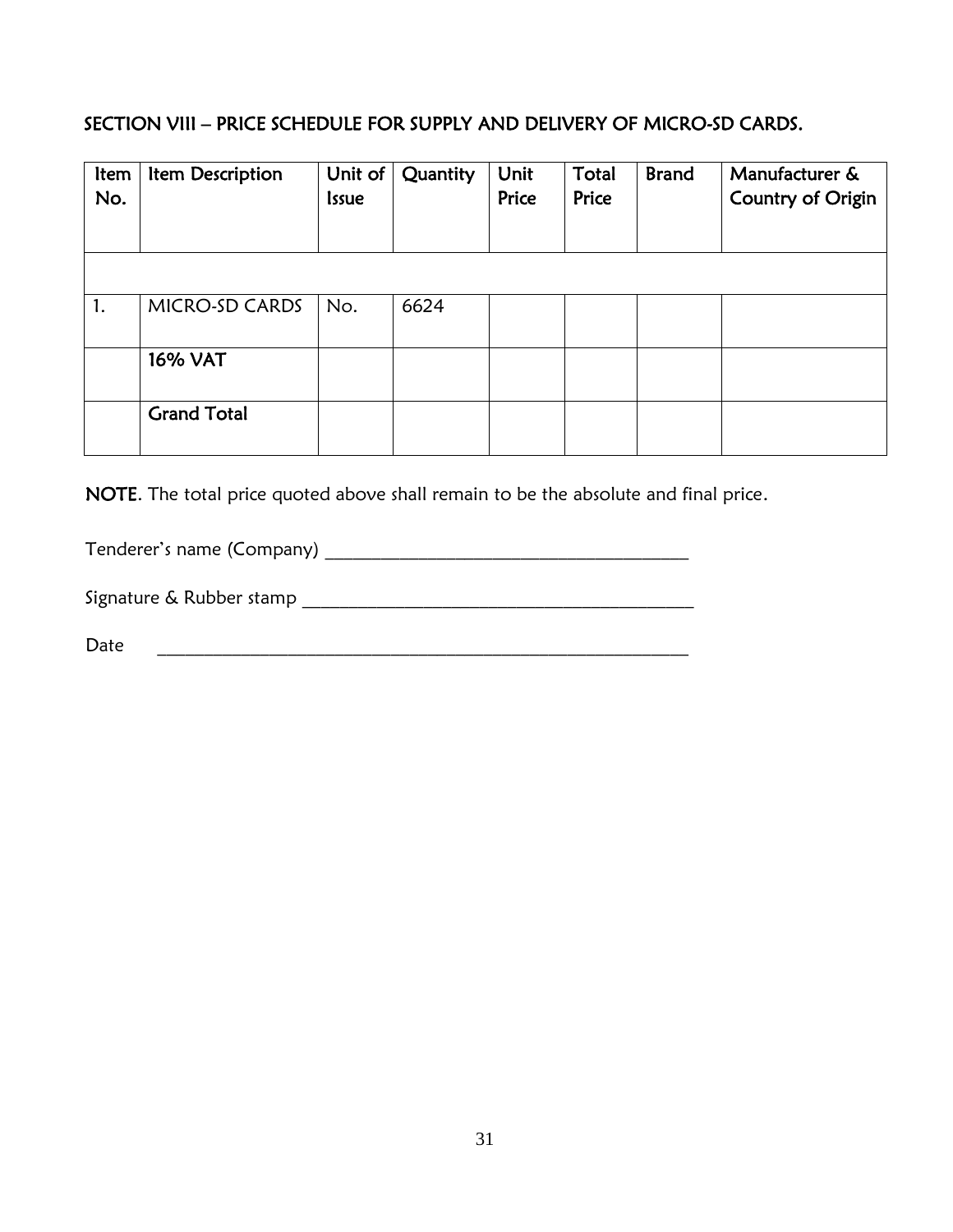## <span id="page-31-0"></span>SECTION IX - STANDARD FORMS

### Notes on the sample Forms

- 1. Form of Tender The form of tender must be completed by the tenderer and submitted with the tender documents. It must also be duly signed by duly authorized representatives of the tenderer.
- 2. Confidential Business Questionnaire Form This form must be completed by the tenderer and submitted with the tender documents.
- 3. Tender Security Form When required by the tender documents the tender shall provide the tender security either in the form included herein or in another format acceptable to the procuring entity.
- 4. Contract Form The Contract Form shall not be completed by the tenderer at the time of submitting the tender. The Contract Form shall be completed after contract award and should incorporate the accepted contract price.
- 5. Performance Security Form The performance security form should not be completed by the tenderers at the time of tender preparation. Only the successful tenderer will be required to provide performance security in the form provided herein or in another form acceptable to the procuring entity.
- 6. Bank Guarantee for Advance Payment Form When Advance payment is requested for by the successful bidder and agreed by the procuring entity, this form must be completed fully and duly signed by the authorized officials of the bank.
- 7. Manufacturers Authorization Form When required by the tender documents this form must be completed and submitted with the tender documents. This form will be completed by the manufacturer of the goods where the tenderer is an agent.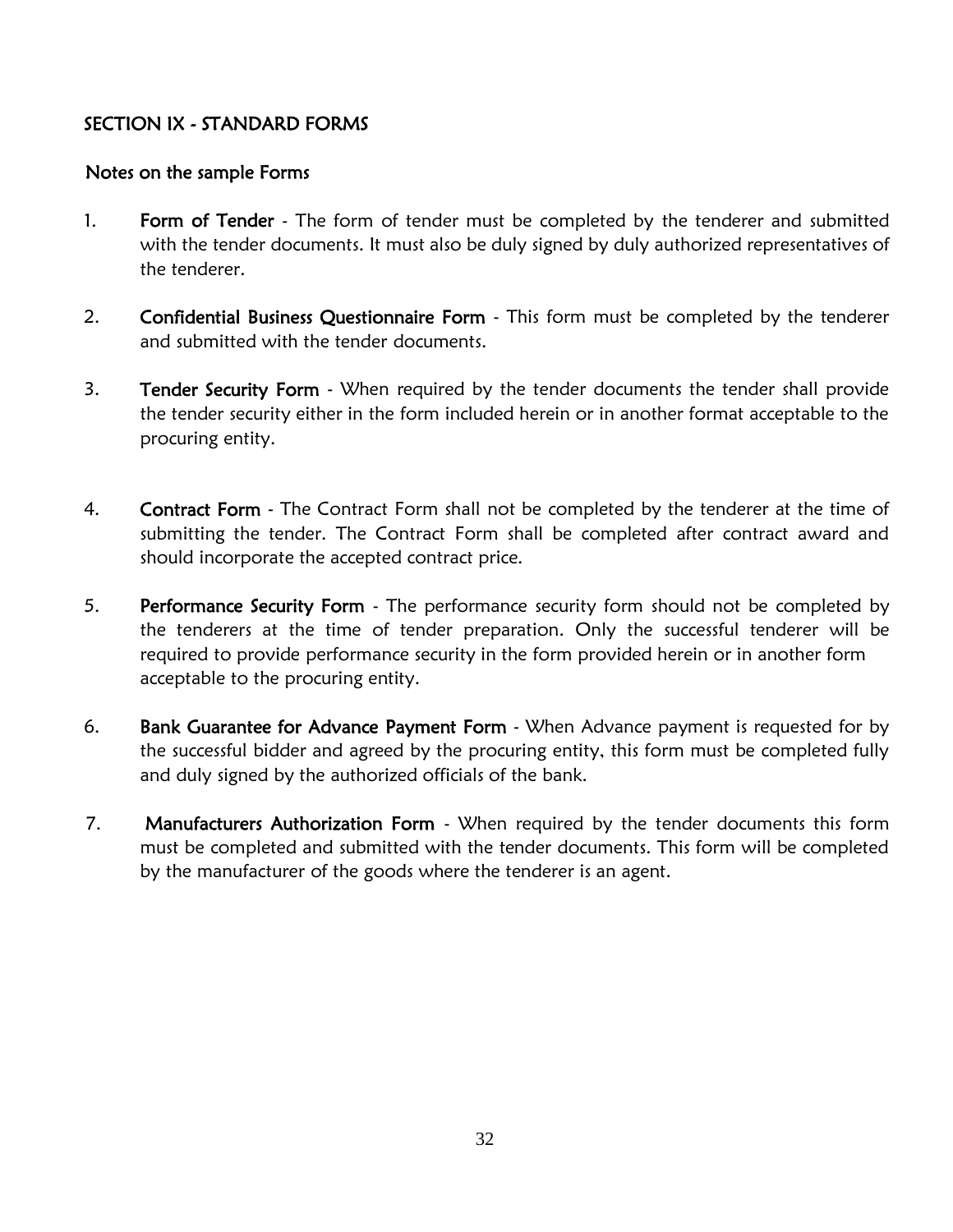# <span id="page-32-0"></span>9.1 FORM OF TENDER

 ${\sf Date}$ 

Tender No.\_\_\_\_\_\_\_\_\_\_\_\_\_\_\_\_\_\_\_\_\_\_\_

To……………………...

………………………………

[Name and address of procuring entity]

Gentlemen and/or Ladies:

1. Having examined the tender documents including Addenda Nos. [Insert numbers, the of which is hereby duly acknowledged, wed, the undersigned, offer to provide. [Description of services] in conformity with the said tender documents for the sum of. [total

tender amount in words and figures] or such other sums as may be ascertained in accordance with the Schedule of Prices attached herewith and made part of this Tender.

- 2. We undertake, if our Tender is accepted, to provide the services in accordance with the services schedule specified in the Schedule of Requirements.
- 3. If our Tender is accepted, we will obtain the tender guarantee in a sum equivalent to percent of the Contract Price for the due performance of the Contract, in the form prescribed by (Procuring entity).
- 4. We agree to abide by this Tender for a period of [number] days from the date fixed for tender opening of the Instructions to tenderers, and it shall remain binding upon us and may be accepted at any time before the expiration of that period.
- 5. Until a formal Contract is prepared and executed, this Tender, together with your written acceptance thereof and your notification of award, shall constitute a binding Contract between us.

| Dated       | this |                                                     | dav | Οt       |     |
|-------------|------|-----------------------------------------------------|-----|----------|-----|
| [signature] |      | ſln                                                 | the | capacity | of] |
|             |      | Duly authorized to sign tender for and on behalf of |     |          |     |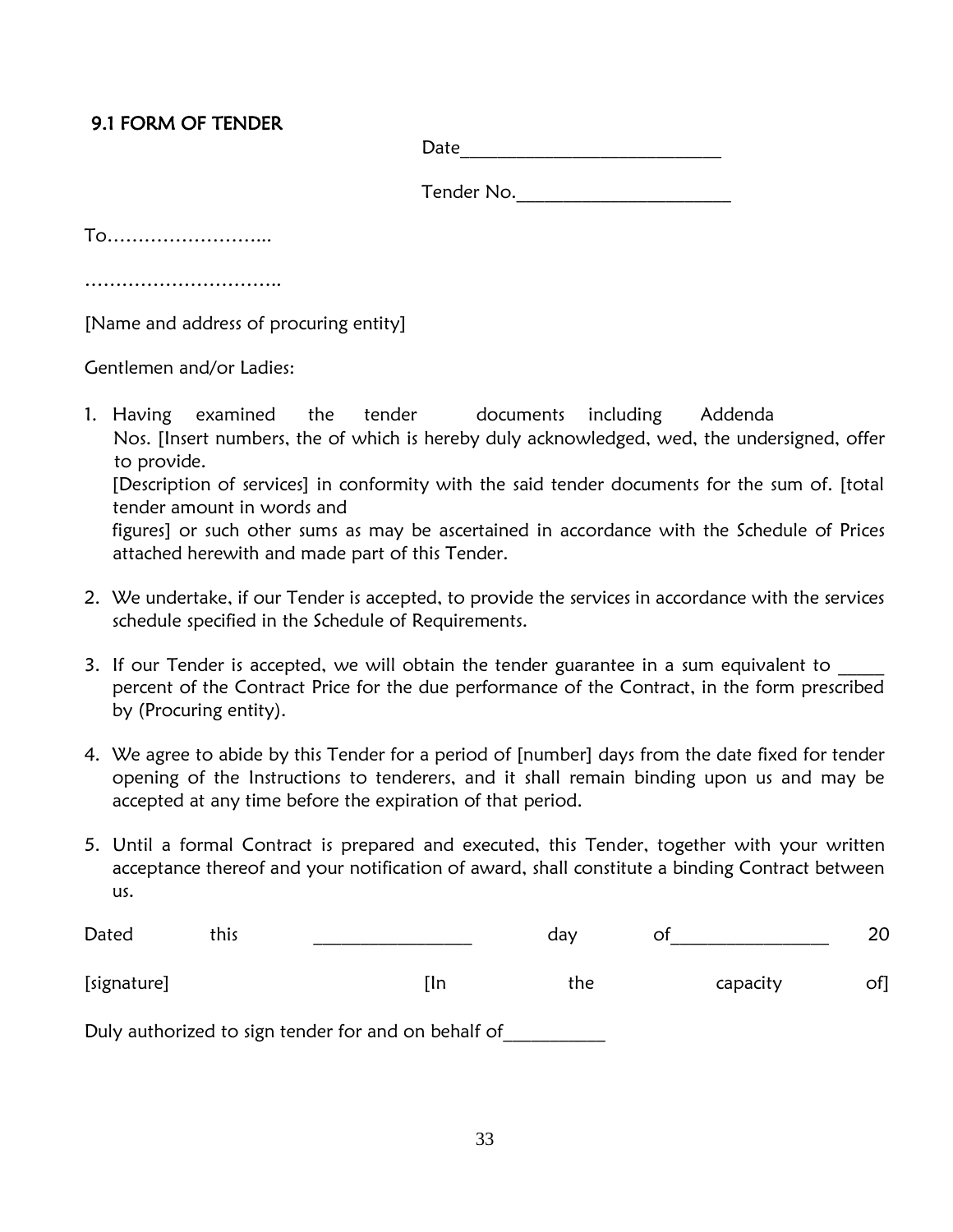#### <span id="page-33-0"></span>**9.2 CONTRACT FORM**

THIS AGREEMENT made the \_\_\_day of \_\_\_\_\_20\_\_\_\_between…………[name of procurement entity] of ……………….[country of Procurement entity](hereinafter called "the Procuring entity") of the one part and ……………………[name of tenderer] of ……….[city and country of tenderer](hereinafter called "the tenderer") of the other part.

WHEREAS the procuring entity invited tenders for certain materials and spares. Viz……………………..[brief description of materials and spares] and has accepted a tender by the tenderer for the supply of those materials and spares in the spares in the sum of ………………………………………[contract price in words and figures]

### NOW THIS AGREEMENT WITNESSETH AS FOLLOWS:

- 1. In this Agreement words and expressions shall have the same meanings as are respectively assigned to them in the Conditions of Contract referred to.
- 2. The following documents shall be deemed to form and be read and construed as part of this Agreement, viz.:
	- (a) the Tender Form and the Price Schedule submitted by the tenderer;
	- (b) the Schedule of Requirements;
	- (c) the Technical Specifications;
	- (d) the General Conditions of Contract;
	- (e) the Special Conditions of Contract; and
	- (f) The Commission Notification of Award.
- 3. In consideration of the payments to be made by the Procuring entity to the tenderer as hereinafter mentioned, the tenderer hereby covenants with the Procuring entity to provide the materials and spares and to remedy defects therein in conformity in all respects with the provisions of the Contract
- 4. The Procuring entity hereby covenants to pay the tenderer in consideration of the provision of the materials and spares and the remedying of defects therein, the Contract Price or such other sum as may become payable under the provisions of the contract at the times and in the manner prescribed by the contract.

IN WITNESS whereof the parties hereto have caused this Agreement to be executed in accordance with their respective laws the day and year first above written.

Signed, sealed, delivered by \_\_\_\_\_\_\_\_\_\_\_the \_\_\_\_\_\_\_\_(for the Procuring entity)

Signed, sealed, delivered by\_\_\_\_\_\_\_\_\_\_\_the \_\_\_\_\_\_\_\_\_(for the tenderer) in the presence of \_\_\_\_\_\_\_\_\_\_\_\_\_.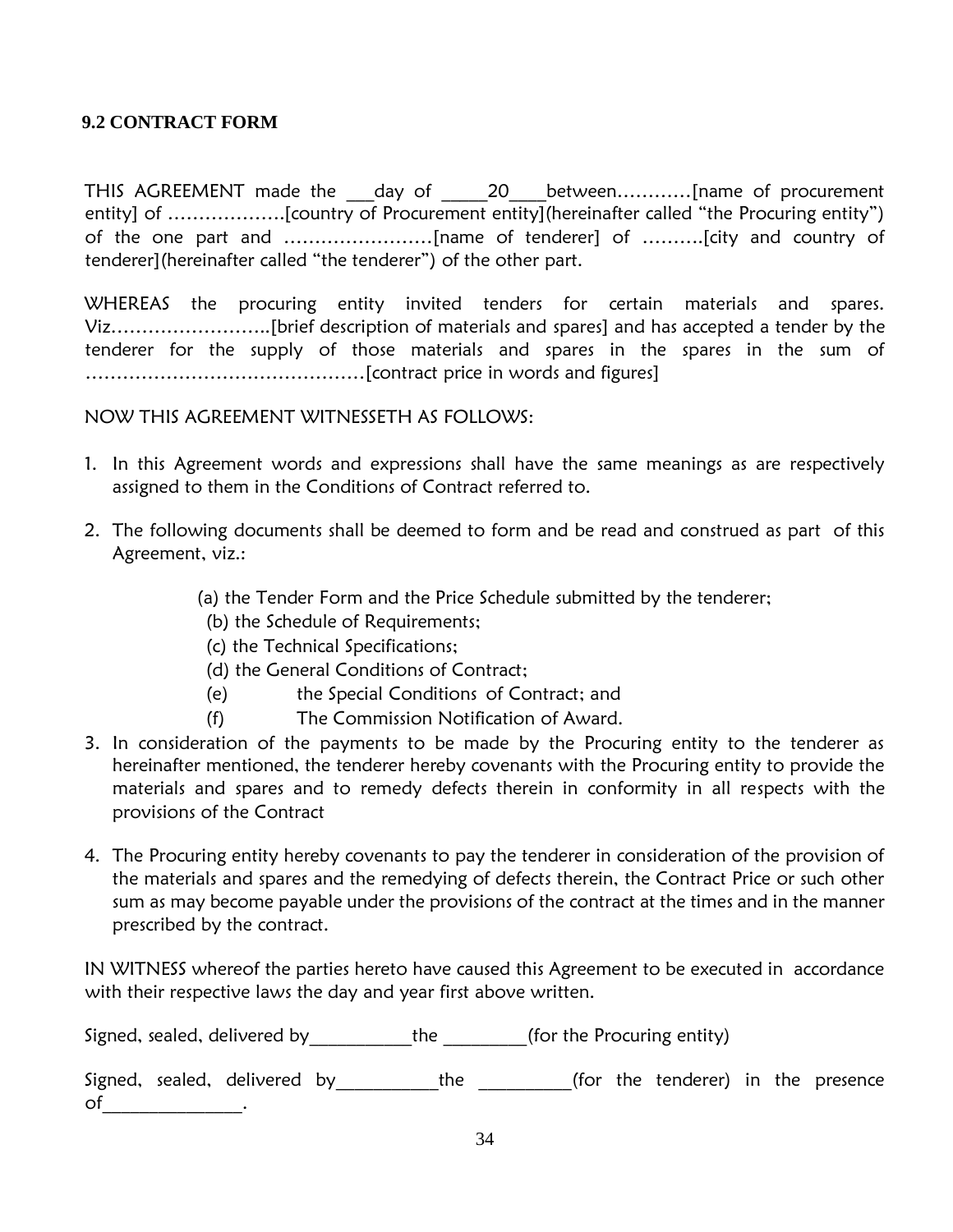## <span id="page-34-0"></span>**9.3 CONFIDENTIAL BUSINESS QUESTIONNAIRE FORM**

You are requested to give the particulars indicated in Part 1; either Part 2(a), 2(b) or 2 (c) whichever applies to your type of business; and Part3. You are advised that it is a serious offence to give false information on this form.

|     | Part 1-General                                                           |
|-----|--------------------------------------------------------------------------|
|     |                                                                          |
| 1.1 |                                                                          |
| 1.2 |                                                                          |
| 1.3 |                                                                          |
|     |                                                                          |
| 1.4 |                                                                          |
| 1.5 |                                                                          |
| 1.6 | Maximum Value of Business which you can handle at any one time –<br>Kshs |
| 1.7 |                                                                          |
|     | Part 2 (a) $-$ Sole Proprietor                                           |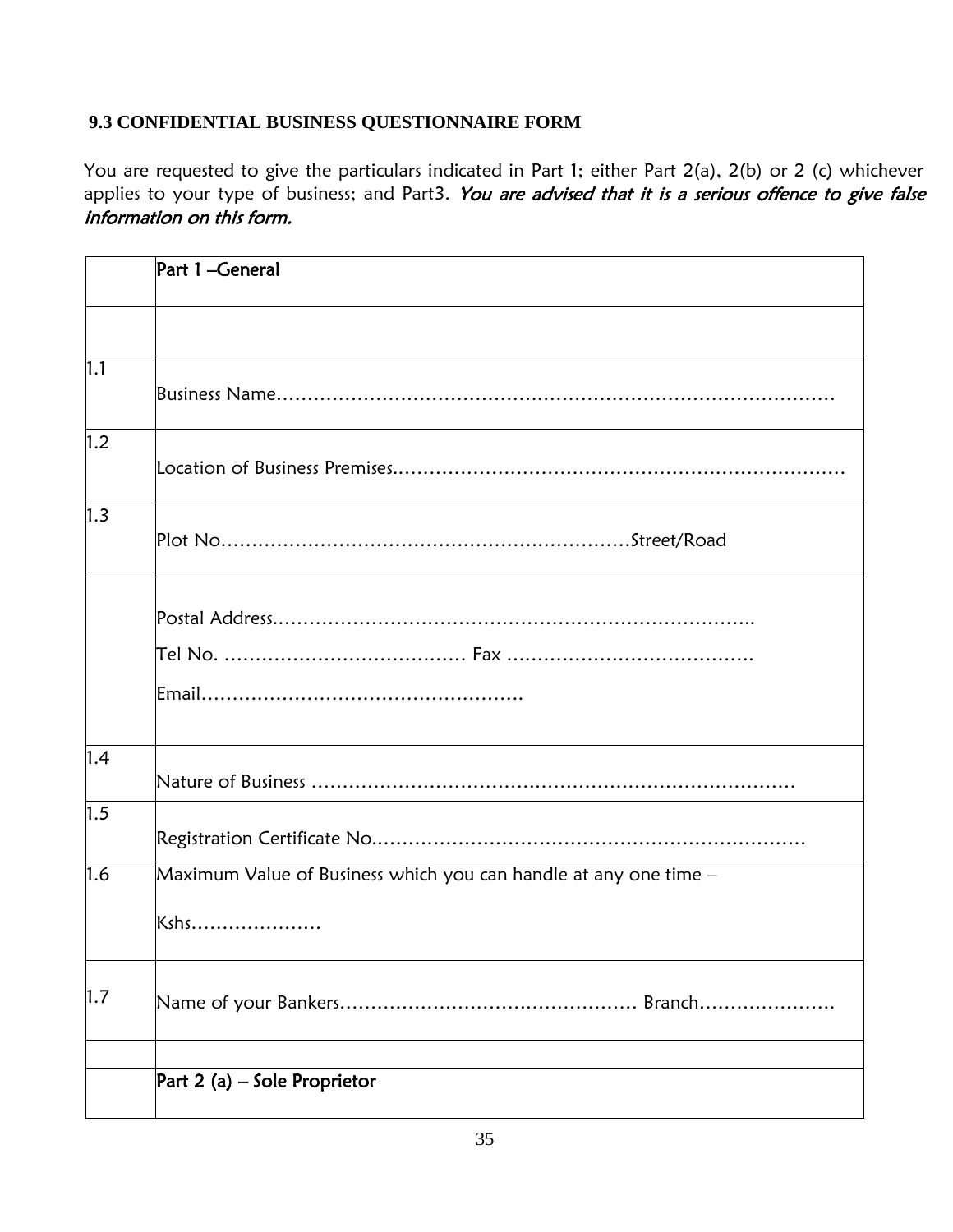| 2a.1 |                     |
|------|---------------------|
| 2a.2 |                     |
|      |                     |
|      | Citizenship Details |
|      |                     |
|      |                     |

|      | Part 2 (b) Partnership                           |             |                               |        |  |  |  |
|------|--------------------------------------------------|-------------|-------------------------------|--------|--|--|--|
| 2b.1 | Given details of Partners as follows:            |             |                               |        |  |  |  |
| 2b.2 | Name                                             | Nationality | Citizenship<br><b>Details</b> | Shares |  |  |  |
|      |                                                  |             |                               |        |  |  |  |
|      | 2                                                |             |                               |        |  |  |  |
|      | 3                                                |             |                               |        |  |  |  |
|      | 4                                                |             |                               |        |  |  |  |
|      |                                                  |             |                               |        |  |  |  |
|      | Part 2 (c) – Registered Company                  |             |                               |        |  |  |  |
| 2c.1 |                                                  |             |                               |        |  |  |  |
| 2c.2 | State the Nominal and Issued Capital of Company- |             |                               |        |  |  |  |
|      |                                                  |             |                               |        |  |  |  |
|      |                                                  |             |                               |        |  |  |  |
| 2c.3 | Given details of all Directors as follows        |             |                               |        |  |  |  |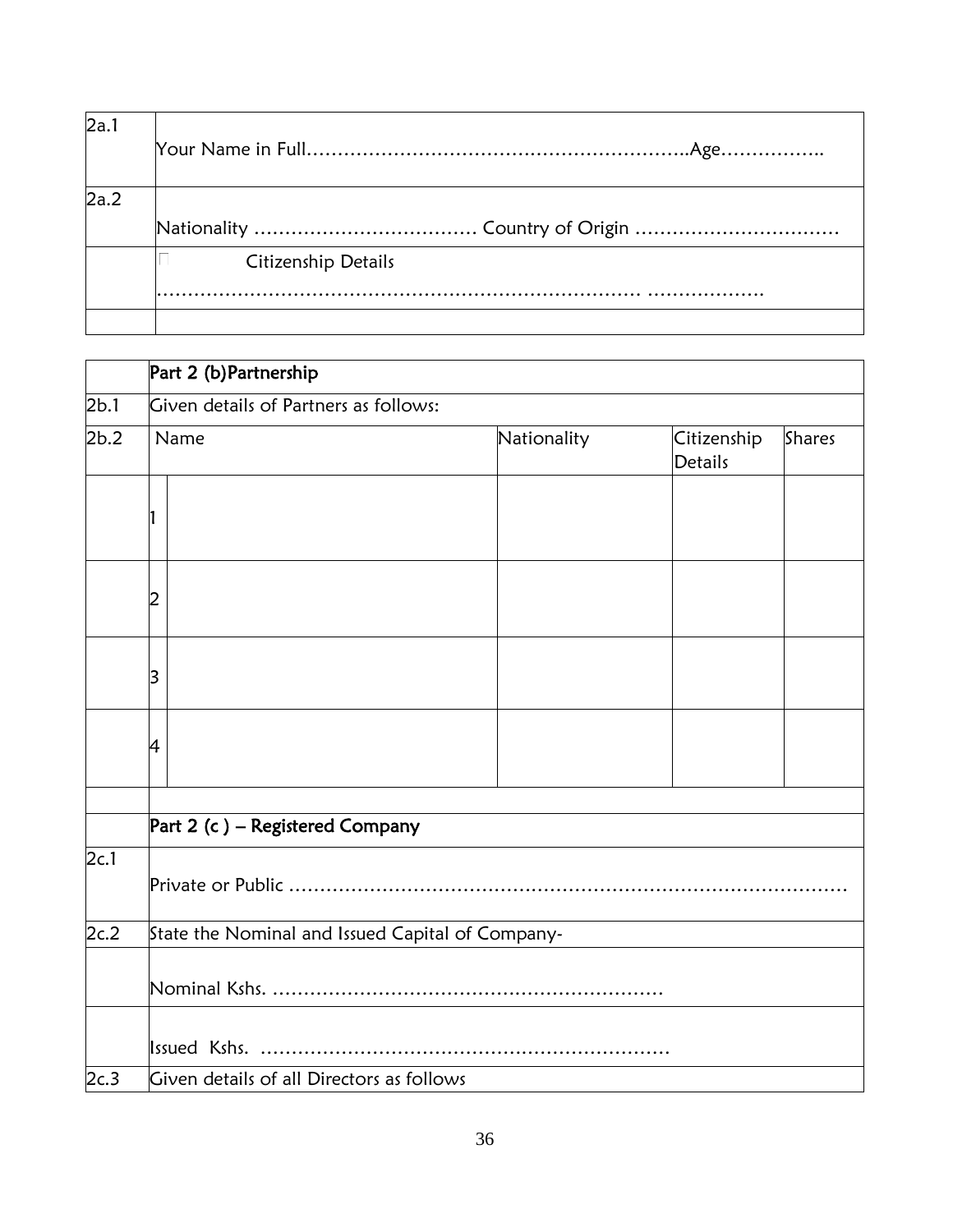| Name                    | Nationality | Citizenship<br>Details | <b>Shares</b> |
|-------------------------|-------------|------------------------|---------------|
|                         |             |                        |               |
| $\overline{2}$          |             |                        |               |
| $\overline{\mathsf{3}}$ |             |                        |               |
| $\overline{4}$          |             |                        |               |
| $\overline{5}$          |             |                        |               |

|     | Part $3$ – Eligibility Status                                                          |
|-----|----------------------------------------------------------------------------------------|
|     |                                                                                        |
| 3.1 | Are you related to an Employee, Committee Member or Board Member of IEBC?              |
|     | Yes / No                                                                               |
| 3.2 | If answer in '3.1' is <b>YES</b> give the relationship.                                |
|     |                                                                                        |
|     |                                                                                        |
|     |                                                                                        |
|     |                                                                                        |
| 3.3 |                                                                                        |
|     | Does an Employee, Committee Member, and Board Member of IEBC sit in the Board of       |
|     | Directors or Management of your Organization, Subsidiaries or Joint Ventures? Yes / No |
| 3.4 | If answer in '3.3' above is <b>YES</b> give details.                                   |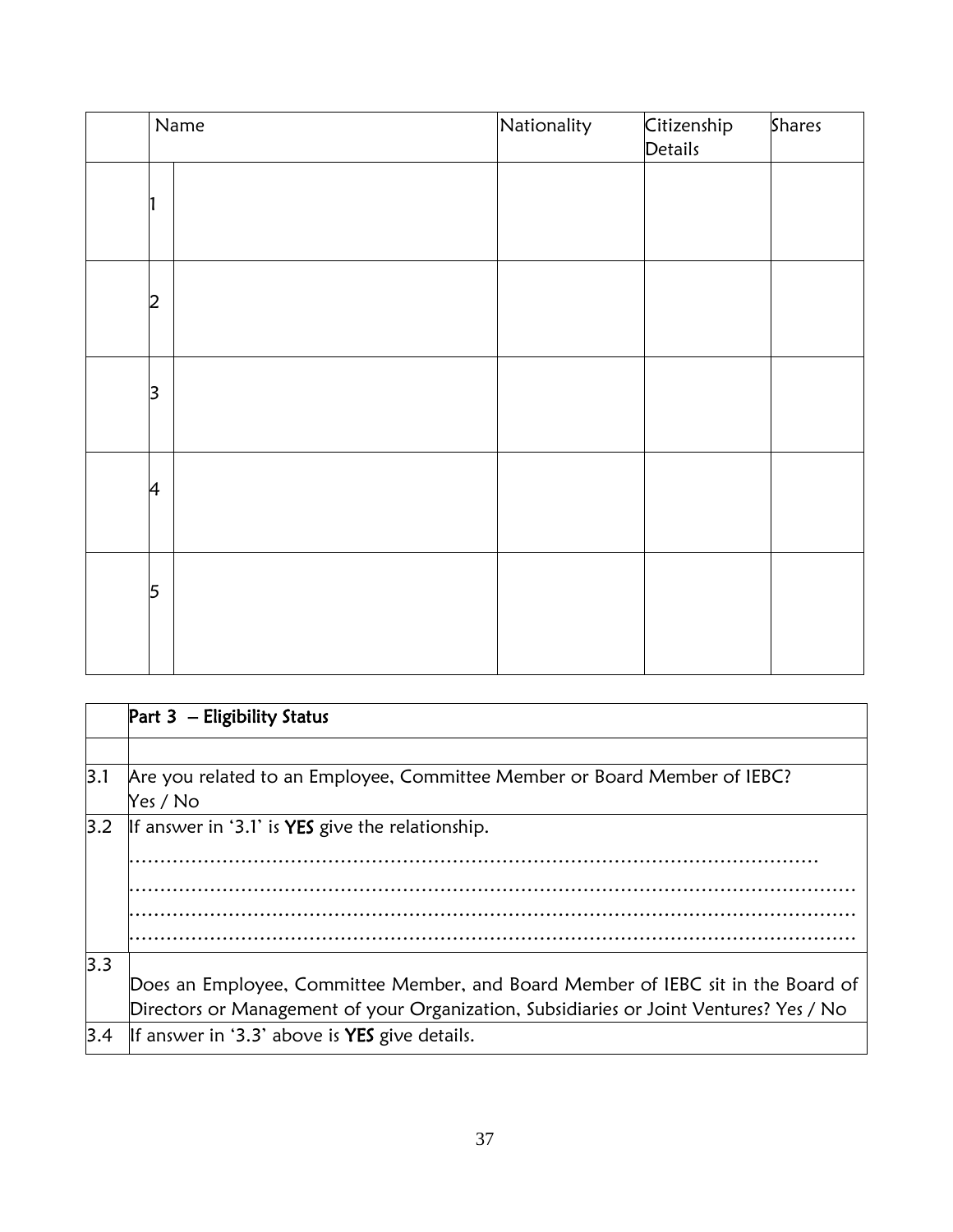| 3.5 | Has your Organization, Subsidiary Joint Venture or Sub-contractor been involved in the<br>past directly or indirectly with a firm or any of its affiliates that have been engaged by<br>IEBC to provide consulting services for preparation of design, specifications and other<br>documents to be used for procurement of the goods under this invitation? Yes<br><b>No</b> |
|-----|------------------------------------------------------------------------------------------------------------------------------------------------------------------------------------------------------------------------------------------------------------------------------------------------------------------------------------------------------------------------------|
| 3.6 | If answer in '3.5' above is YES give details.                                                                                                                                                                                                                                                                                                                                |
|     |                                                                                                                                                                                                                                                                                                                                                                              |
|     |                                                                                                                                                                                                                                                                                                                                                                              |
|     |                                                                                                                                                                                                                                                                                                                                                                              |
|     |                                                                                                                                                                                                                                                                                                                                                                              |
| 3.7 | Are you under a declaration of ineligibility for corrupt and fraudulent practices? YES/No                                                                                                                                                                                                                                                                                    |
|     |                                                                                                                                                                                                                                                                                                                                                                              |
| 3.8 | Have you offered or given anything of value to influence the procurement process? Yes<br>No                                                                                                                                                                                                                                                                                  |
|     |                                                                                                                                                                                                                                                                                                                                                                              |
| 3.9 | If answer in '3.8' above is YES give details                                                                                                                                                                                                                                                                                                                                 |
|     |                                                                                                                                                                                                                                                                                                                                                                              |
|     |                                                                                                                                                                                                                                                                                                                                                                              |
|     | I DECLARE that the information given on this form is correct to the best of my knowledge<br>and belief.                                                                                                                                                                                                                                                                      |
|     |                                                                                                                                                                                                                                                                                                                                                                              |
|     |                                                                                                                                                                                                                                                                                                                                                                              |

 $I =$  If a Kenya Citizen, indicate under "Citizenship Details" whether by Birth, Naturalization or registration.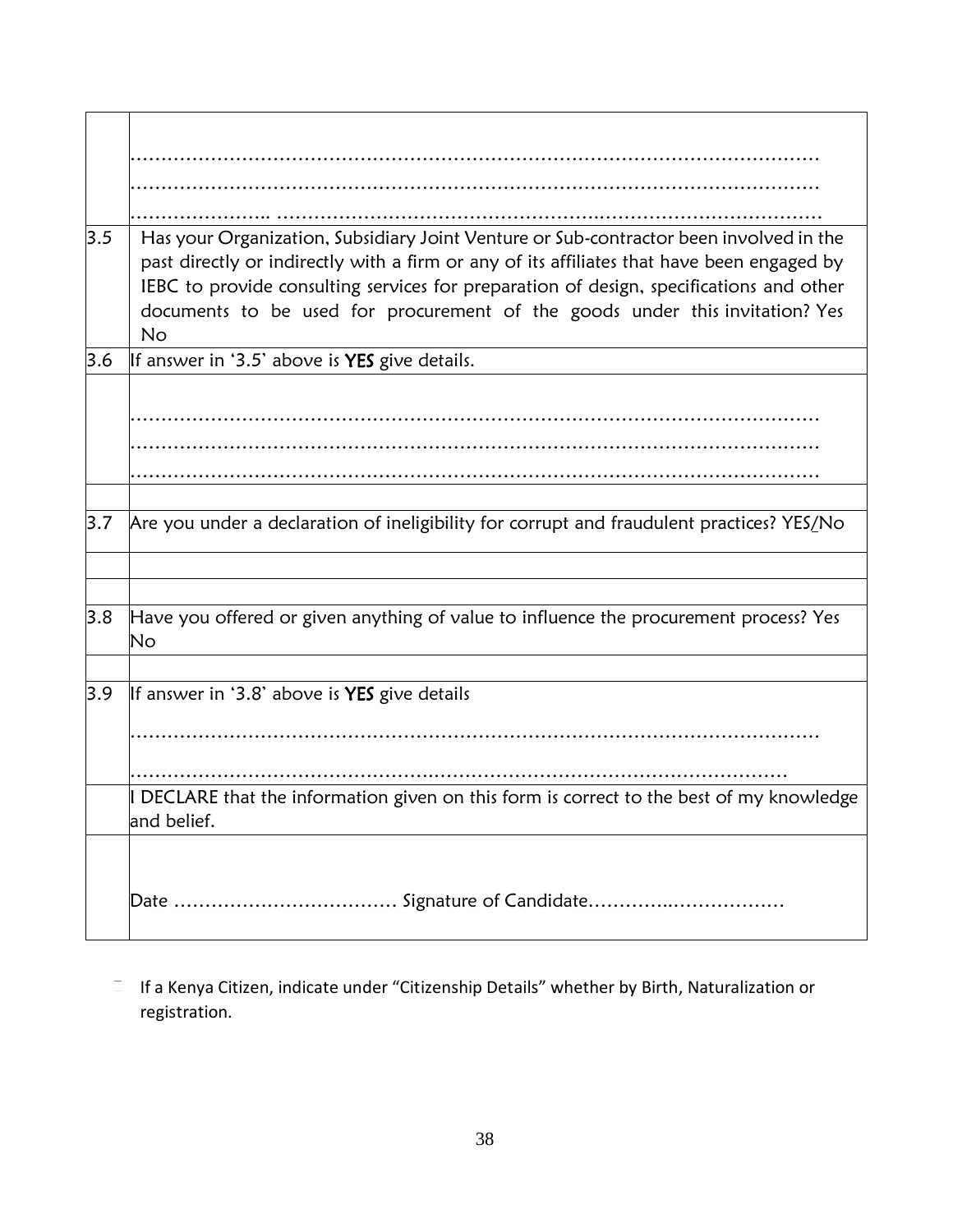#### <span id="page-38-0"></span> **9.4 TENDER SECURITY FORM**

Whereas ……………………………………….. [Name of the tenderer]

(Hereinafter called "the tenderer") has submitted its tender dated………………..[date of submission of tender ] for the provision of ………………………………………………..

[Name and/or description of the services]

(hereinafter called "the Tenderer")……………………………………………………..

KNOW ALL PEOPLE by these presents that WE………………………………………

Of……………………………………………having registered office at

[name of procuring entity](Hereinafter called "the Bank") are bound unto………………

[name of procuring entity](Hereinafter called "the procuring entity") in the sum of ………..

for which payment well and truly to be made to the said Procuring entity, the Bank binds itself, its successors, and assigns by these presents. Sealed with the Common Seal of the said Bank this day of 20 this

THE CONDITIONS of this obligation are:

1. If the tenderer withdraws its Tender during the period of tender validity specified by the tenderer on the Tender Form; or

2. If the tenderer, having been notified of the acceptance of its Tender by the Procuring entity during the period of tender validity:

(a)Fails or refuses to execute the Contract Form, if required; or

(b) fails or refuses to furnish the performance security, in accordance with the instructions to tenderers;

we undertake to pay to the Procuring entity up to the above amount upon receipt of its first written demand, without the Procuring entity having to substantiate its demand, provided that in its demand the Procuring entity will note that the amount claimed by it is due to it, owing to the occurrence of one or both of the two conditions, specifying the occurred condition or conditions. This guarantee will remain in force up to and including thirty (30) days after the period of tender validity, and any demand in respect thereof should reach the Bank not later than the above date.

[signature of the bank]

(Amend accordingly if provided by Insurance Company)

\_\_\_\_\_\_\_\_\_\_\_\_\_\_\_\_\_\_\_\_\_\_\_\_\_\_\_\_\_\_\_\_\_\_\_\_\_\_\_\_\_\_\_\_\_\_\_\_\_\_\_\_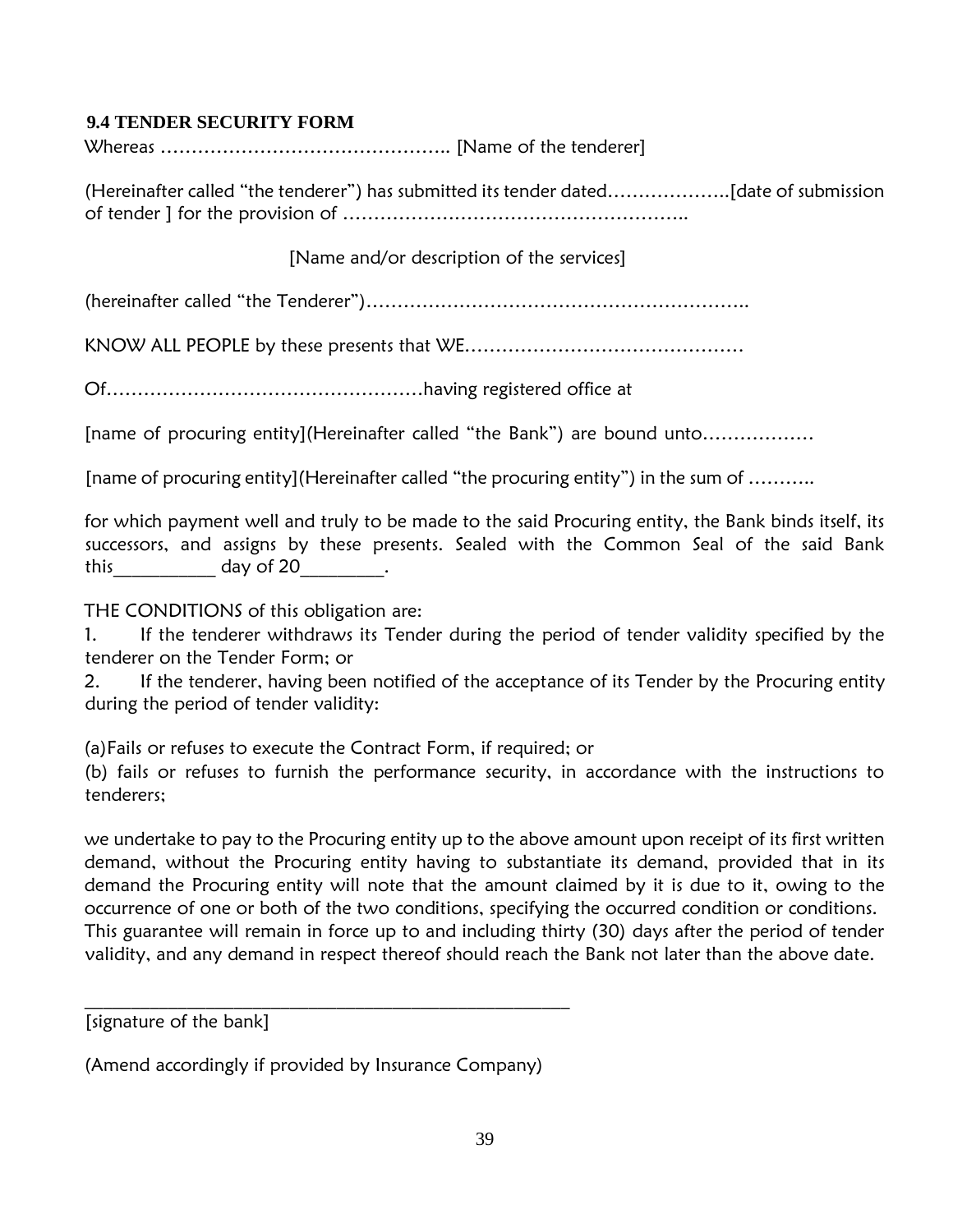# <span id="page-39-0"></span>9.5 PERFORMANCE SECURITY FORM

To: ……………………………………………………………………………………………..

[Name of the Procuring entity]

WHEREAS………………………………. [Name of tenderer]

(Hereinafter called "the tenderer") has undertaken, in pursuance of Contract No. [reference number of the contract] dated \_\_\_\_\_\_\_\_\_\_\_\_\_\_\_20\_\_\_\_\_\_ to

Supply……………………………………………………………………………………..

[Description services](Hereinafter called "the contract")

AND WHEREAS it has been stipulated by you in the said Contract that the tenderer shall furnish you with a bank guarantee by a reputable bank for the sum specified therein as security for compliance with the Tenderer's performance obligations in accordance with the Contract.

AND WHEREAS we have agreed to give the tenderer a guarantee:

THEREFORE WE hereby affirm that we are Guarantors and responsible to you, on behalf of the tenderer, up to a total of ……………………………………………………. [amount of the guarantee in words and figures],

and we undertake to pay you, upon your first written demand declaring the tenderer to be in default under the Contract and without cavil or argument, any sum or sums within the limits of

………………………..

[amount of guarantee] as aforesaid, without your needing to prove or to show grounds or reasons for your demand or the sum specified therein.

| This guarantee is valid until the | dav |  | $20$ |
|-----------------------------------|-----|--|------|
|-----------------------------------|-----|--|------|

 $\_$  , and the set of the set of the set of the set of the set of the set of the set of the set of the set of the set of the set of the set of the set of the set of the set of the set of the set of the set of the set of th

 $\_$  , and the set of the set of the set of the set of the set of the set of the set of the set of the set of the set of the set of the set of the set of the set of the set of the set of the set of the set of the set of th

Signature and seal of the Guarantors

[name of bank or financial institution]

[address]

 $\Box$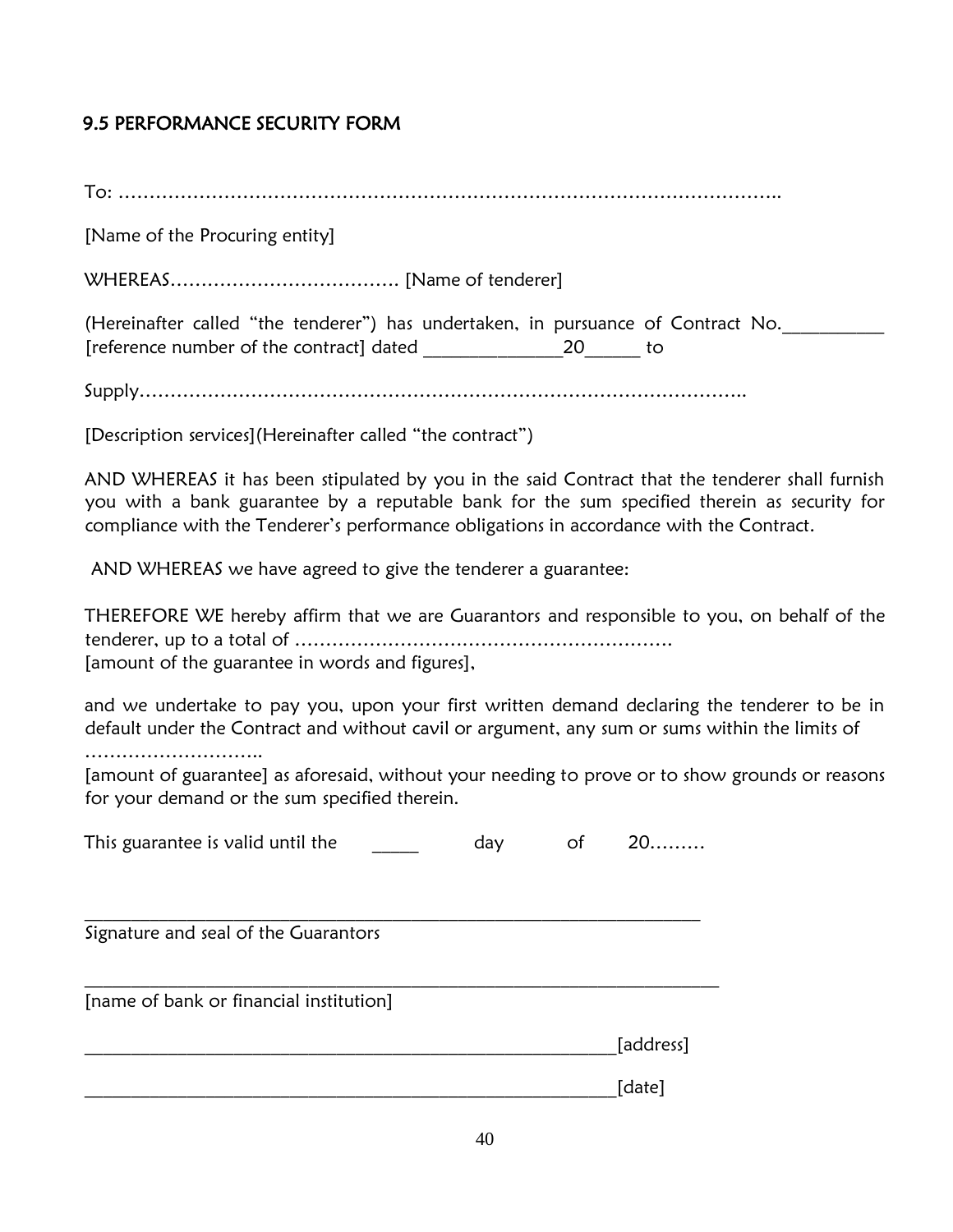# <span id="page-40-0"></span>9.6 BANK GUARANTEE FOR ADVANCE PAYMENT

To…………………………

[name of tender]………………………………………

Gentlemen and/or Ladies:

In accordance with the payment provision included in the special conditions of contract, which amends the general conditions of contract to provide for advance payment,

…………………………………………………………………[name and address of tenderer][hereinafter called "the tenderer"] shall deposit with the Procuring entity a bank guarantee to guarantee its proper and faithful performance under the said clause of the contract in an amount

of………………………………………………………………………………………… [amount of guarantee in figures and words]. We, the ………………………………………………………………………………

 $\mathcal{L}_\text{max}$  and  $\mathcal{L}_\text{max}$  and  $\mathcal{L}_\text{max}$  and  $\mathcal{L}_\text{max}$  and  $\mathcal{L}_\text{max}$ 

 $\_$  , and the set of the set of the set of the set of the set of the set of the set of the set of the set of the set of the set of the set of the set of the set of the set of the set of the set of the set of the set of th

[bank or financial institution], as instructed by the tenderer, agree unconditionally and irrevocably to guarantee as primary obligator and not as surety merely, the payment to the Procuring entity on its first demand without whatsoever right of objection on our part and without its first claim to the tenderer, in the amount not exceeding [amount of guarantee in figures and words].

We further agree that no change or addition to or other modification of the terms of the Contract to be performed thereunder or of any of the Contract documents which may be made between the Procuring entity and the tenderer, shall in any way release us from any liability under this guarantee, and we hereby waive notice of any such change, addition, or modification.

This guarantee shall remain valid and in full effect from the date of the advance payment received by the tenderer under the Contract until [date].

Yours truly,

Signature and seal of the Guarantors

[name of bank or financial institution]

[address]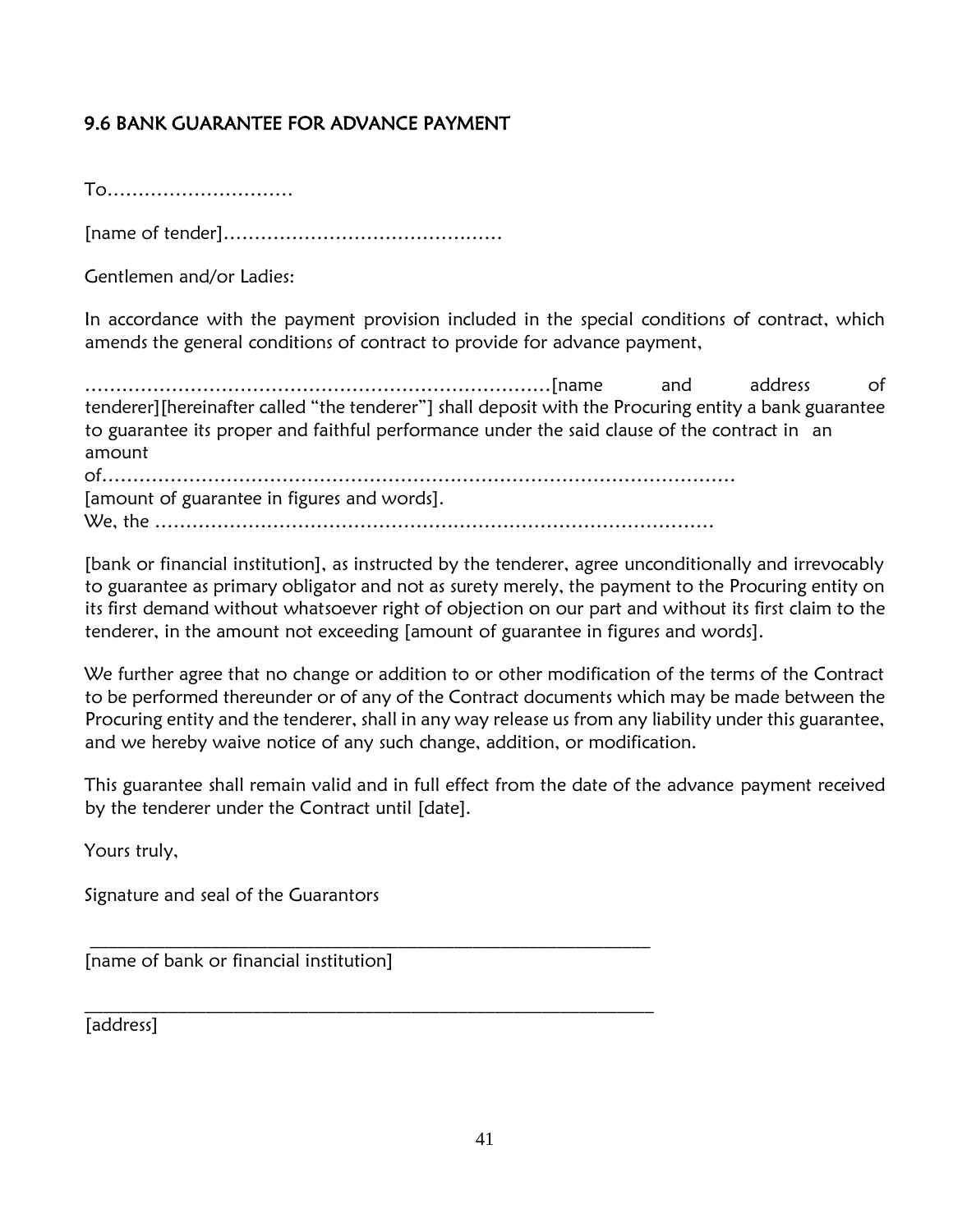## 9.7 LETTER OF NOTIFICATION OF AWARD

Address of Procuring Entity

 $\overline{\phantom{a}}$  , where  $\overline{\phantom{a}}$ 

| $\mathsf{To:}$                            |  |
|-------------------------------------------|--|
|                                           |  |
| RE:<br>Tender<br>No<br><b>Tender Name</b> |  |
|                                           |  |

This is to notify that the contract/s stated below under the above mentioned tender have been awarded to you.

- 1. Please acknowledge receipt of this letter of notification signifying your acceptance.
- 2. The contract/contracts shall be signed by the parties within 30 days of the date of this letter but not earlier than 14 days from the date of the letter.
- 3. You may contact the officer(s) whose particulars appear below on the subject matter of this letter of notification of award.

(FULL PARTICULARS)

SIGNED FOR ACCOUNTING OFFICER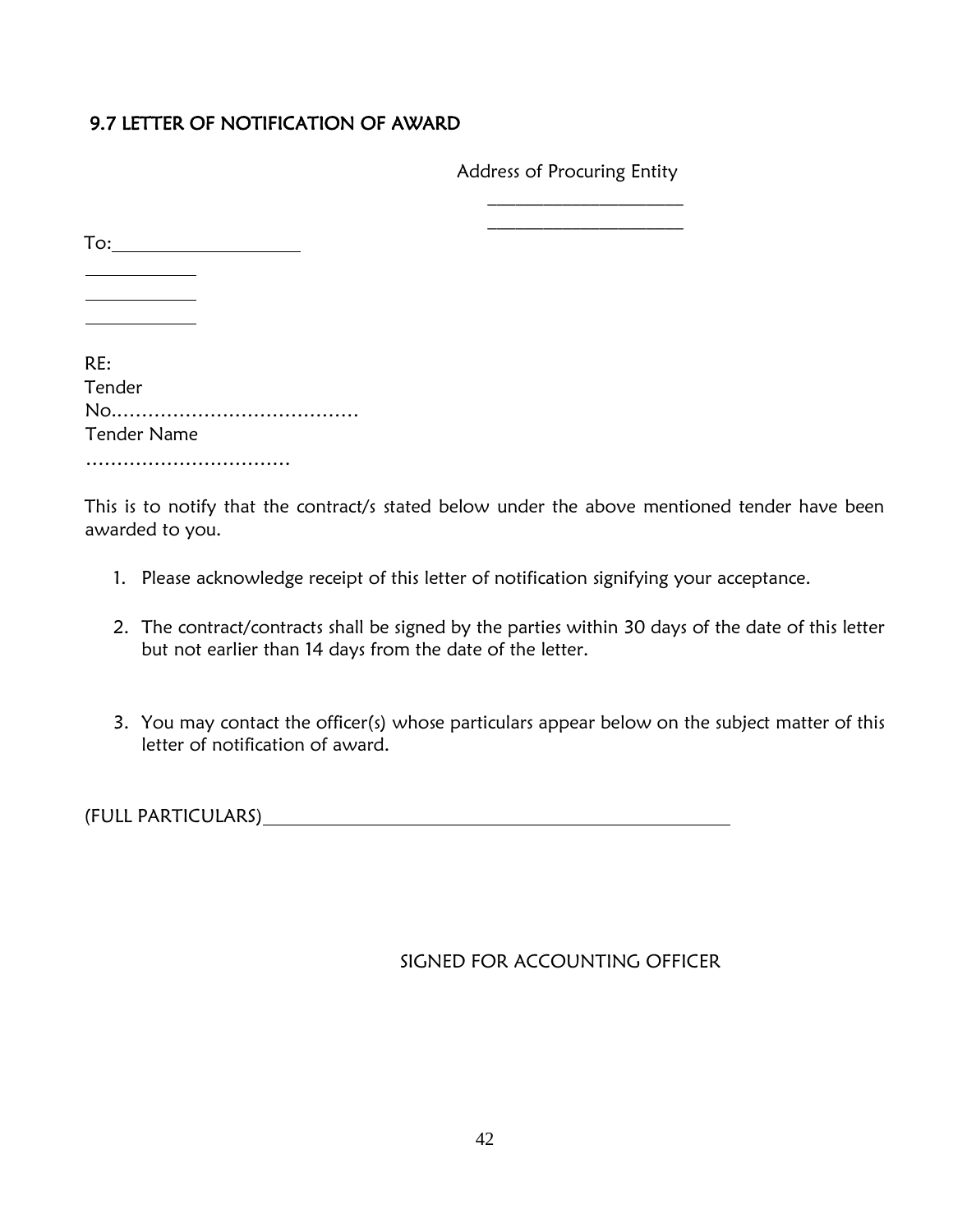<span id="page-42-0"></span>

| <b>9.8 FORM RB 1</b><br><b>REPUBLIC OF KENYA</b>                                                                                    |
|-------------------------------------------------------------------------------------------------------------------------------------|
| PUBLIC PROCUREMENT ADMINISTRATIVE REVIEW BOARD                                                                                      |
| APPLICATION NOOF20                                                                                                                  |
| <b>BETWEEN</b>                                                                                                                      |
|                                                                                                                                     |
| <b>AND</b>                                                                                                                          |
|                                                                                                                                     |
| Request for review of the decision of the (Name of the Procuring Entity) of<br>dated theday of 20in the matter of Tender Noof<br>20 |
| REQUEST FOR REVIEW                                                                                                                  |
| I/Wethe above named Applicant(s), of address:                                                                                       |
| Physical addressFax NoTel. NoEmail , hereby request the                                                                             |
| Public Procurement Administrative Review Board to review the whole/part of the above                                                |
| mentioned decision on the following grounds, namely:-                                                                               |
| 1.                                                                                                                                  |
| 2                                                                                                                                   |
| By this memorandum, the Applicant requests the Board for an order/orders that: -                                                    |
| $\mathbf{1}$                                                                                                                        |
| 2                                                                                                                                   |
| SIGNED  (Applicant)                                                                                                                 |
| FOR OFFICIAL LICE ONLIV                                                                                                             |

#### FOR OFFICIAL USE ONLY

Lodged with the Secretary Public Procurement Administrative Review Board on ………… day of

………....20….………

SIGNED Board Secretary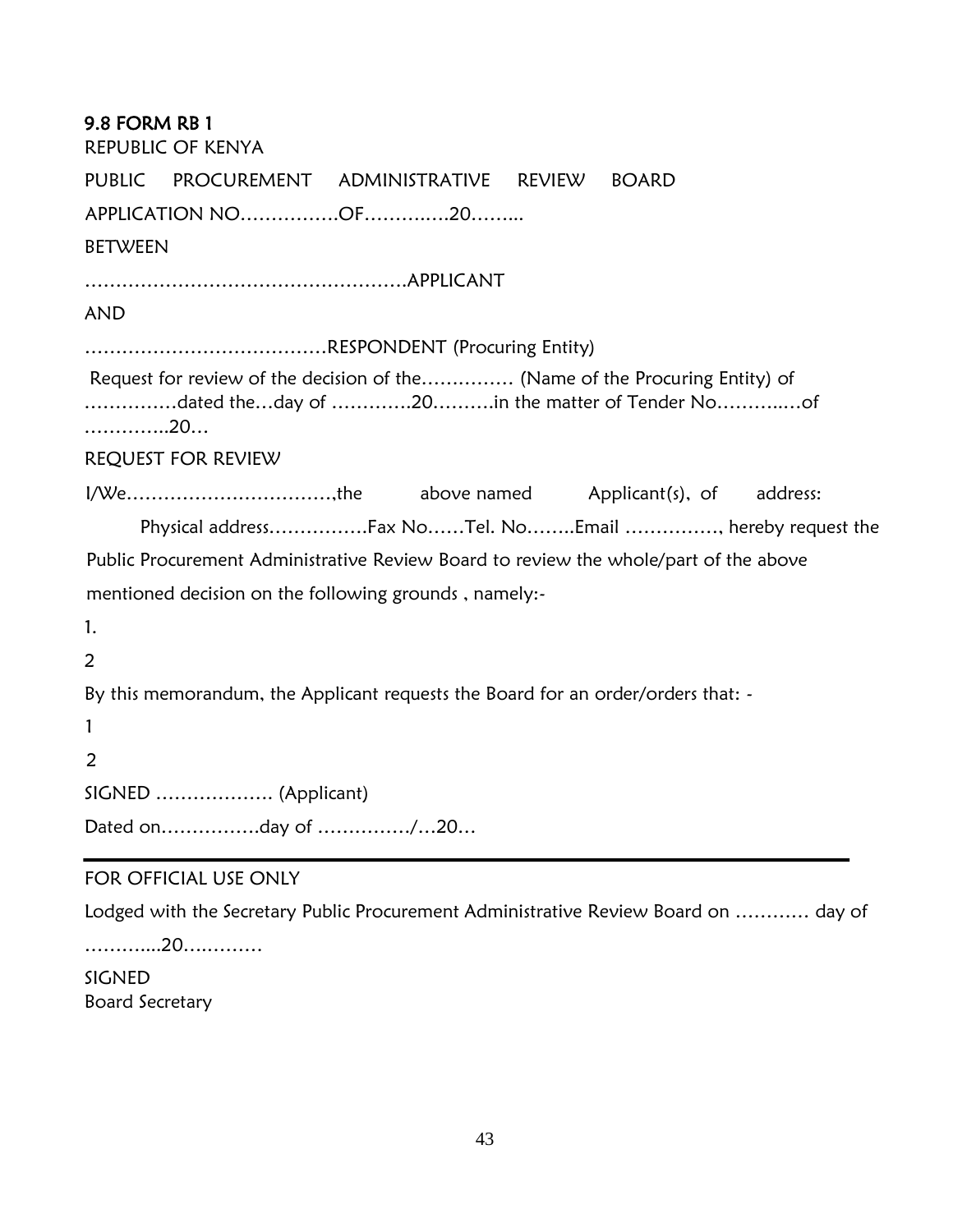# <span id="page-43-0"></span>9.9 ANTI-CORRUPTION DECLARATION FORM

| (Sections 62 of the PPDA, 2015)                                                                                                                                                       |
|---------------------------------------------------------------------------------------------------------------------------------------------------------------------------------------|
|                                                                                                                                                                                       |
|                                                                                                                                                                                       |
|                                                                                                                                                                                       |
| Declare that Public Procurement is based on a free and fair competitive Tendering process<br>which should not be open to abuse.                                                       |
|                                                                                                                                                                                       |
| Declare that I/We will not offer or facilitate, directly or indirectly, any inducement or<br>reward to any public officer, their relations or business associates, in connection with |
|                                                                                                                                                                                       |
| For or in the subsequent performance of the contract if I/We am/are successful.                                                                                                       |
|                                                                                                                                                                                       |
|                                                                                                                                                                                       |
|                                                                                                                                                                                       |
|                                                                                                                                                                                       |